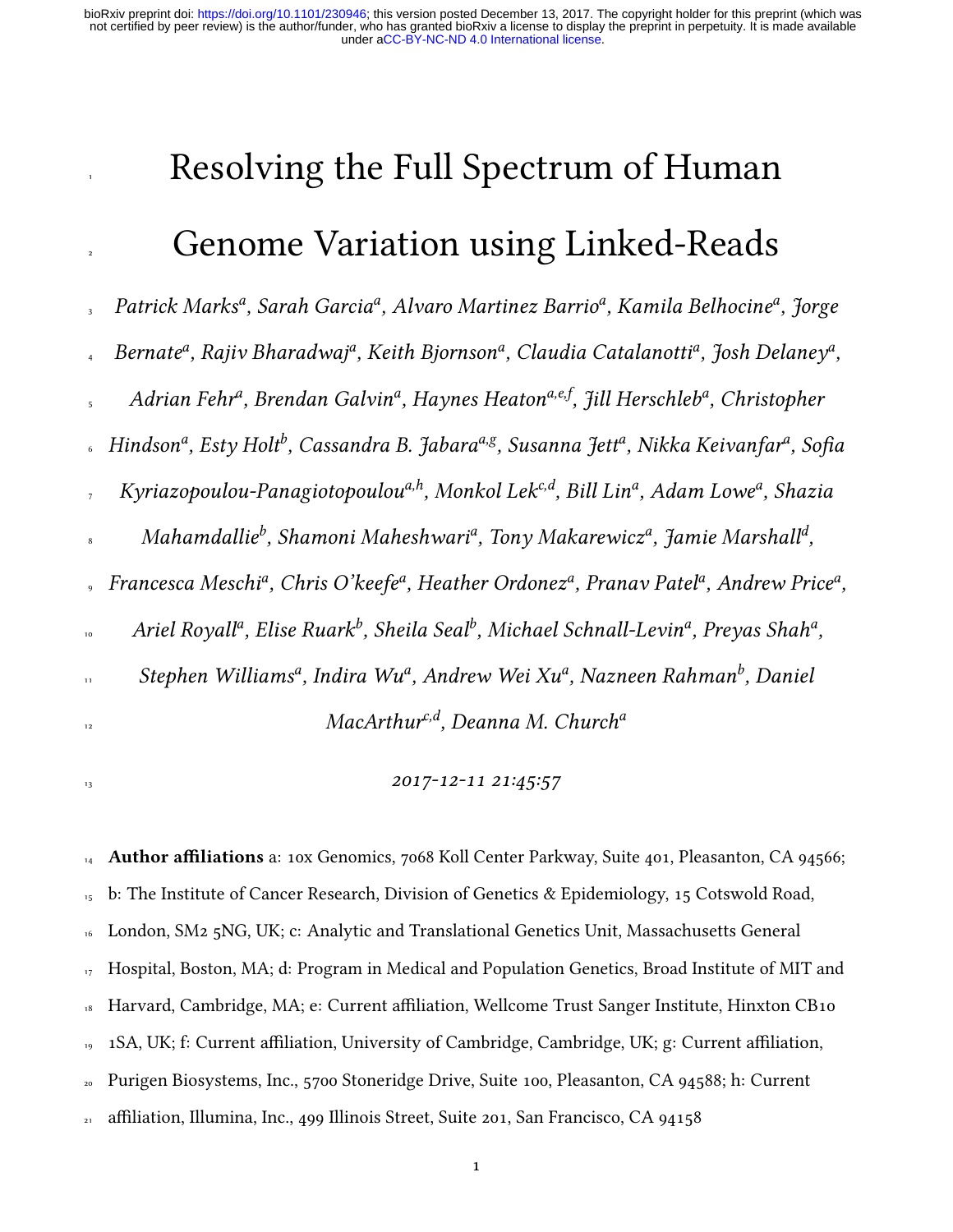### **Abstract**

<sup>23</sup> Large-scale population based analyses coupled with advances in technology have demonstrated  $_{24}$  that the human genome is more diverse than originally thought. Standard short-read approaches, <sup>25</sup> used primarily due to accuracy, throughput and costs, fail to give a complete picture of a genome. <sup>26</sup> They struggle to identify large, balanced structural events, cannot access repetitive regions of the  $_{27}$  genome and fail to resolve the human genome into its two haplotypes. Here we describe an approach that retains long range information while harnessing the power of short reads. Starting  $_{29}$  from only ~1ng of DNA, we produce barcoded short read libraries. The use of novel informatic <sub>30</sub> approaches allows for the barcoded short reads to be associated with the long molecules of origin 31 producing a novel datatype known as 'Linked-Reads'. This approach allows for simultaneous 32 detection of small and large variants from a single Linked-Read library. We have previously 33 demonstrated the utility of whole genome Linked-Reads (lrWGS) for performing diploid, de novo  $_{34}$  assembly of individual genomes (Weisenfeld et al. [2017\)](#page-42-0). In this manuscript, we show the utility of 35 reference based analysis using a single Linked-Read library for full spectrum genome analysis. We 36 demonstrate the ability of Linked-Reads to reconstruct megabase scale haplotypes and to recover 37 parts of the genome that are typically inaccessible to short reads, including phenotypically  $_{38}$  important genes such as *STRC, SMN<sub>1</sub>* and *SMN<sub>2</sub>*. We demonstrate the ability of both lrWGS and  $_{39}$  Linked-Read Whole Exome Sequencing (lrWES) to identify complex structural variations, <sup>40</sup> including balanced events, single exon deletions, and single exon duplications. The data presented <sup>41</sup> here show that Linked-Reads provide a scalable approach for comprehensive genome analysis that  $_{42}$  is not possible using short reads alone.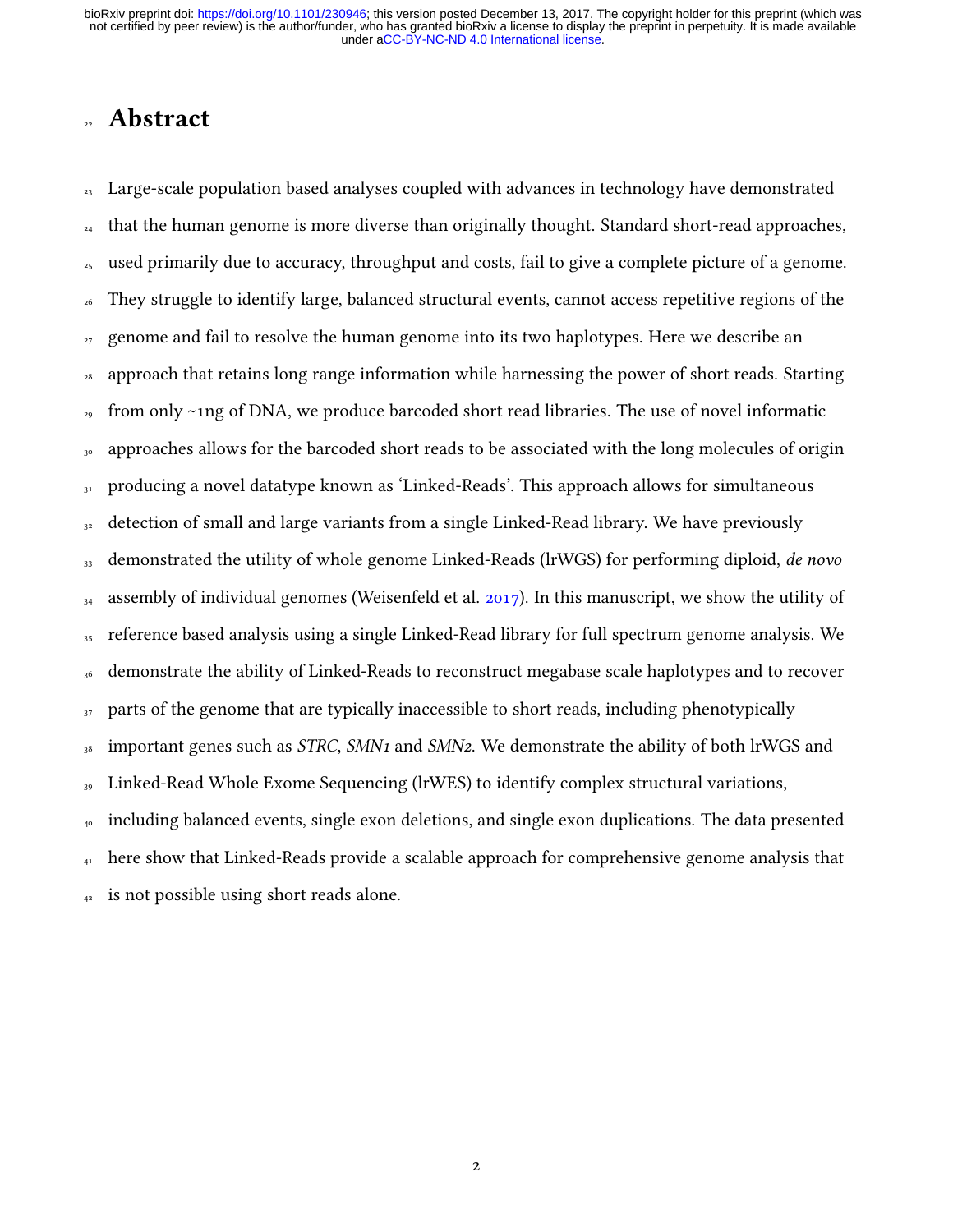### **Introduction**

 $_{44}$  Our understanding of diversity in the human genome has defied original models that assumed  $_{45}$  little sequence variation and even less structural diversity (Church et al. [2011;](#page-39-0) Collins [1998\)](#page-39-1). The human reference assembly, the flagship product of the human genome project (HGP), collapsed <sup>47</sup> sequences from >50 individuals into a single consensus mosaic haplotype representation, and has enabled the field of genomics to prosper (Consortium  $2004$ ). Since the completion of the HGP <sup>49</sup> many large scale consortia studies have applied whole genome sequencing to thousands of individuals from diverse populations across the globe (Auton et al.  $2015$ ; Lek et al.  $2016$ ; Sudmant  $51$  et al. [2015\)](#page-41-0). Results of these population-based genomic studies have revealed that there is more  $52$  diversity within the human population than ever anticipated. To date, most genome analyses were <sub>53</sub> performed with accurate, high-throughput short reads leading to robust analysis of small variants  $_{54}$  but only providing a small window into the prevalence of larger structural variants (SVs). The <sub>55</sub> application of recent technical advances in both sequencing and mapping approaches to genome <sub>56</sub> analysis have revealed that despite extensive information garnered from large population surveys  $<sub>57</sub>$  utilizing short read whole genome sequencing (srWGS), we are still likely under-representing the</sub>  $58$  amount of structural variation in the human population (Chaisson et al. [2014;](#page-38-1) Huddleston and <sup>59</sup> Eichler [2016;](#page-40-1) Collins et al. [2017\)](#page-39-3).

<sup>60</sup> The prevalence of SVs suggests that individual haplotype reconstruction, rather than haploid <sup>61</sup> consensus analysis is a better approach to the analysis of an individual genome (Church et al. [2011,](#page-39-0)  $62$  [2015;](#page-39-4) Schneider et al. [2017\)](#page-41-1). Indeed, recent work from groups developing population graph-based <sup>63</sup> assembly representations have demonstrated that this approach improves alignment and  $\epsilon_4$  individual genome reconstruction (Iqbal et al. [2012;](#page-40-2) Novak et al. [2017\)](#page-41-2). While it has long been  $65$  recognized that SVs play an important role in highly penetrant Mendelian disorders (Amberger et <sup>66</sup> al. [2015\)](#page-38-2), groups investigating the biological impact of these events have demonstrated that SVs  $67$  have a more substantial impact on gene expression than do single nucleotide variants (SNVs), and  $\frac{68}{100}$  thus may contribute substantially to the development of common disorders (Chiang et al. [2017\)](#page-39-5).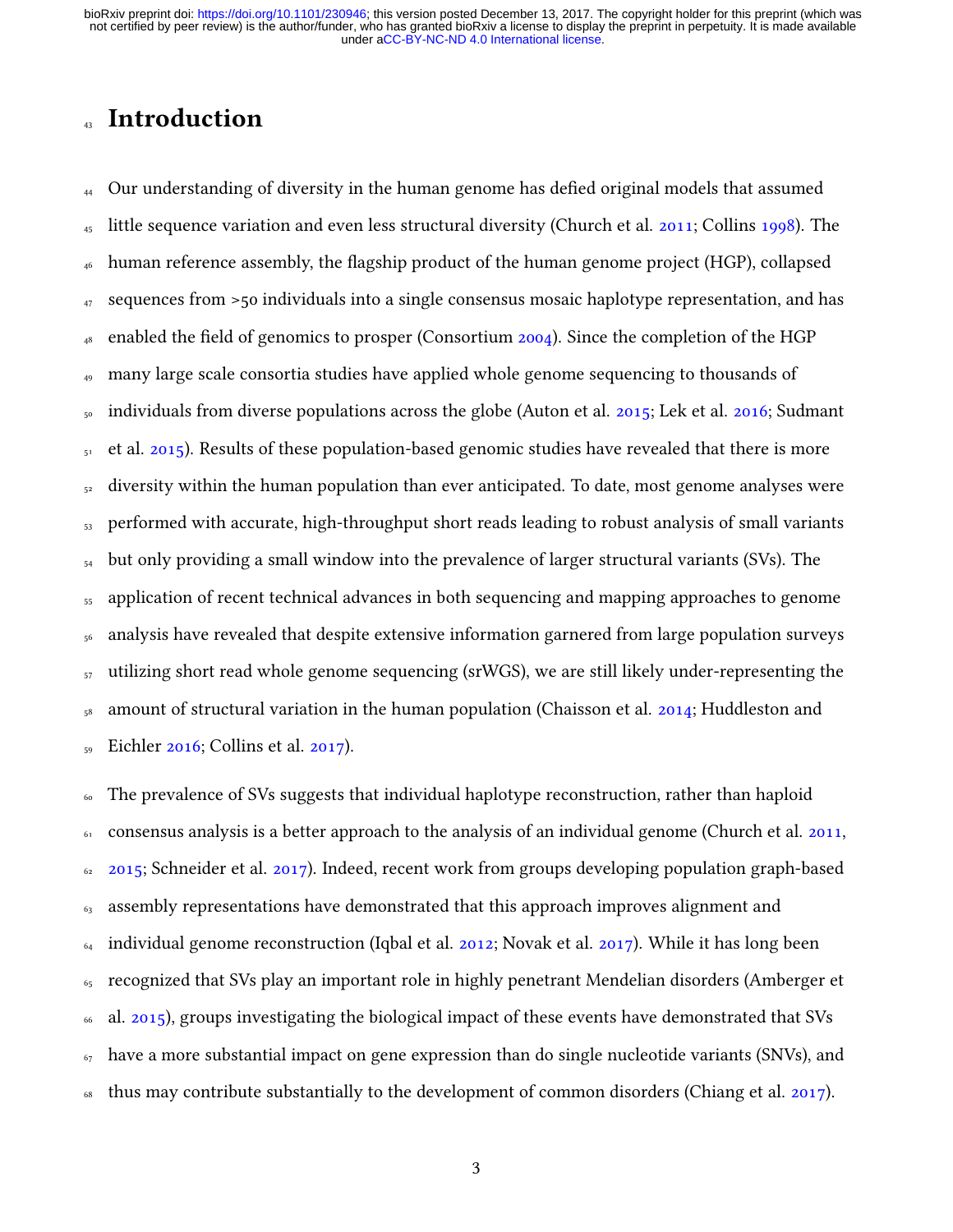<sup>69</sup> Recent work has shown that adding long range information and resolving long range haplotypes  $_{70}$  improves sensitivity for SV detection (Huddleston and Eichler [2016;](#page-40-1) Chaisson et al. [2017\)](#page-38-3).

 $71$  Additionally, reconstructing individual haplotypes has the potential to improve analysis that relies  $72$  on patterns of genetic variation to extract genotype-phenotype information, such as eQTL analysis  $_{73}$  (Ramaker et al. [2017\)](#page-41-3). A more complete reconstruction of individual genomes will impact research  $_{74}$  in both rare and common disease (Chiang et al. [2017\)](#page-39-5).

 $75$  There are over 600 genes categorized as part of the 'NGS dead zone', where standard exome or  $76$  genome analysis is limited due to the presence of closely related paralogous sequences (Mandelker  $_{77}$  et al. [2016\)](#page-40-3). These paralogs limit the ability to produce a high quality alignment due to multiple  $78$  possible locations for read placement. The failure of short reads to resolve these loci means they  $_{79}$  are either missing in many high throughput analyses, or require orthogonal approaches for <sup>80</sup> analysis (Askree et al. [2013;](#page-38-4) Mandelker et al. [2014\)](#page-40-4). Many of these genes are known to be relevant 81 in the study of Mendelian disease, while many others remain uncharacterized due to the inability 82 of short reads to align to these regions.

 $83$  The limitations of short reads suggest the need for improved methods for genome analysis. Several <sup>84</sup> long molecule sequencing and mapping approaches have been developed to address these issues  $85$  (Carneiro et al. [2012;](#page-38-5) Nakano et al. [2017;](#page-41-4) Genomics [2017\)](#page-39-6). While they provide powerful data for <sup>86</sup> better understanding genome structure, their high input requirements, error rates and costs make <sup>87</sup> them inaccessible to many applications, particularly those requiring thousands of samples. To <sup>88</sup> address this need, we developed a technology that retains long range information while <sup>89</sup> maintaining the power, accuracy, and scalability of short read sequencing. The core datatype, <sup>90</sup> Linked-Reads, is generated by performing haplotype limiting dilution of long DNA molecules into <sup>91</sup> >1 million barcoded partitions, synthesizing barcoded sequence libraries within those partitions,  $92$  and then performing standard short read sequencing in bulk. The limited amount of DNA put into <sup>93</sup> the system, coupled with novel algorithms allow short reads to be associated with their long <sup>94</sup> molecule of origin, in most cases, with high probability.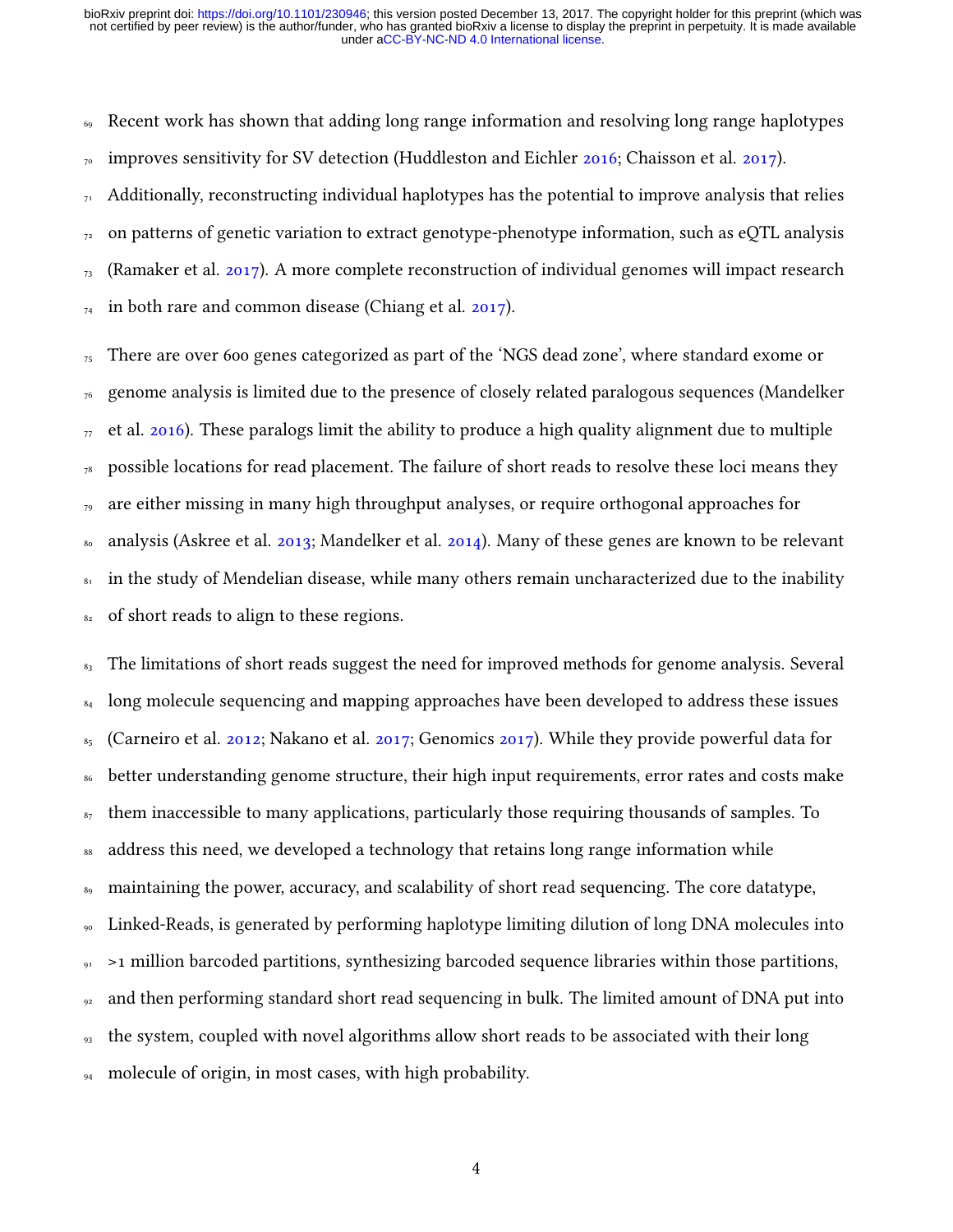<sup>95</sup> The Linked-Read datatype was originally described in (Zheng et al. [2016\)](#page-42-1) using the GemCode<sup>TM</sup> System. The Chromium<sup>TM</sup> System represents a substantial improvement over the GemCode<sup>TM</sup> 96 <sup>97</sup> system. These improvements come from increasing the number of barcodes (737,000 to 4 million), <sup>98</sup> and the number of partitions (100,000 to 1 million) as well as improving the biochemistry to <sup>99</sup> substantially reduce coverage bias. These improvements eliminate the need for an additional <sup>100</sup> short-read library and, when coupled with novel informatic approaches, produce a standalone 101 solution for complete genome analysis.

102 Here we compare reference based analysis on multiple standard control samples using either a single Chromium Linked-Read library or a standard short read library for both whole genome (WGS) and whole exome sequencing (WES) approaches. We describe additional novel algorithms  $\log$  in our Long Ranger<sup>TM</sup> reference based pipeline that allow for improved alignment coverage when compared to standard short reads. We then demonstrate the ability to construct multi-megabase haplotypes by coupling long molecule information with heterozygous variants within the sample. We show that a single Chromium library has comparable small variant sensitivity and specificity to standard short read libraries and helps expand the amount of the genome that can be accessed 110 and analyzed. We demonstrate the ability to identify large scale SVs by taking advantage of the <sup>111</sup> long range information provided by the barcoded library. Lastly, we assess the ability to identify variants in archival samples that had been previously assessed by orthogonal methods. These data show that a Chromium Linked-Read library provides a scalable, and more complete genome 114 reconstruction than short reads alone.

# **Results**

### 116 Improvements in Linked-Read data

 $117$  One limitation of the original GemCode approach was the need to combine the Linked-Read data <sup>118</sup> with a standard short-read library for analysis. This was needed to help address coverage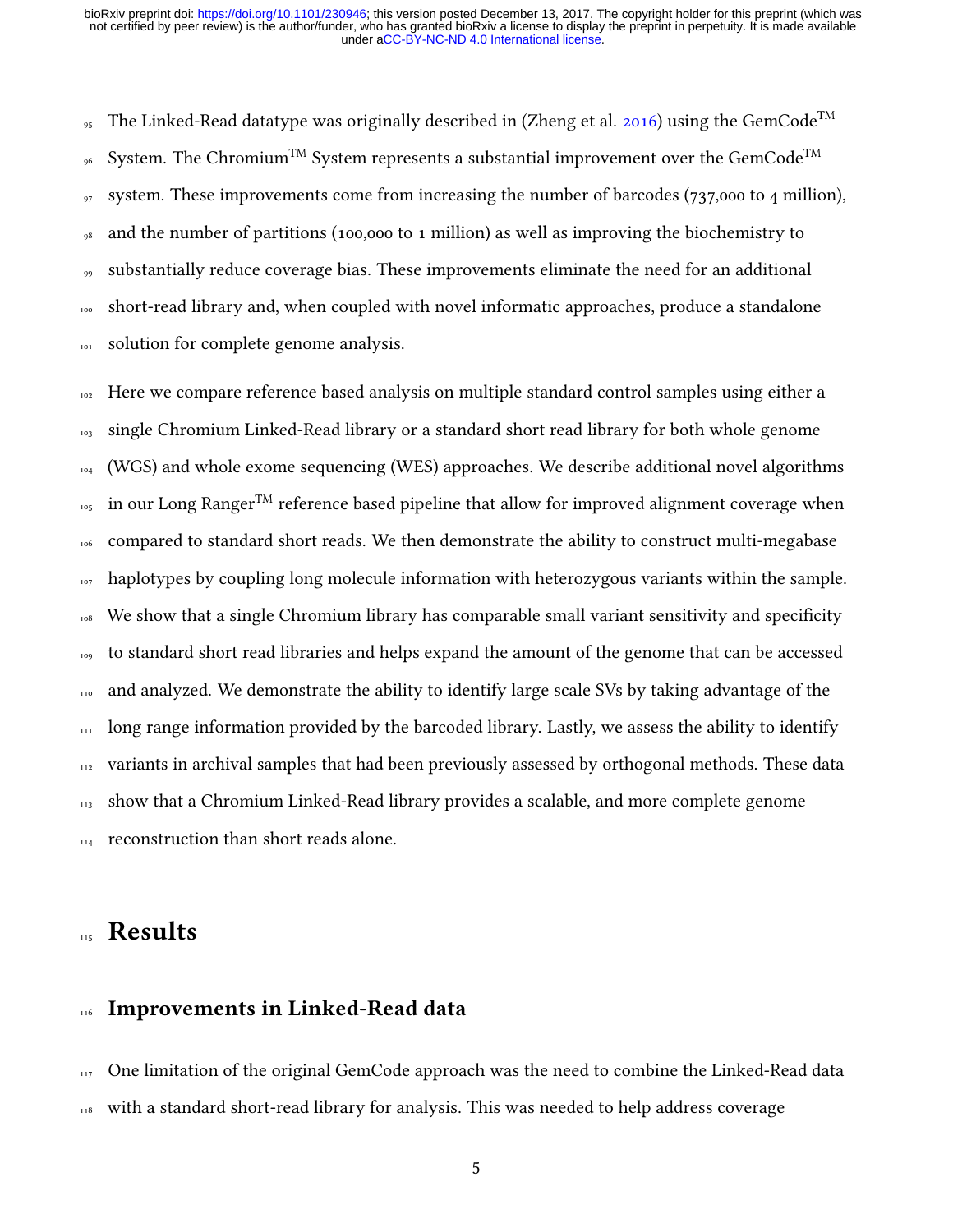$_{119}$  imbalances seen in the GemCode library alone. To address this issue we modified the original <sub>120</sub> biochemistry, replacing it with an isothermal amplification approach. The updated biochemistry  $121$  now provides for more even genome coverage, approaching that of PCR free short-read preps  $122$  (Figure 1).

 Additional improvements include increasing the number of barcodes from 737,000 to 4 million and the number of partitions from 100,000 to over 1 million. This allows for fewer DNA molecules per partition, or GEM (Gelbead-in-EMulsion), and thus a substantially reduced background rate of 126 barcode collisions: the rate at which two random loci occur in the same GEM (Supplemental Figure 1). The lowered background rate of barcode sharing increases the probability of correctly associating a short read to the correct molecule of origin, and increases the sensitivity for SV 129 detection.

#### <sup>130</sup> Improved Genome and Exome Alignments

 $_{131}$  Several improvements were made in the Long Ranger analysis pipeline to better take advantage of  $_{132}$  the Linked-Read datatype. The first of these, the Lariat<sup>TM</sup> aligner, expands on the 'Read-Cloud'  $133$  approach (Bishara et al. [2015\)](#page-38-6). Lariat [\(https://github.com/10XGenomics/lariat\)](https://github.com/10XGenomics/lariat) refines alignments <sup>134</sup> produced by the BWA aligner by examining reads that map to multiple locations and determining  $_{135}$  if they share barcodes with reads that have high quality unique alignments (Li [2013\)](#page-40-5). If a confident 136 placement can be determined by taking advantage of the barcode information of the surrounding  $137$  reads, the quality score of the correct alignment is adjusted. This approach allows for the recovery <sup>138</sup> of roughly 38 Mb of sequence across the entire genome using multiple replicates of control <sup>139</sup> samples (NA12878, NA19240, NA24385)(Figure 2). The amount of additional recovered sequence 140 varies as a function of molecule length (Supplemental Figure 2).

 $141$  When we look specifically at the ability of Lariat to improve read coverage over genes, we observe 142 a net gain in gene coverage when performing lrWGS compared to srWGS, and even more robust  $_{143}$  improvement when performing lrWES compared to srWES (Supplemental Figure 3). When we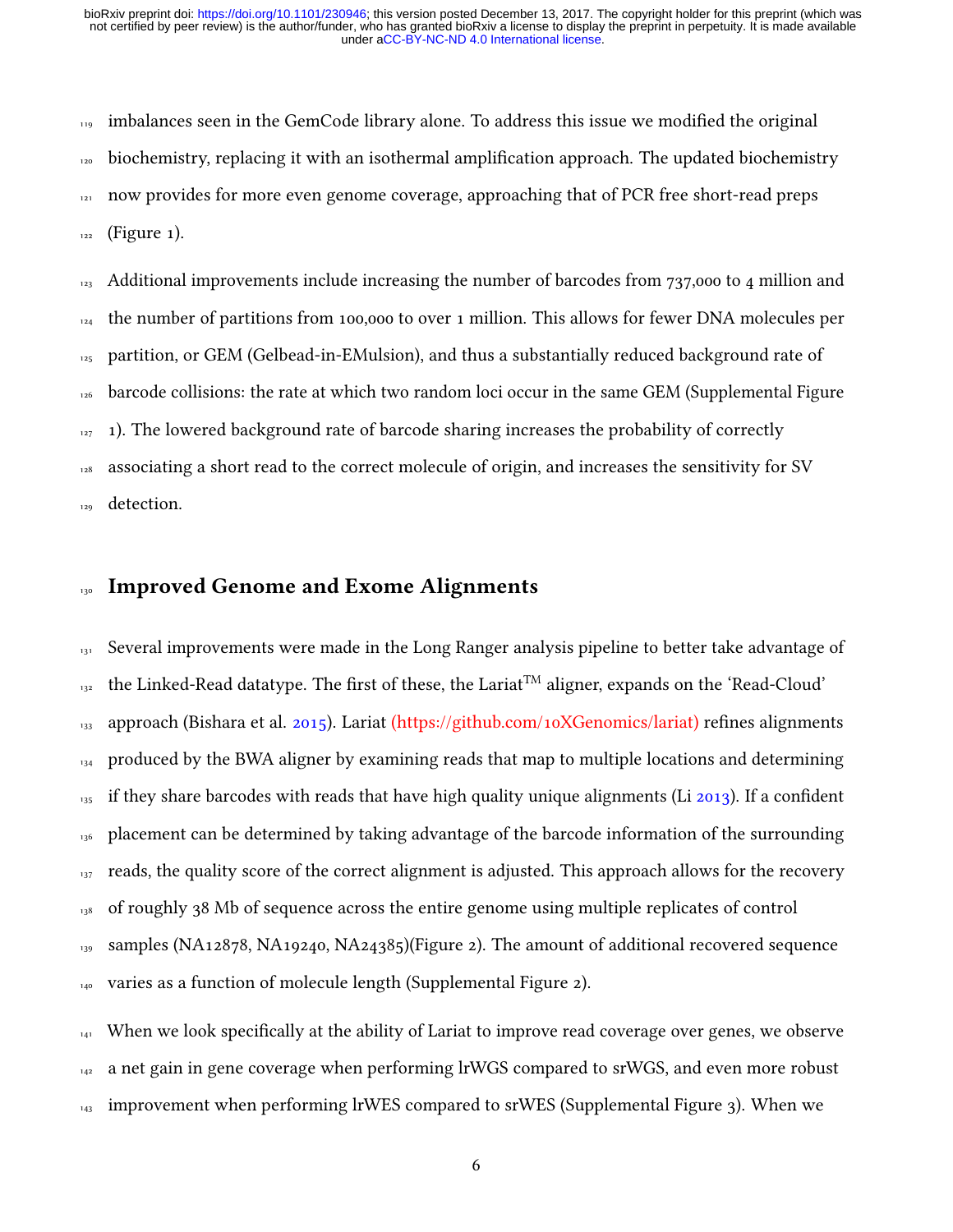$_{144}$  limit the search space to a known set of 570 genes with closely related paralogs that confound <sup>145</sup> short read alignment (NGS 'dead zone' genes (Mandelker et al. [2016\)](#page-40-3)) we see a net gain in read  $_{146}$  coverage in 423 genes using lrWGS and 376 using lrWES. Further limiting the list to the 71 genes  $_{147}$  relevant to Mendelian disease, we see a net improvement in 51 of these genes using lrWGS and 41 <sup>148</sup> genes using lrWES (Figure 3). Exome analysis was limited to multiple replicates of a single control 149 sample, NA12878.

### <sup>150</sup> Small variant calling

 $151$  Next, we assessed the performance of Linked-Reads for small variant calling ( $\lt 50$  bp). Small 152 variant calling, particularly for single nucleotide variants (SNVs) outside of repetitive regions, is <sup>153</sup> well powered by short reads because a high quality read alignment to the reference assembly is  $_{154}$  possible and the variant resides completely within the read. We used control samples, NA12878 <sup>155</sup> and NA24385 as test cases. We produced two small variant call sets for each sample, one generated 156 by running paired-end 10x Linked-Read Chromium libraries through the Long Ranger (10xLR) 157 pipeline and one produced by analyzing paired-end reads from a PCR-free TruSeq library using  $_{158}$  GATK pipeline (PCR-) following best practices recommendations:

<sup>159</sup> [https://software.broadinstitute.org/gatk/best-practices/.](https://software.broadinstitute.org/gatk/best-practices/) We made a total of 4,549,657 PASS variant <sup>160</sup> calls from the NA12878 10xLR set, and 4,725,295 from the PCR- set, with 4,325,515 calls in common 161 to both sets (Table 1). Numbers for both samples are in Table 1.

<sup>162</sup> In order to assess the accuracy of the variant calling in each data set, we used the hap.py tool 163 (Krusche) to compare the 10xLR and PCR-VCFs to the Genome in a Bottle (GIAB) high confidence  $164$  call set (v. 3.2.2) (Zook et al. [2014\)](#page-42-2). We chose this earlier version as it was the last GIAB data set <sup>165</sup> that did not include 10x data as an input for their call set curation. This necessitated the use of <sup>166</sup> GRCh37 as a reference assembly rather than the more current GRCh38 reference assembly. This  $167$  limited us to analyzing only 82.67% of the SNV calls that overlap the high confidence regions. 168 Initial results suggested that the 10xLR calls had comparable sensitivity (>99.6%) and specificity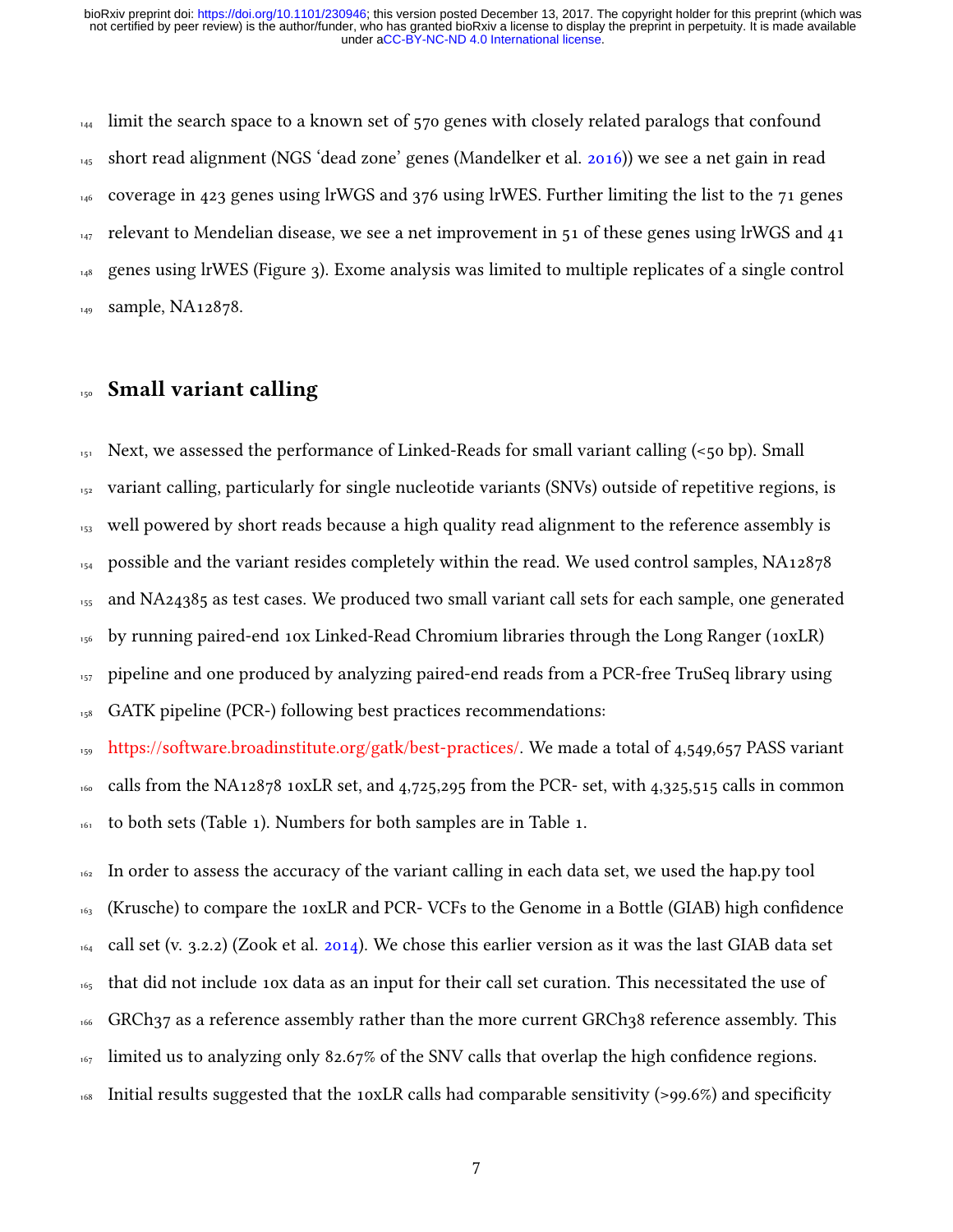$169$  (>99.8%) for SNVs (Table 1). We observed slightly diminished indel sensitivity (>89%) and  $170$  specificity (>94.5%), driven largely by regions with extreme GC content and low complexity 171 sequences (LCRs). Recent work suggests indel calling is still a challenging problem for many 172 approaches, but that only 0.5% of LCRs overlap regions of the genome thought to be functional  $_{173}$  based on annotation or conservation (Li et al. [2017\)](#page-40-6).

 The GIAB high confidence data set is known to be quite conservative and we wished to explore whether there was evidence for variants called in the 10xLR set not covered by the GIAB. We utilized publicly available 40x coverage PacBio data sets available from the GIAB consortium (Zook et al. [2016\)](#page-42-3) to evaluate Linked-Read putative false positive variant calls. Manual inspection of 25 random locations suggested that roughly half of the hap.py identified Linked-Read false positive 179 calls were well supported by Linked-Read, short read, or PacBio evidence and were likely called false positive due to deficiencies in the GIAB truth set (Supplemental Table 1). We then did a global analysis of all 7,431 SNV and 16,713 indel putative false positive calls identified in NA12878 and 182 looked for the alternate alleles in aligned PacBio reads only. This analysis provided evidence that 2,253 SNV and 12,826 indels of the GIAB determined false positive calls were likely valid calls (Supplemental Figure 4, Supplemental File 1). This prompted us to develop a new "extended truth 185 set" which included an additional PacBio validated 78,361 SNV and 21,026 indels (see Methods for details on GIAB++ VCF). We also extended our analysis to include 69.72 Mb for NA12878 and 70.66 Mb for NA2438 of the genome in addition to the GIAB defined confident regions (see Methods for details on GIAB++ BED). We reanalyzed the variant calls with the hap.py tool against the extended 189 truth set and augmented confident regions. Importantly, this allowed us to correctly identify an <sup>190</sup> additional 71,467 SNV and 12,663 indels. We anticipate that this is a conservative estimate since 191 our false positive calls are inflated due to little or no PacBio or short-read coverage in these regions. <sup>192</sup> Of the total putative false positive calls exclusive to the GIAB++ analysis, 79.86% (31,475) of SNVs and 62.05% (2,790) of indels could not be validated because of little or no PacBio read coverage (Supplemental Figure 4). These data show the 10xLR approach provides for the identification of 195 more small variants than can be identified by short read only approaches, driven by an increase in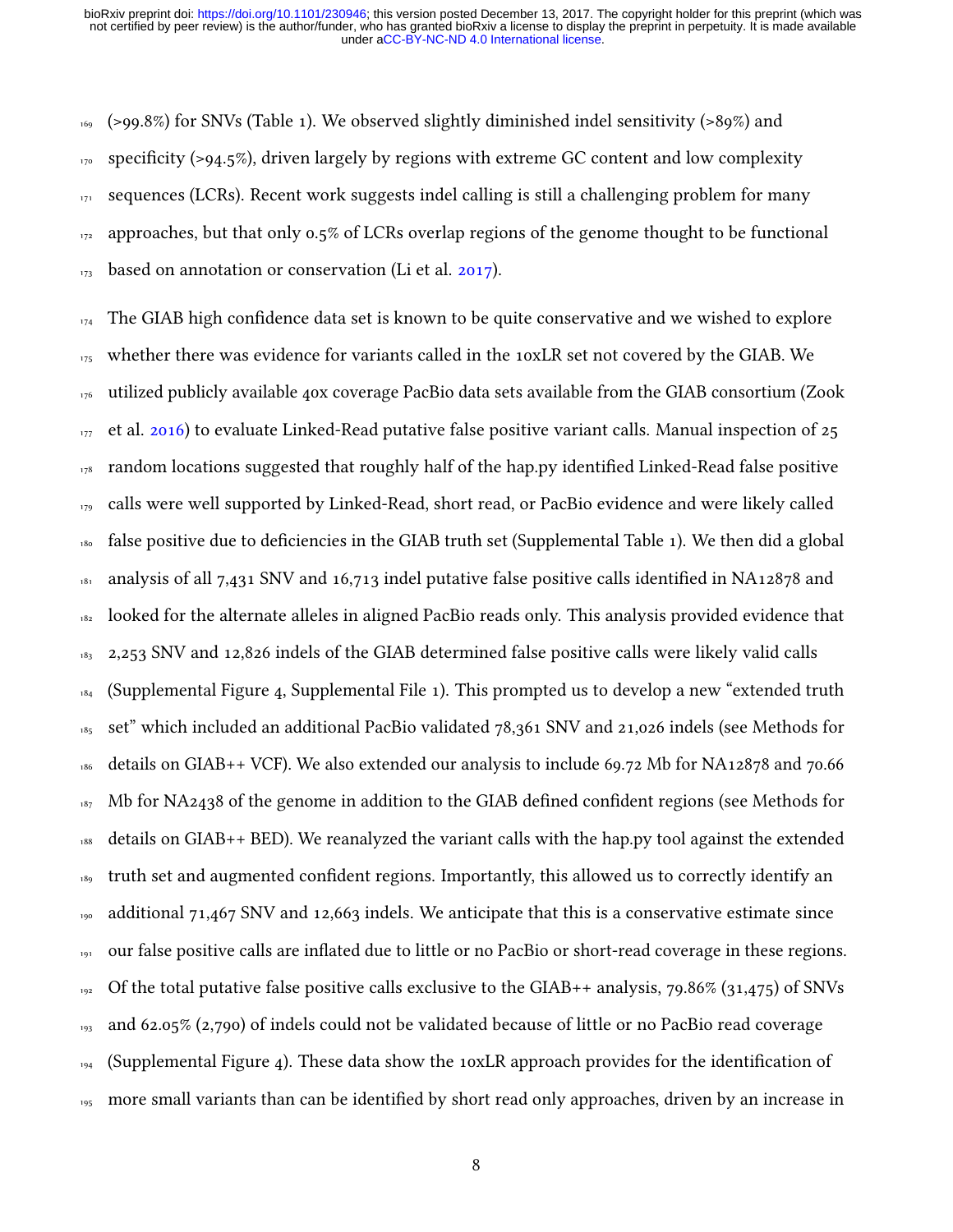196 the percentage of the genome for which 10xLR can obtain high quality alignments.

### 197 Haplotype reconstruction and phasing

 An advantage of Linked-Reads is the ability to reconstruct multi-megabase haplotypes (called phase blocks) for a single sample. Haplotype reconstruction increases sensitivity for calling heterozygous variants, particularly SVs (Huddleston et al. [2016\)](#page-40-7). It also improves variant interpretation by providing information on the physical relationship of variants, such as whether <sup>202</sup> variants within the same gene are in cis or trans. In the control samples analyzed, we see phase block N50 values for lrWGS of 10.3 Mb for NA12878, 9.58Mb for NA24385, 18.2 Mb for NA19240 <sup>204</sup> and 302 kb for lrWES using Agilent SureSelect v6 baits on NA12878. This allowed for complete phasing of 91% and 90.8% of genes, respectively, in the genome and exome. Phase block length is a function of input molecule length, molecule size distribution and of sample heterozygosity extent <sub>207</sub> and distribution. At equivalent mean molecule lengths, phase blocks will be longer in more diverse samples (Figure 4, Supplemental Figure 5). For samples with similar heterozygosity, longer input molecules will increase phase block lengths (Supplemental Figure 6).

<sub>210</sub> Phase block construction using lrWES is additionally constrained by the bait set used to perform <sup>211</sup> the capture and the reduced variation seen in coding sequences. In order to analyze factors <sup>212</sup> impacting phase block construction, we assessed four samples with known compound  $_{213}$  heterozygous variants in three genes known to cause Mendelian disease, DYSF, POMT2, and TTN. <sup>214</sup> The variants were separated by various distances, ranging from 33 Kb to over 188 Kb (Table 2).  $_{215}$  Initial DNA extractions yielded long molecules ranging in size from 75 Kb - 112 Kb. We analyzed <sup>216</sup> these samples using the Agilent SureSelect V6 exome bait set, with downsampling of sequence <sup>217</sup> data to both 7.25 Gb (~60x coverage) and 12 Gb of sequence (~100x coverage). In all cases, the <sub>218</sub> variants were phased with respect to each other and determined to be in trans, as previously  $_{219}$  determined by orthogonal assays. In two of the three cases, the entire gene was phased. The DYSF <sup>220</sup> gene was not completely phased in any sample because the difference between heterozygous SNPs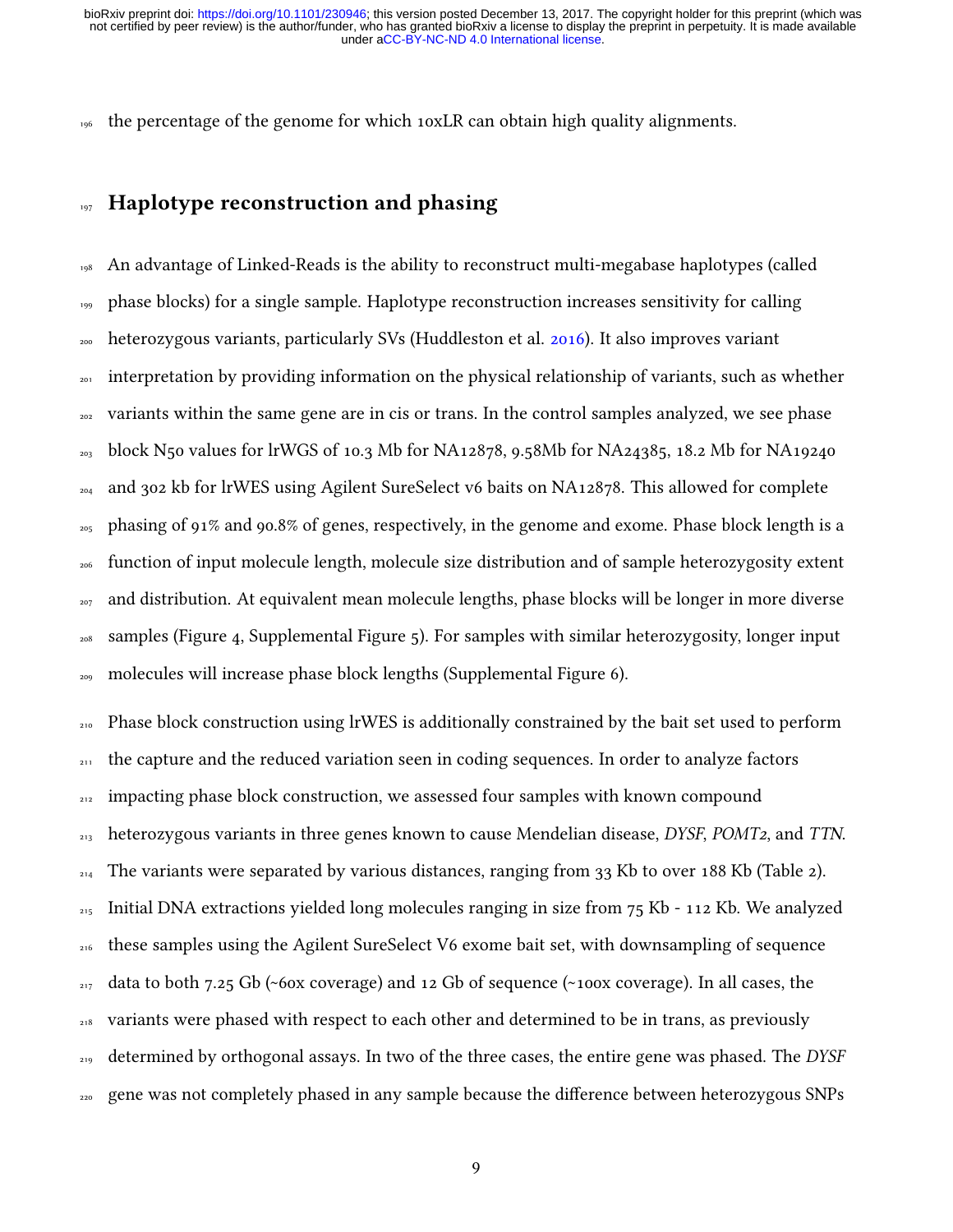$_{221}$  at the 3' end of the gene was substantially longer than the mean molecule length. This gene is in  $_{222}$  the top 5% of genes intolerant to variation as determined by the RVIS metric, a measure of <sup>223</sup> evolutionary constraint, suggesting that reduced exonic heterozygosity over the gene would be a  $_{224}$  common occurrence impairing complete phasing (Petrovski et al. [2013\)](#page-41-5). However, in the context of  $_{225}$  sequencing for the identification of recessive disease, causative heterozygous variants would be <sup>226</sup> expected to aid in the phasing of the disease-causing gene.

 $_{227}$  Many samples of interest have already been extracted using standard methods not optimized for <sub>228</sub> high molecular weight DNA and may not be available for a fresh re-extraction to obtain DNA <sub>229</sub> optimized for length. For this reason, we wanted to understand the impact of reduced molecule <sub>230</sub> length on our ability to phase the genes and variants in these samples. We took the original freshly  $_{231}$  extracted long molecules and sheared them to various sizes, aiming to assess lengths ranging from  $_{232}$  5Kb to the original full length samples (Table 2). These results illustrate the complex interplay  $_{233}$  between molecule length distribution and the observed heterozygosity within a region. For  $_{234}$  example, in sample B12-21, with variants in TTN that are 53 Kb apart, the variants could be phased, <sub>235</sub> even with the smallest molecule size. However in sample B12-122, with variants in *POMT2* only 33 <sup>236</sup> Kb apart, variant phasing is lost at 20Kb DNA lengths. We assessed the maximum distance  $_{237}$  between heterozygous sites observed in each gene. We then plotted the difference between this <sup>238</sup> distance and the inferred molecule length against the molecule length and assessed the impact on  $_{239}$  causative SNP phasing (Figure 5). In general, when the maximum distance between heterozygous <sup>240</sup> SNPs is greater than the molecule length (positive values), the ability to phase these SNPs  $_{241}$  decreases. There are exceptions to this as the longer molecules in the molecule size distribution <sup>242</sup> will sometimes allow tiling between the variants, therefore extending phase block size beyond  $_{243}$  what would be expected based on the mean length alone.

<sup>244</sup> Linked-Reads provide unparalleled power to reconstruct long haplotypes, or phase blocks. <sup>245</sup> Optimizing for long input molecules provides for maximum phase block size, but even shorter <sub>246</sub> molecule lengths can provide gene level phasing. This suggests that samples with higher levels of  $_{247}$  heterozygosity, such as from admixed individuals, could greatly benefit from the Linked-Read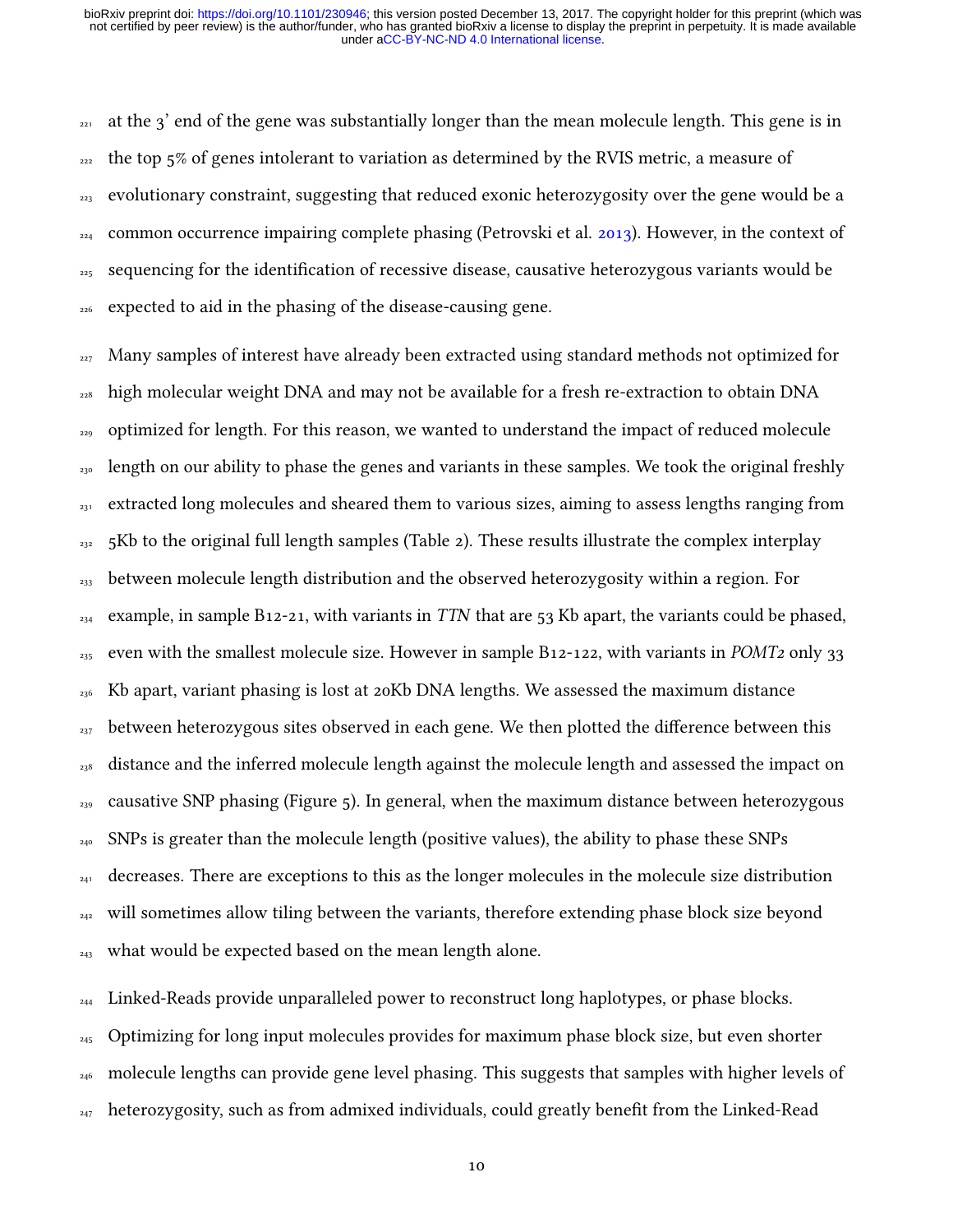<sup>248</sup> approach.

#### <sup>249</sup> Structural variant detection

<sup>250</sup> Short reads struggle with accurate and specific SV detection. This is, in part, due to the limitations  $_{251}$  of assessing long range information using short reads, which only provide information over short  $_{252}$  distances. Another complicating factor is the many types of structural variants, each requiring the <sup>253</sup> detection of a different signal depending on the type and mechanism of the event (Alkan et al.  $_{254}$  [2011;](#page-38-7) Collins et al. [2017\)](#page-39-3). There is increasing evidence that grouping reads by their source <sup>255</sup> haplotype improves SV sensitivity, but this is not commonly done in practice (Huddleston et al. <sup>256</sup> [2016;](#page-40-7) Chaisson et al. [2017\)](#page-38-3).

<sup>257</sup> Linked-Reads provide improved power to detect large-scale SVs, particularly balanced events, <sub>258</sub> when compared to short read approaches. We use two novel algorithms to identify large SVs, one  $_{259}$  that assesses deviations from expected barcode coverage and one that looks for unexpected <sup>260</sup> barcode overlap between distant regions. The barcode coverage algorithm is useful for assessing <sup>261</sup> CNVs, while the barcode overlap method can detect a variety of SVs and it is particularly well <sup>262</sup> powered to identify large (>30Kb), balanced events. SV calls are a standard output of the Long <sup>263</sup> Ranger pipeline and are described using standard file formats. We compared SV calls from the <sup>264</sup> NA12878 sample to validated calls described in a recent publication of a structural variant  $_{265}$  classifier, svclassify (Parikh et al. [2016\)](#page-41-6).

<sup>266</sup> Comparing SV call sets produced by different methods is a challenging task. There is often <sup>267</sup> ambiguity around the exact coordinate of the breakpoint(s), in part because repetitive sequence <sup>268</sup> content frequently flanks structural variation (Wittler et al. [2015\)](#page-42-4). An additional challenge is  $_{269}$  variability in the inclusion of the many different possible variant types. The validated call set 270 published with svclassify (Parikh et al. [2016\)](#page-41-6) contains deletions and insertions, but no balanced <sub>271</sub> events. By contrast, the Long Ranger pipeline output contains deletions, duplications and balanced  $_{272}$  events, but Long Ranger does not currently call insertions (Supplemental Table 2). Long Ranger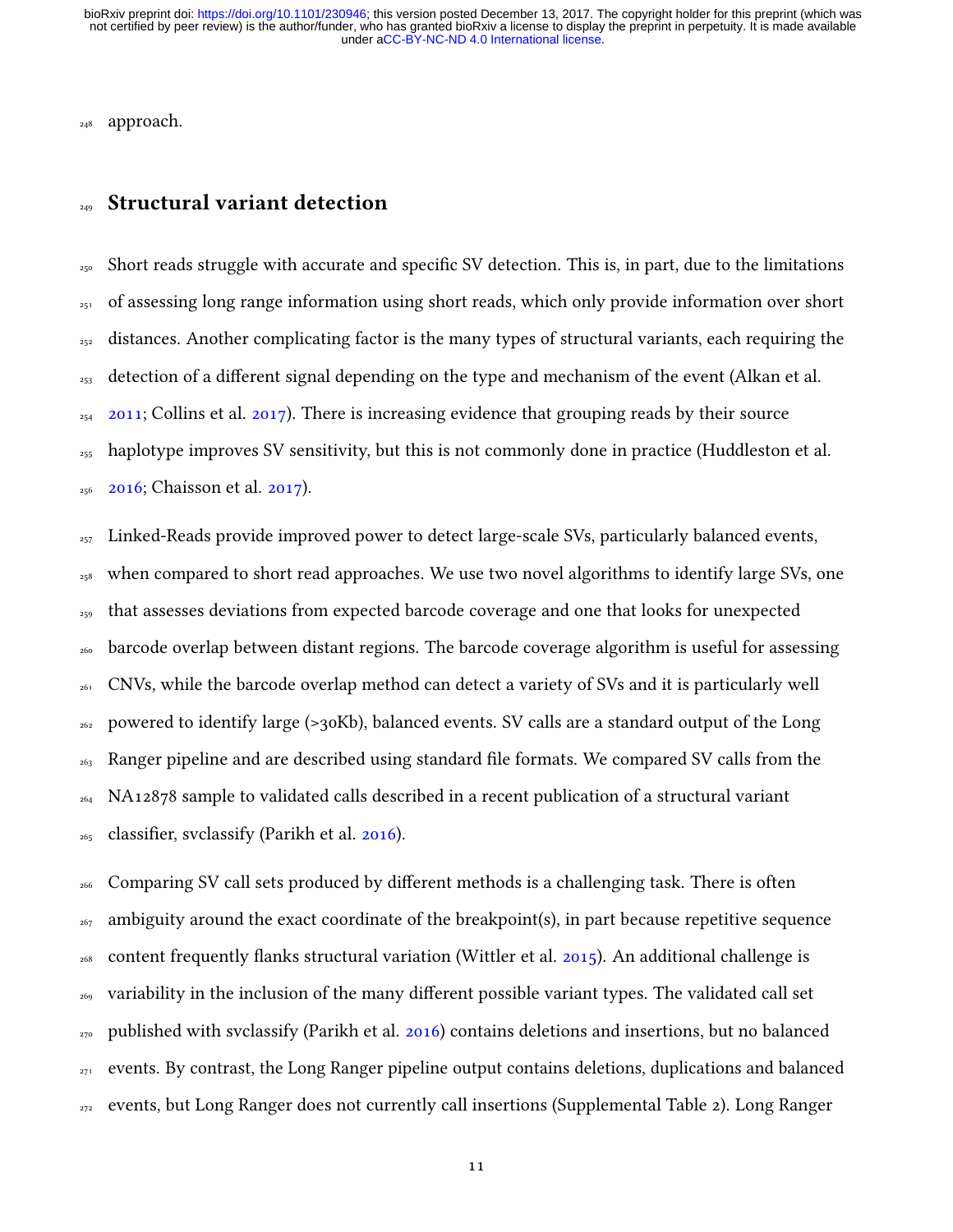$_{273}$  identifies event types by matching to simple models of deletions, duplications and inversions.  $_{274}$  Therefore, there are additional events where Long Ranger identifies clear evidence for anomalous  $_{275}$  barcode overlap, but is unable to match the event to one of the pre-defined models. These <sub>276</sub> undefined events are rendered as unknown.

<sub>277</sub> For these reasons, we limited our comparisons to the set of deletion calls only. We partition the <sup>278</sup> ground truth set into SVs <30 Kb and SVs >30 Kb as different algorithms are used to call these <sub>279</sub> events. We first consider variants >30 Kb. There are 11 of these in the svclassify set and 23 in the <sup>280</sup> 'Call set', with 8-9 being common to both (Table 3). Long Ranger calls two highly overlapping  $281$  events that map to the same svclassify event- thus 9 Long Ranger calls map to 8 svclassify events. <sup>282</sup> Of the three svclassify calls not called by Long Ranger, one (chr12:8,558,486-8,590,846) is <sup>283</sup> well-supported in the Linked-Read data by barcode overlap. For this event, Long Ranger calls a  $284$  10kb small deletion with a consistent 5' breakpoint to the svclassify event, but prematurely closes <sup>285</sup> the event, missing 22kb of the deletion. A second event (chr22:24,274,143-24,311,297) is also <sup>286</sup> well-supported but is filtered out from the 'Call set' as it overlaps with a segmental duplication. <sup>287</sup> There is no support for the last missing call (chr14:37,631,608-37,771,227). Further investigation of <sup>288</sup> this call reveals that it is genotyped as homozygous reference in NA12878 in the svclassify truth <sup>289</sup> set. We then performed manual review of the 14 events called by Long Ranger that are not in the <sup>290</sup> svclassify set. These 14 potential FP calls can be collapsed into 10 unique deletion calls. By manual  $_{291}$  review all 10 calls have significant barcode overlap and coverage support including three events <sup>292</sup> that are known copy number variant loci per the Genome Reference Consortium (Supplemental  $_{293}$  Figure 7). Thus, the Long Ranger large SV deletion calls show both high sensitivity and specificity.  $_{294}$  We next considered deletions <30Kb. There are 6,839 such PASS variants in the Long Ranger set <sup>295</sup> and 2,665 of these in the svclassify set, with 2,428 of these in common. Manual inspection of 20 <sub>296</sub> calls unique to each call set suggests that Long Ranger has high sensitivity but low specificity, with  $_{297}$  algorithmic performance particularly diminished in regions where there is no phasing <sup>298</sup> (Supplemental File 2). While sensitivity of the Long Ranger approach is good, this comes at the  $_{299}$  expense of specificity (Supplemental Tables 3,4). There is clear evidence that algorithmic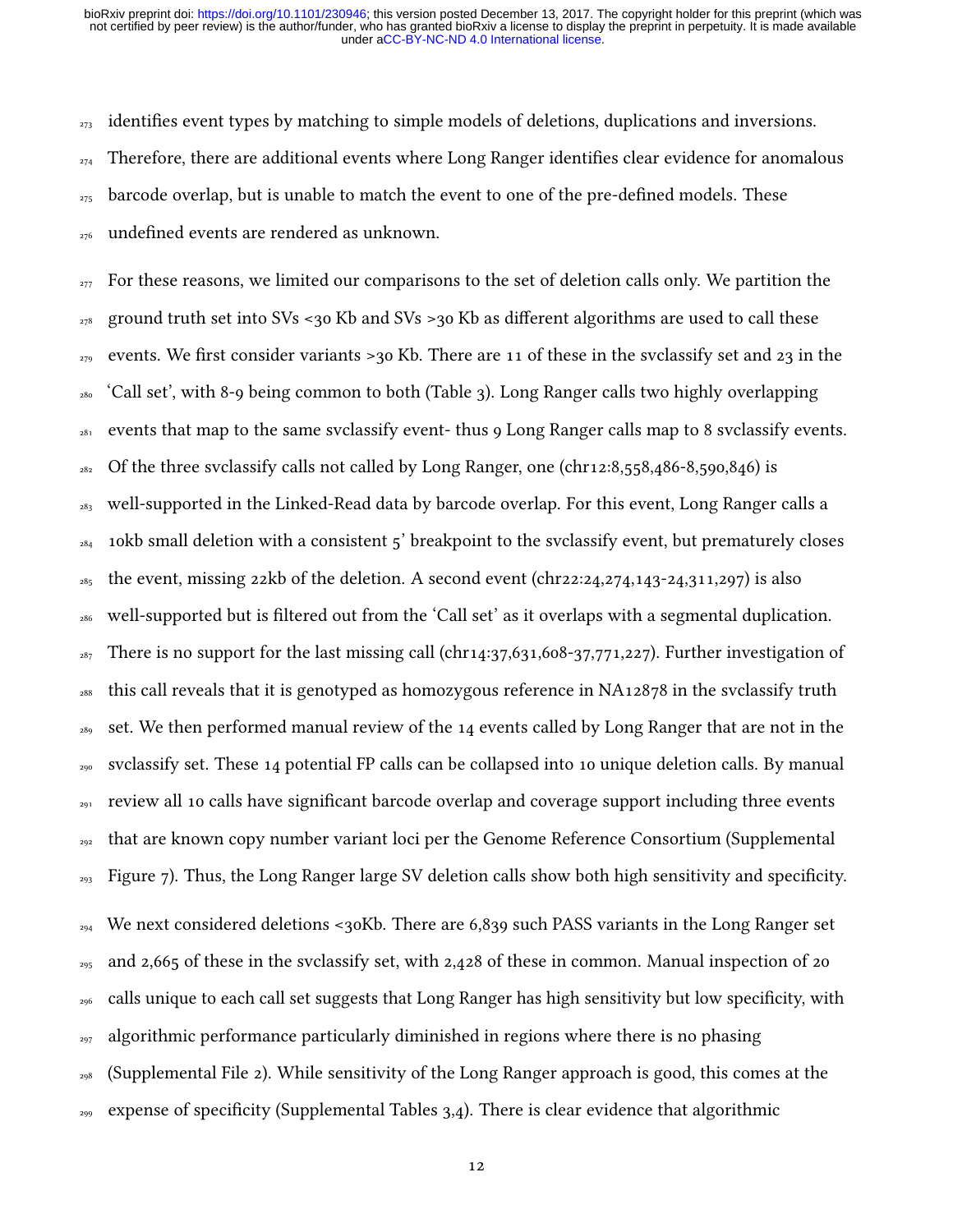<sub>300</sub> improvements will produce further gains in sensitivity and specificity for this class of variants.

<sup>301</sup> A particular strength of Linked-Reads is the ability to call balanced events based on anomalous  $302$  barcode overlap. In the NA12878 whole genome data five inversions are called, all of which are <sup>303</sup> supported by orthogonal data (Supplemental Figure 8). Three calls are present in an orthogonal 304 call set (Kidd et al. [2008;](#page-40-8) Zook et al. [2016\)](#page-42-3); [\(http://invfestdb.uab.cat/download.php\)](http://invfestdb.uab.cat/download.php), while the 305 remaining two calls are known reference assembly issues resulting in apparent inversion calls  $306$  (HG-28, HG-1433).

<sup>307</sup> To assess for inversion calling accuracy, we assessed consistency of the inversion calls with >30kb <sub>308</sub> inversion calls from InvFEST [\(http://invfestdb.uab.cat/download.php\).](http://invfestdb.uab.cat/download.php) There are three inversions 309 reported in NA12878 in this data source, all homozygous. One, chr7:54,258,468-54,354,315 310 (Supplemental Figure 8A), is one of the five inversion calls made in the Chromium dataset. There is  $311$  evidence for anomalous barcode overlap in the region around the InvFest event 312 chr8:6,909,898-12,617,968 (Supplemental Figure 8F), but only low-quality events are called with  $313$  coordinates consistent with the known breakpoints. Because tandem gene families mark both ends  $_{314}$  of the inversion, it is likely that there is significant read misalignment at both breakpoints <sup>315</sup> resulting in multiple low-quality calls with slightly staggered start and end coordinates when they 316 should actually all be aligned to a single set of breakpoints.

 $317$  The final InvFest event, chr15:28,157,404-30,687,000 (Supplemental Figure 8G), shows minimal

<sup>318</sup> anomalous barcode overlap in the Chromium data in a pattern not consistent with an inversion.

<sub>319</sub> There are no candidate calls connecting the two loci. This region partially overlaps the known

320 gamma inversion haplotype of the GOLGA8 locus

<sup>321</sup> [\(https://www.ncbi.nlm.nih.gov/grc/human/issues?q=chr15:28157404-](https://www.ncbi.nlm.nih.gov/grc/human/issues?q=chr15:28157404-30687000&asm=GRCh37.p13)

 $322$  [30687000&asm=GRCh37.p13\).](https://www.ncbi.nlm.nih.gov/grc/human/issues?q=chr15:28157404-30687000&asm=GRCh37.p13) Because the InvFest calls were made using GRCh36 as a reference,  $323$  and this region was adjusted in GRCh37, it is possible that this call would disappear from InvFest if  $_{324}$  analyses were redone using GRCh37.

<sub>325</sub> Linked-Reads provide a clear advantage for SV detection over standard short read approaches. The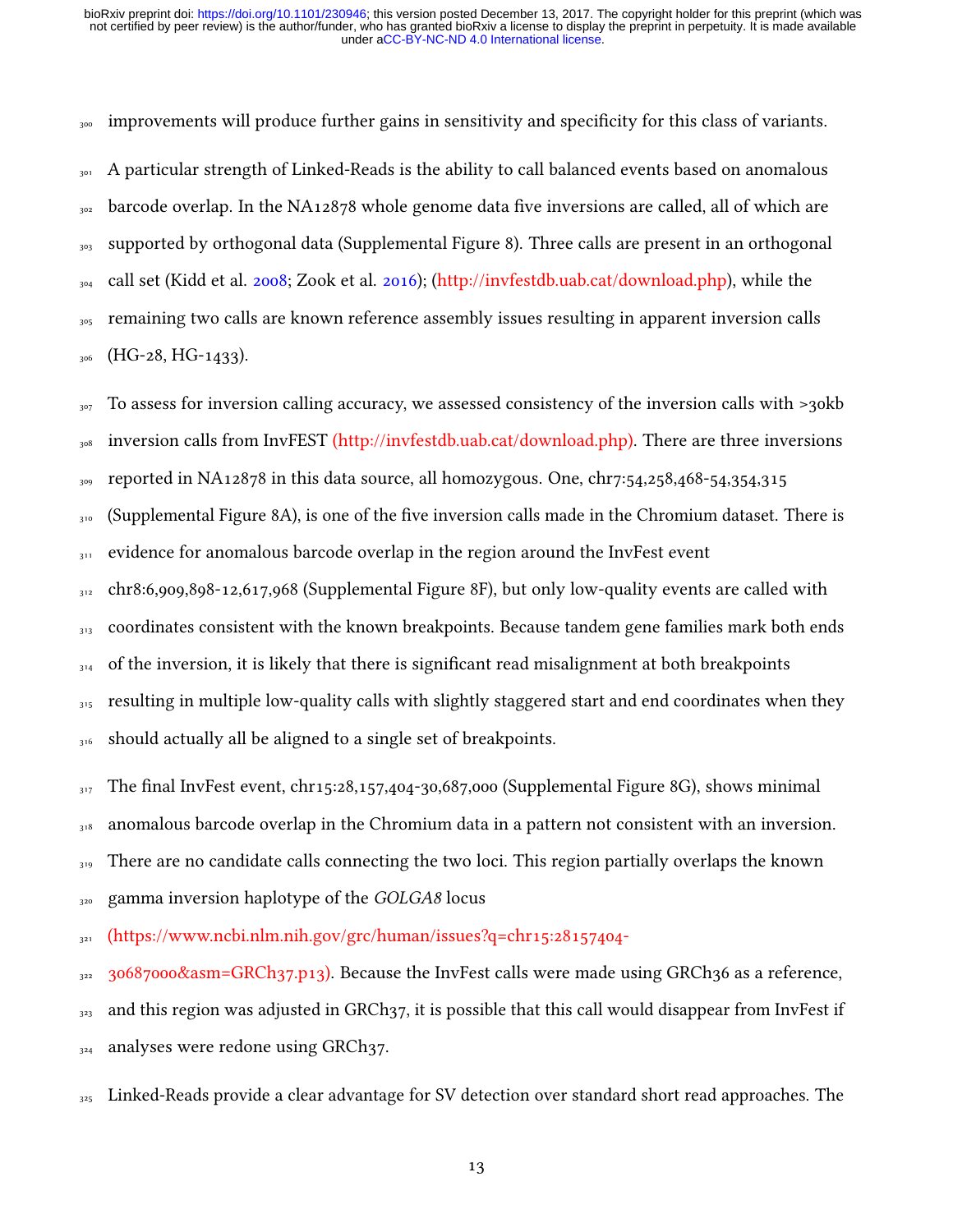$326$  data type is still relatively new and the algorithmic approaches to SV identification are still  $327$  relatively immature. Several groups have already described methods utilizing Linked-Reads for SV <sup>328</sup> detection, largely in tumor samples (Spies et al. [2016;](#page-41-7) Elyanow et al. [2017;](#page-39-7) Xia et al. [2017\)](#page-42-5). The <sup>329</sup> power of Linked-Reads to identify balanced events is a notable improvement and there is evidence 330 for this class of event being more prevalent in the population than originally realized (Collins et al.  $_{331}$  [2017;](#page-39-3) Chaisson et al. [2017\)](#page-38-3). The evaluation of Linked-Reads and Long Ranger to identify complex,  $332$  constitutional events provides additional evidence of the power of this datatype for complex event  $_{333}$  detection (Garcia et al. [2017\)](#page-39-8).

#### Analysis of samples from individuals with inherited disease

<sup>335</sup> We went on to investigate the utility of Linked-Read analysis on real samples with known variants.  $_{336}$  In particular, we were interested in events that are typically difficult with a standard, short read  $_{337}$  exome. We were able to obtain samples from a cohort that had been assessed using a high depth 338 NGS-based inherited predisposition to cancer screening panel. This cohort contained samples with  $_{339}$  known exon level deletion and duplication events. We analyzed these 12 samples from 9  $_{349}$  individuals using an Agilent SureSelect V6 Linked-Read exome at both 7.25 Gb (equivalent to ~60x  $_{341}$  raw coverage) and 12 Gb (~100x) coverage (Table 3). For three samples patient-derived cell lines  $342$  were available in addition to archival DNA, allowing us to investigate the impact of DNA length 343 on exon-level deletion/duplication calling.

 $_{344}$  We were able to identify 5 of the 9 expected exon-level events in these samples in at least one  $_{345}$  sample type/depth combination. In 2 samples, increasing depth to 12Gb enabled calling that was 346 not possible at 7.25Gb (Samples D and F (archival), Table 4). For the three samples with matched  $_{347}$  cell lines and archival DNA, two had variants that could not be called in either sample type at <sup>348</sup> either depth, while sample F could be called at both depths for the longer DNA extracted from the  $_{349}$  cell line, but could only be called at the higher depth in the shorter archival sample. There is a 350 striking correlation between the ability to phase the gene and to call the variant, with no variants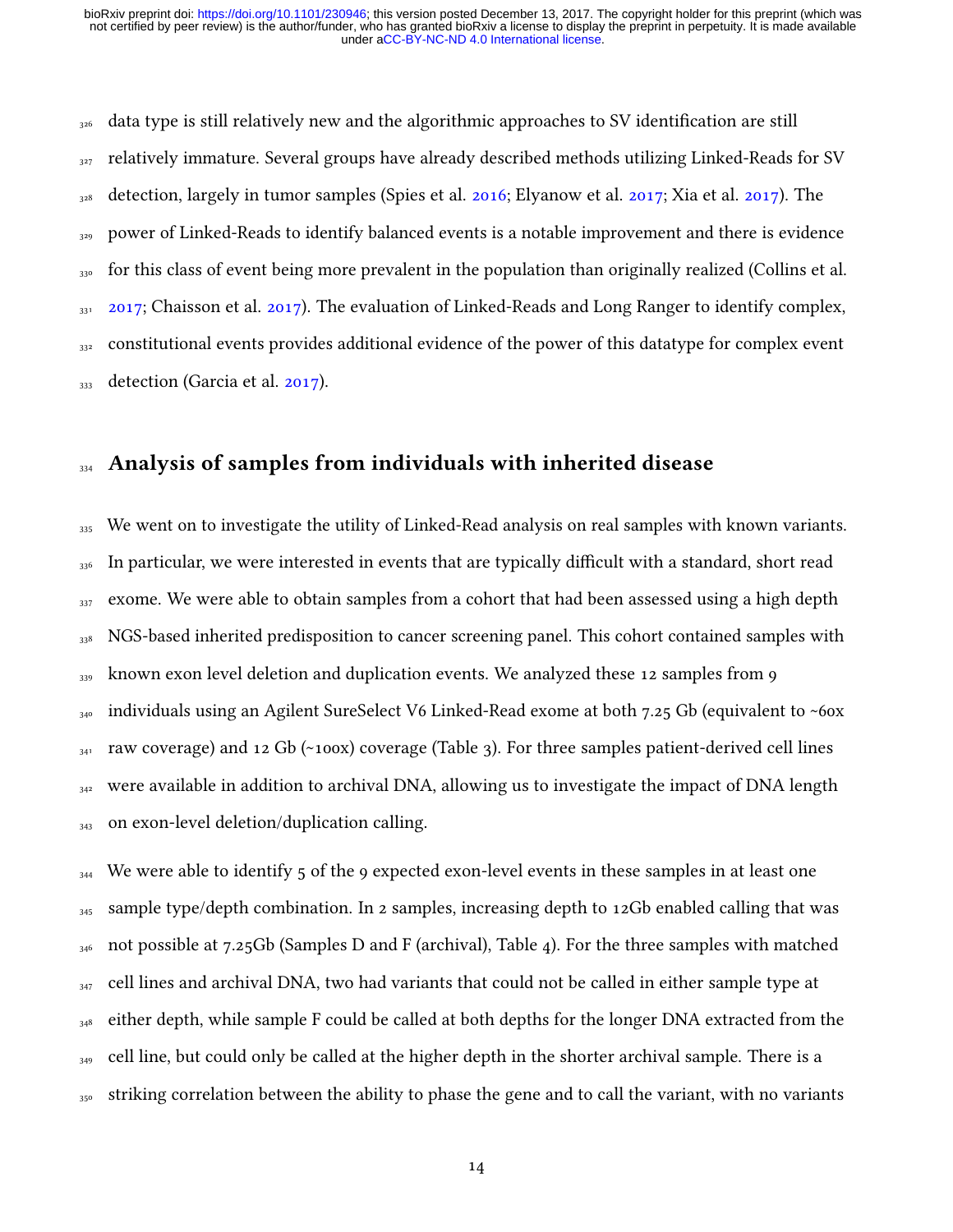351 successfully called in samples that could not be phased over the region of interest.

 $352$  For two of the samples where Linked-Read exome sequencing was unable to phase or call the <sup>353</sup> known variant, we performed lrWGS. In one case, the presence of intronic heterozygous variation <sup>354</sup> was able to restore phasing to the gene and the known event was called. In the second case, there <sup>355</sup> was still insufficient heterozygous variation in the sample to allow phasing and the event was not  $_{356}$  called. This again demonstrates that phasing is dependent both on molecule length as well as  $357$  sample heterozygosity. Some samples in this group had decreased diversity in the regions of <sub>358</sub> interest compared to other samples, and we were less likely to be able to call variants in these <sup>359</sup> samples. (Supplemental Figure 9). Generally, it should be possible to increase the probability of <sup>360</sup> phasing a gene in an exome assay by augmenting the bait set to provide coverage for common <sup>361</sup> intronic variant SNPs, thus preserving the cost savings of exome analysis, but increasing the 362 power of the Linked-Reads to phase. However, samples with generally reduced heterozygosity will 363 remain difficult to phase and completely characterize.

 $364$  One sample in this set contained both a single exon event and a large variant in the *PMS2* gene.  $365$  Despite phasing the PMS<sub>2</sub> gene we were unable to call this variant in either genome or exome <sub>366</sub> sequencing. Manual inspection of the data reveals increased phased barcode coverage in the *PMS2* <sup>367</sup> region, supporting the presence of a large duplication that was missed by the SV calling algorithms <sup>368</sup> (Supplemental Figure 10).

 $_{369}$  Linked-Reads provide a better first line approach to assess individuals for variants in these genes.  $370$  While we were not able to identify 100% of the events, we were able to identify 5 of 9 of these  $371$  events using a standard exome approach, rather than a specialized assay. Improved baiting  $372$  approaches, or WGS, should improve that ability to identify these variants given the clear <sup>373</sup> relationship between phasing and sensitivity. Lastly, there is room for algorithmic improvement as  $374$  at least one variant had clear signal in the Linked-Read data, but failed to be recognized by current <sub>375</sub> algorithms.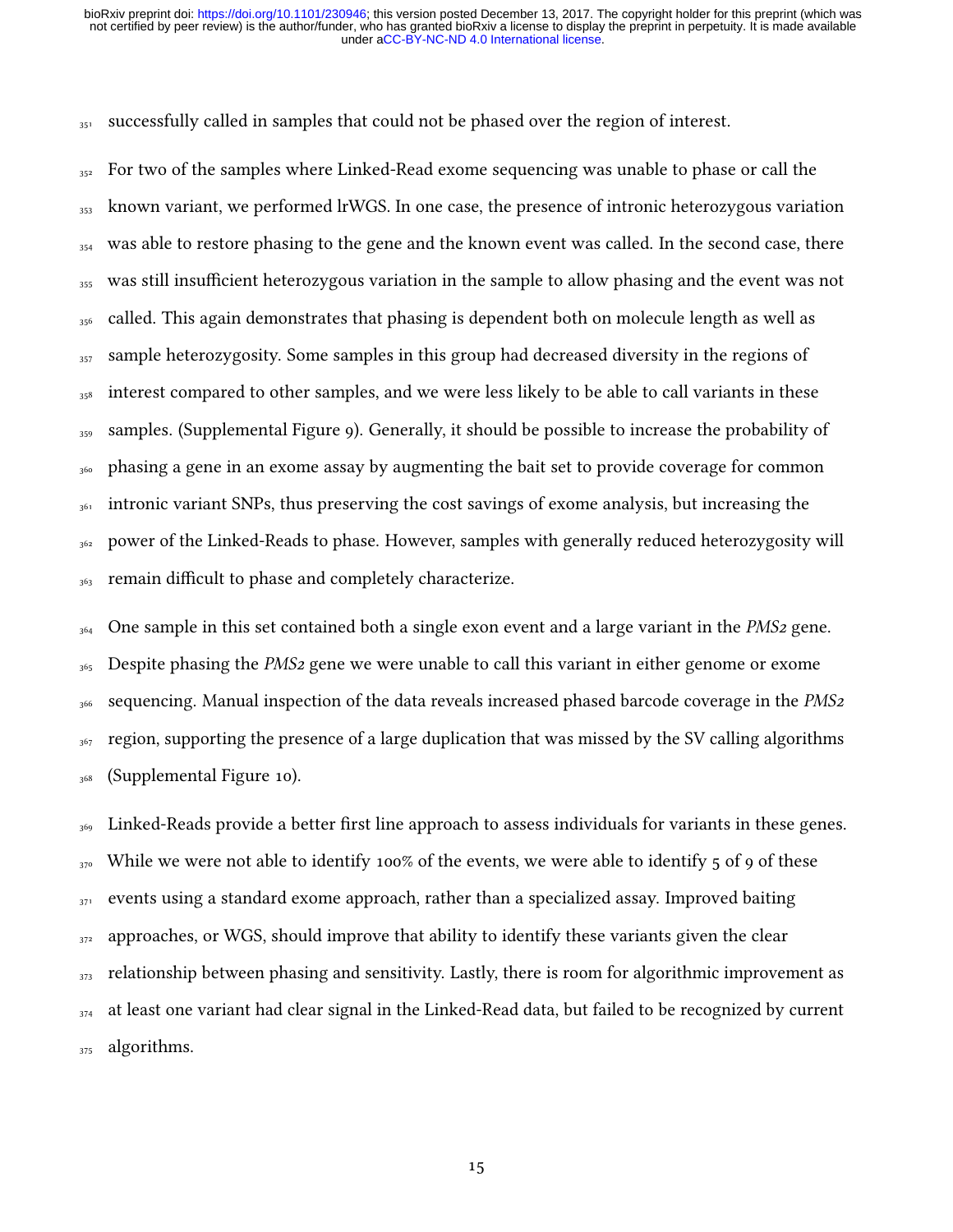## **Discussion**

 $377$  Short read sequencing has become the workhorse of human genomics. This cost effective, high <sup>378</sup> throughput, and accurate base calling approach provides robust analysis of short variants in <sub>379</sub> unique regions of the genome, but struggles to reliably call SVs and fails to reconstruct long range  $380$  haplotypes (Sudmant et al.  $2015$ ). It is becoming increasingly clear, that to perform a <sup>381</sup> comprehensive genome analysis, haplotype information, variant calling in repeat regions, and SV  $382$  identification must be included in the analysis (Chaisson et al. [2017\)](#page-38-3). Indeed, analyzing human  $383$  genomes in their diploid context will be a critical step forward in genome analsis (Aleman [2017\)](#page-38-8). <sup>384</sup> We have described an improved implementation of Linked-Reads, a method that substantially <sup>385</sup> improves the utility of short read sequencing. The increased number of partitions and improved <sup>386</sup> biochemistry make this a stand alone approach for genome analysis, requiring only a single  $387$  Linked-Read library, from only  $\sim$ 1 ng of DNA. This approach, coupled with novel algorithms, <sup>388</sup> powers short reads to reconstruct multi-megabase phase blocks, identify large balanced and <sup>389</sup> unbalanced structural variants and identify small variants, even in regions of the genome typically 390 recalcitrant to short read approaches.

391 Some limitations to this approach currently exist. We observe a loss of coverage in regions of the <sup>392</sup> genome that show extreme GC content. We additionally see reduced performance in small indel  $_{393}$  calling, though this largely occurs in homopolymers regions and LCRs. Recent work suggests 394 ambiguity in such regions may be tolerated for a large number of applications (Li et al. [2017\)](#page-40-6). It is <sup>395</sup> also clear that algorithmic improvements to Long Ranger would improve variant calling, <sup>396</sup> particularly as some classes of variants, such as insertions, are not yet attempted. However, this is 397 not uncommon for new data types and there has already been some progress in this area (Spies et  $_{398}$  al. [2016;](#page-41-7) Elyanow et al. [2017;](#page-39-7) Xia et al. [2017\)](#page-42-5)].

<sup>399</sup> Despite these limitations, Linked-Read sequencing provides a clear advantage over short reads <sup>400</sup> alone. This pipeline allows for the construction of long range haplotypes as well as the <sup>401</sup> identification of short variants and SVs from a single library and analysis pipeline. No other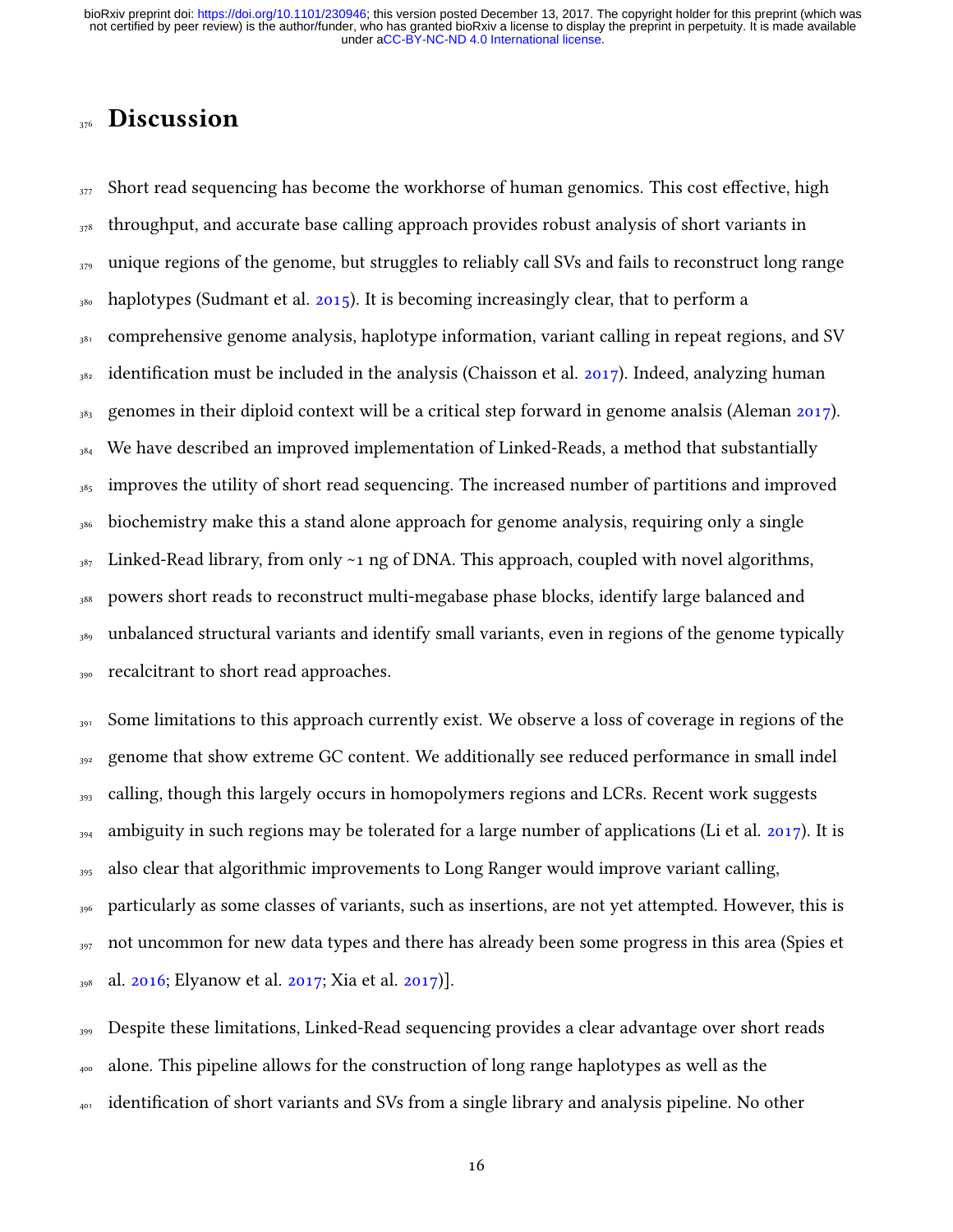<sub>402</sub> approach that scales to thousands of genomes provides this level of detail for genome analysis.  $_{493}$  Other recent studies have demonstrated the power of Linked-Reads to resolve complex variants in <sup>404</sup> both germline and cancer samples (Collins et al. [2017;](#page-39-9) Greer et al. 2017; Garcia et al. [2017\)](#page-39-8). Recent <sup>405</sup> work demonstrates that Linked-Reads outperforms the switch accuracy and phasing completeness <sup>406</sup> of other haplotyping methods, and provides multi-MB phase blocks (Chaisson et al. [2017\)](#page-38-3). In  $407$  another report, Linked-Reads also enable the ability to perform diploid, de novo assembly in <sub>408</sub> combination with an assembly program, Supernova (Weisenfeld et al. [2017\)](#page-42-0). The ability to provide <sup>409</sup> reference free analysis promises to increase our understanding of diverse populations. Finally, the <sup>410</sup> ability to represent and analyze genomes in terms of haplotypes, rather than compressed haploid <sup>411</sup> representations, represents a crucial shift in our approach to genomics, allowing for a more

<sub>412</sub> complete and accurate reconstruction of individual genomes.

### **Methods**

#### 414 Samples and DNA Isolation

<sup>415</sup> Control samples (NA12878, NA19240, NA24385, NA19240, and NA24385) were obtained as fresh

<sub>416</sub> cultured cells from the Coriell Cell biorepository [\(https://catalog.coriell.org/1/NIGMS\).](https://catalog.coriell.org/1/NIGMS) DNA was

 $417$  isolated using the Qiagen MagAttract HMW DNA kit and quantified on a Qubit fluorometer

<sup>418</sup> [f](https://support.10xgenomics.com/genome-exome/index/doc/user-guide-chromium-genome-reagent-kit-v2-chemistry)ollowing recommended protocols: [https://support.10xgenomics.com/genome-exome/index/doc/](https://support.10xgenomics.com/genome-exome/index/doc/user-guide-chromium-genome-reagent-kit-v2-chemistry)

<sup>419</sup> [user-guide-chromium-genome-reagent-kit-v2-chemistry.](https://support.10xgenomics.com/genome-exome/index/doc/user-guide-chromium-genome-reagent-kit-v2-chemistry)

<sup>420</sup> Clinical samples from individuals with known heterozygous variants in three Mendelian disease

 $_{421}$  loci (DYSF, POMT<sub>2</sub> and TNN) were collected at the Massachusetts General Hospital, Analytic and

- $422$  Translational Genetics Unit and shipped to 10x genomics as cell lines. Genomic DNA was
- <sup>423</sup> extracted from each cell line as described above. Use of samples from the Broad Institute was

 $_{424}$  approved by the Partners IRB (protocol 2013P001477).

425 Clinical samples from individuals with inherited cancer were collected at The Institute of Cancer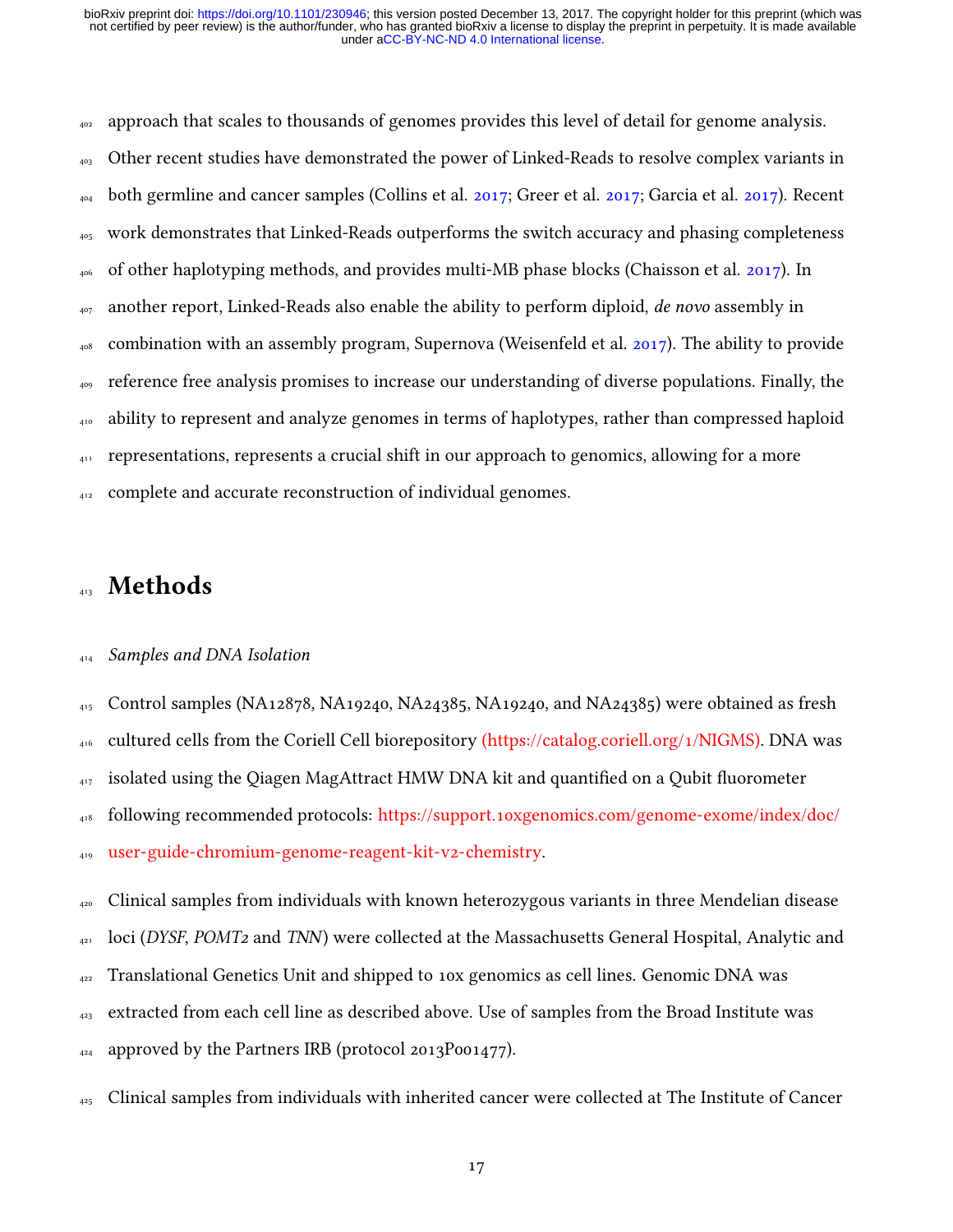$_{426}$  Research, London and shipped to 10x genomics as cell lines or archival DNA. This sample cohort  $427$  was previously accessed for predisposition to cancer. Samples were recruited through the Breast <sup>428</sup> and Ovarian Cancer Susceptibility (BOCS) study and the Royal Marsden Hospital Cancer Series <sup>429</sup> (RMHCS) study, which aimed to discover and characterize disease predisposition genes. All <sup>430</sup> patients gave informed consent for use of their DNA in genetic research. The studies have been  $_{431}$  approved by the London Multicentre Research Ethics Committee (MREC/01/2/18) and Royal  $432$  Marsden Research Ethics Committee (CCR1552), respectively. Samples were also obtained through <sup>433</sup> clinical testing by the TGLclinical laboratory, an ISO 15189 accredited genetic testing laboratory. <sup>434</sup> The consent given from patients tested through TGLclinical includes the option of consenting to <sup>435</sup> the use of samples/data in research; all patients whose data was included in this study approved  $_{436}$  this option. DNA was extracted from cell lines as described above and archival DNA samples were 437 [c](https://support.10xgenomics.com/genome-exome/sample-prep/doc/demonstrated-protocol-hmw-dna-qc)hecked for size and quality according to manufacturer's recommendations: [https://support.](https://support.10xgenomics.com/genome-exome/sample-prep/doc/demonstrated-protocol-hmw-dna-qc) <sup>438</sup> [10xgenomics.com/genome-exome/sample-prep/doc/demonstrated-protocol-hmw-dna-qc](https://support.10xgenomics.com/genome-exome/sample-prep/doc/demonstrated-protocol-hmw-dna-qc) .

### $_{439}$  Chromium<sup>TM</sup> Linked-Read Library Preparation

 $_{440}$  1.25 ng of high molecular weight DNA was loaded onto a Chromium controller chip, along with

 $_{441}$  10x Chromium reagents (either v1.0 or v2.0) and gel beads following recommended protocols:

<sup>442</sup> [https://assets.contentful.com/an68im79xiti/4z5JA3C67KOyCE2ucacCM6/](https://assets.contentful.com/an68im79xiti/4z5JA3C67KOyCE2ucacCM6/d05ce5fa3dc4282f3da5ae7296f2645b/CG00022_GenomeReagentKitUserGuide_RevC.pdf)

<sup>443</sup> [d05ce5fa3dc4282f3da5ae7296f2645b/CG00022\\_GenomeReagentKitUserGuide\\_RevC.pdf.](https://assets.contentful.com/an68im79xiti/4z5JA3C67KOyCE2ucacCM6/d05ce5fa3dc4282f3da5ae7296f2645b/CG00022_GenomeReagentKitUserGuide_RevC.pdf) The initial <sup>444</sup> part of the library construction takes place within droplets containing beads with unique barcodes <sup>445</sup> (called GEMs). The library construction incorporates a unique barcode that is adjacent to read one. <sup>446</sup> All molecules within a GEM get tagged with the same barcode, but because of the limiting dilution <sup>447</sup> of the genome (roughly 300 haploid genome equivalents) the chances that two molecules from the <sup>448</sup> same region of the genome are partitioned in the same GEM is very small. Thus, the barcodes can <sup>449</sup> be used to statistically associate short reads with their source long molecule.

<sup>450</sup> Target enrichment for the Linked-Read whole exome libraries was performed using Agilent Sure <sup>451</sup> Select V6 exome baits following recommended protocols: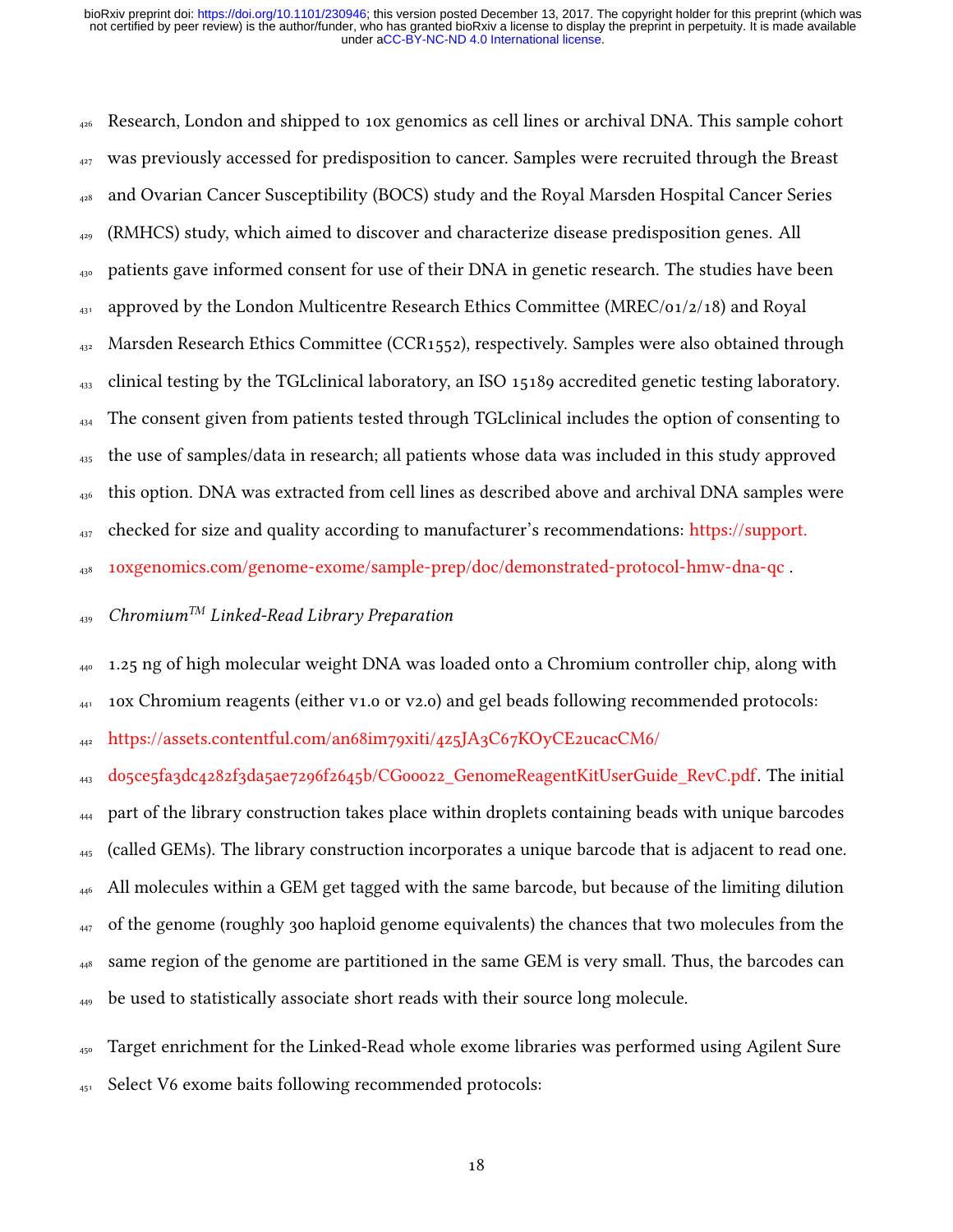- <sup>452</sup> [https://assets.contentful.com/an68im79xiti/Zm2u8VlFa8qGYW4SGKG6e/](https://assets.contentful.com/an68im79xiti/Zm2u8VlFa8qGYW4SGKG6e/4bddcc3cd60201388f7b82d241547086/CG000059_DemonstratedProtocolExome_RevC.pdf)
- <sup>453</sup> [4bddcc3cd60201388f7b82d241547086/CG000059\\_DemonstratedProtocolExome\\_RevC.pdf.](https://assets.contentful.com/an68im79xiti/Zm2u8VlFa8qGYW4SGKG6e/4bddcc3cd60201388f7b82d241547086/CG000059_DemonstratedProtocolExome_RevC.pdf)
- <sup>454</sup> Supplemental Figure 11 describes targeted sequencing with Linked-Reads.

 $_{455}$  GemCode<sup>TM</sup> Linked-Read Library Preparation

- <sup>456</sup> For the GemCode comparator analyses, Linked-Read libraries were prepared for truth samples
- <sup>457</sup> NA12878, NA12877, and NA12882 using a GemCode controller and GemCode V1 reagents
- $_{458}$  following published protocols (Zheng et al. [2016\)](#page-42-1).

<sup>459</sup> TruSeq PCR-free Library Preparation

 $_{460}$  350-800 ng of genomic DNA was sheared to a size of ~385 bp using a Covaris®M220 Focused <sup>461</sup> Ultrasonicator using the following shearing parameters: Duty factor = 20%, cycles per burst = 200,  $_{462}$  time = 90 seconds, Peak power 50. Fragmented DNA was then cleaned up with 0.8x SPRI beads and <sup>463</sup> left bound to the beads. Then, using the KAPA Library Preparation Kit reagents (KAPA <sup>464</sup> Biosystems, Catalog # KK8223), DNA fragments bound to the SPRI beads were subjected to end  $_{465}$  repair, A-base tailing and Illumina® PCR-free' TruSeq adapter ligation (1.5 $\mu$ M final concentration <sup>466</sup> of adapter was used). Following adapter ligation, two consecutive SPRI cleanup steps (1.0X and  $467$  0.7X) were performed to remove adapter dimers and library fragments below ~150 bp in size. No <sup>468</sup> library PCR amplification enrichment was performed. Libraries were then eluted off the SPRI  $_{469}$  beads in 25 ul elution buffer and quantified with quantitative PCR using KAPA Library Quant kit  $_{470}$  (KAPA Biosystems, Catalog # KK4824) and an Agilent Bioanalyzer High Sensitivity Chip (Agilent 471 Technologies) following the manufacturer's recommendations.

 $_{472}$  Target enrichment for the Linked-Read whole exome libraries was performed using Agilent Sure 473 Select V6 exome baits following recommended protocols.

474 Sequencing

 $_{475}$  Libraries were sequenced on a combination of Illumina®instruments (HiSeq®2500, HiSeq 4000,

 $_{476}$  and HiSeq X). Paired-End sequencing read lengths were as follows: TruSeq and Chromium whole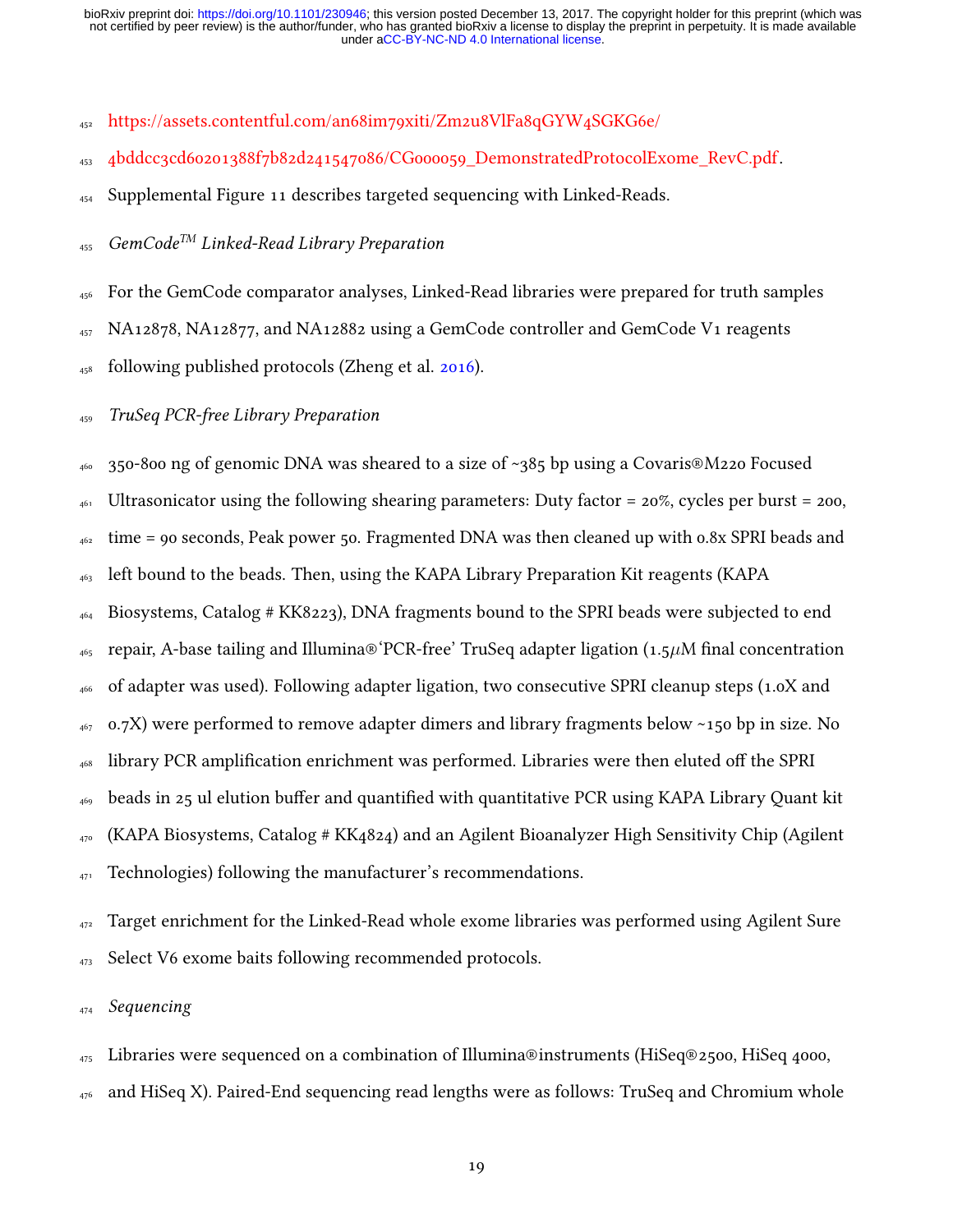$_{477}$  genome libraries (2X150bp); Chromium whole exome libraries (2X100bp or 114bp, 98bp), and  $_{478}$  Gemcode libraries (2X98bp). lrWGS libraries are typically sequenced to 128 Gb, compared to 100  $_{479}$  Gb for standard TruSeq PCR free libraries. The additional sequence volume compensates for <sup>480</sup> sequencing the barcodes as well a small number of additional sources of wasted data and gives an <sup>481</sup> average, de-duplicated coverage of approximately 30x. To demonstrate the extra sequence volume  $482$  is not the driver of the improved alignment coverage, we performed a gene finishing comparison <sup>483</sup> at matched volume (100Gb lrWGS and 100Gb TruSeq PCR-) and continue to see coverage gains  $484$  (Supplemental Figure 12).

### <sup>485</sup> Analysis

#### <sup>486</sup> Comparison of 10X and GATK Best Practices

 $487$  We ran the GATK Best practices pipeline to generate variant calls for Truseq PCR-free data using  $488$  the latest GATK3.8 available at the time. We first subsample the reads to obtain 30x whole genome  $489$  coverage. The read set is then aligned to GRCh37, specifically the hg19-2.2.0 reference using  $_{490}$  BWA-MEM (version 0.7.12). The reads are then sorted, the duplicates are marked, and the bam is  $_{491}$  indexed using picard tools (version 2.9.2). We then perform indel realignment and recalibrate the <sup>492</sup> bam (base quality score recalibration) using known indels from Mills Gold Standard and 1000G <sup>493</sup> project and variants from dbsnps (version 138). Finally we call both indel and SNVs from the bam  $_{494}$  using HaplotypeCaller and genotype it to produce a single vcf file. This vcf file is then compared <sup>495</sup> using hap.py [\(https://github.com/Illumina/hap.py, commit 6c907ce\)](https://github.com/Illumina/hap.py,%20commit%206c907ce) to the truth variant set curated  $_{496}$  by Genome in a Bottle on confident regions of the genome. We calculate sensitivity and specificity  $_{497}$  for both SNVs and indels to contrast the fidelity of the Long Ranger short variant caller and the <sup>498</sup> GATK-Best Practices pipeline. All Long Ranger runs were performed with a pre-release build of <sup>499</sup> Long Ranger version 2.2 utilizing GATK as a base variant caller. Long Ranger 2.2 adds a large-scale <sub>500</sub> CNV caller that employs barcode coverage information and incremental algorithmic 501 improvements. 10x Genomics plans to release an open-source Long Ranger 2.2 in February 2018.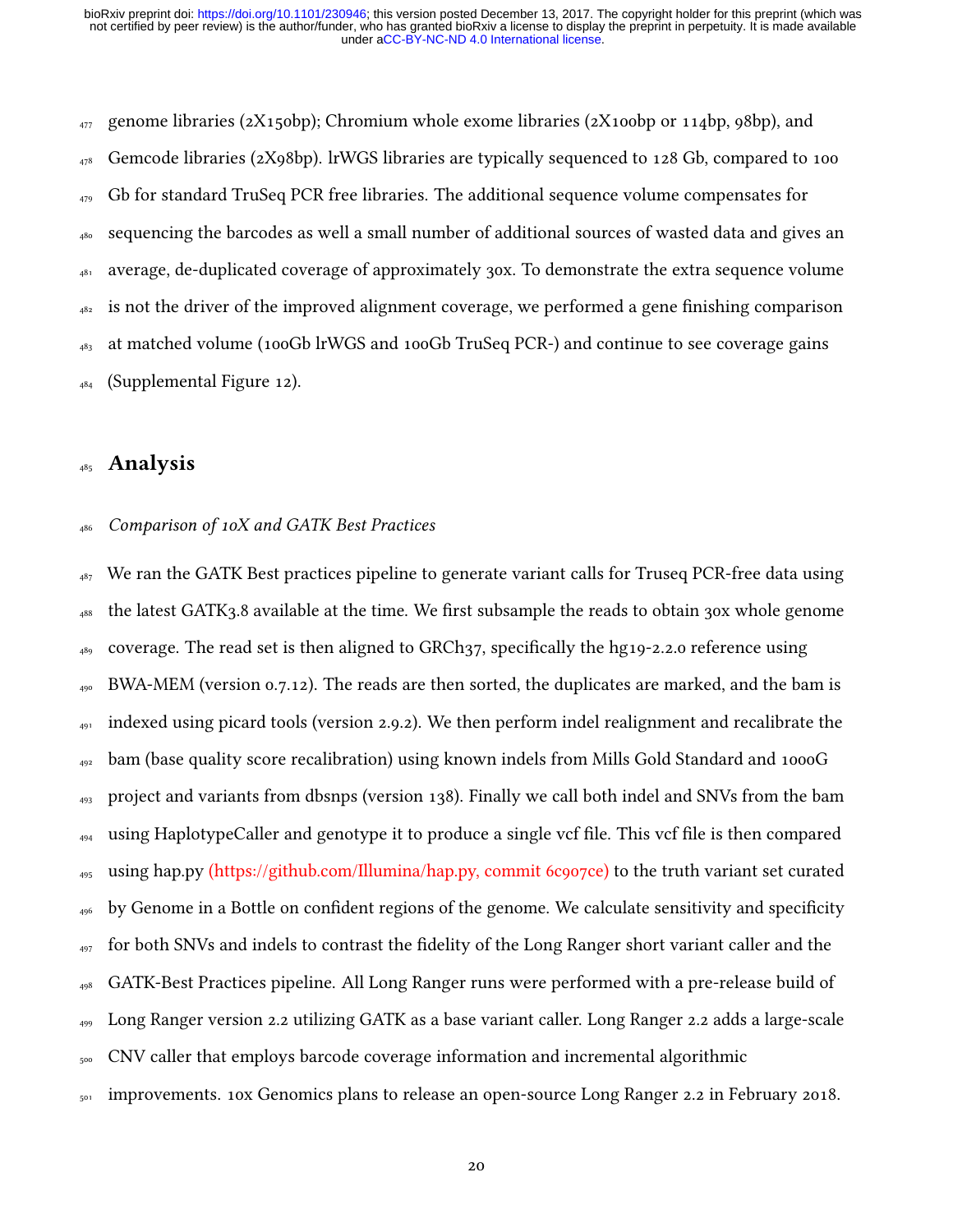#### <sup>502</sup> Development of extended truth set

<sub>503</sub> Any putative false positive variant found in the TruSeq/GATK or Chromium/Long Ranger VCFs, <sub>504</sub> was tested for support in the PacBio data. Raw PacBio FASTQs were aligned to the reference using  $_{505}$  BWA-MEM -x pacbio (Li [2013\)](#page-40-5). To test a variant, we fetch all PacBio reads covering the variant <sup>506</sup> position, and retain the substring aligned within 50bp of the variant on the reference. We re-align  $_{507}$  the PacBio read sequence to the  $+/-5$ obp interval of the reference, and the same interval with the <sub>508</sub> alternate allele applied. A read is considered to support the alternate allele if the alignment score 509 to the alt-edited template exceeds the alignment score of the reference template.

<sub>510</sub> False-positive calls that passed the PacBio validation and did not overlap an existing GIAB variant 511 were added to the GIAB VCF to form the GIAB++ VCF. We selected regions of 2-6 fold degeneracy  $_{512}$  as determined by the 'CRG Alignability' track (Derrien et al. [2012\)](#page-39-10) as regions where improved  $_{513}$  alignment is likely to yield credible novel variants. We union the GIAB confident regions BED file  $_{514}$  with these regions to determine the GIAB++ confident regions BED.

<sup>515</sup> Structural variant comparison against deletion ground truth

<sub>516</sub> We downloaded our ground truth set of deletion events from the svclassify supplementary  $_{517}$  materials site (Parikh et al. [2016\)](#page-41-6). After deciding the multiple segmentations we would do to our <sub>518</sub> Long Ranger calls and filtering for deletions, we overlapped them to the ground truth using the  $_{519}$  bedr package and bedtools v2.26.0 (Quinlan and Hall [2010\)](#page-41-8). We retained for further analysis those  $_{520}$  showing at least 50% reciprocal overlap.

### 521 Acknowledgements

 $522$  We thank the individuals who donated specimens for research. This manuscript would not have  $<sub>523</sub>$  been possible without their contributions. We thank Stephane Boutet and Sarah Taylor for</sub>  $_{524}$  reviewing the manuscript. We also wish to thank Kariena Dill for help with manuscript  $_{525}$  preparation, Kevin Wu for assistance with the technical aspects on setting up markdown and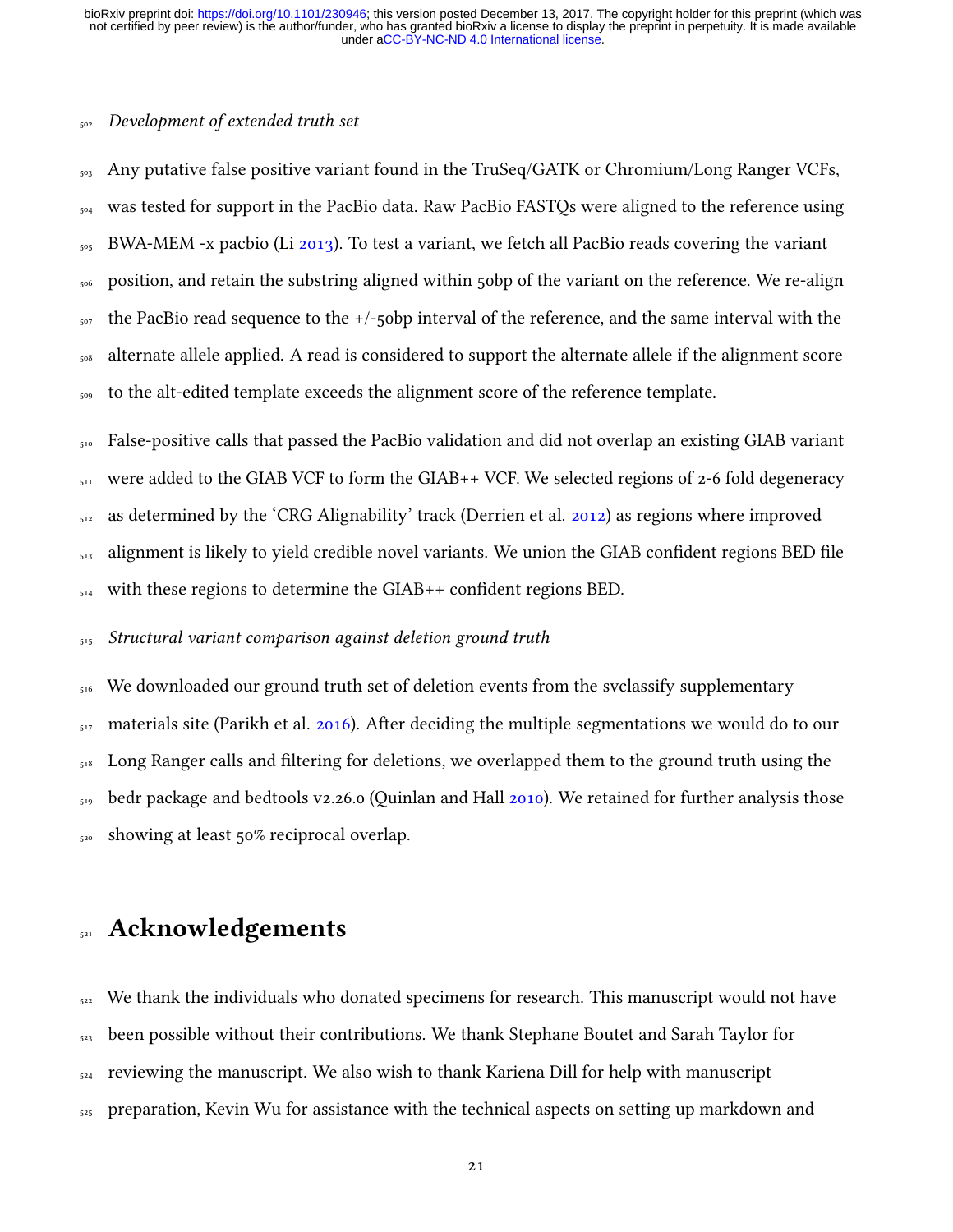- 526 Docker. We also thank Jamie Schwendinger-Schreck for project management as well as invaluable
- <sub>527</sub> contributions in manuscript preparation.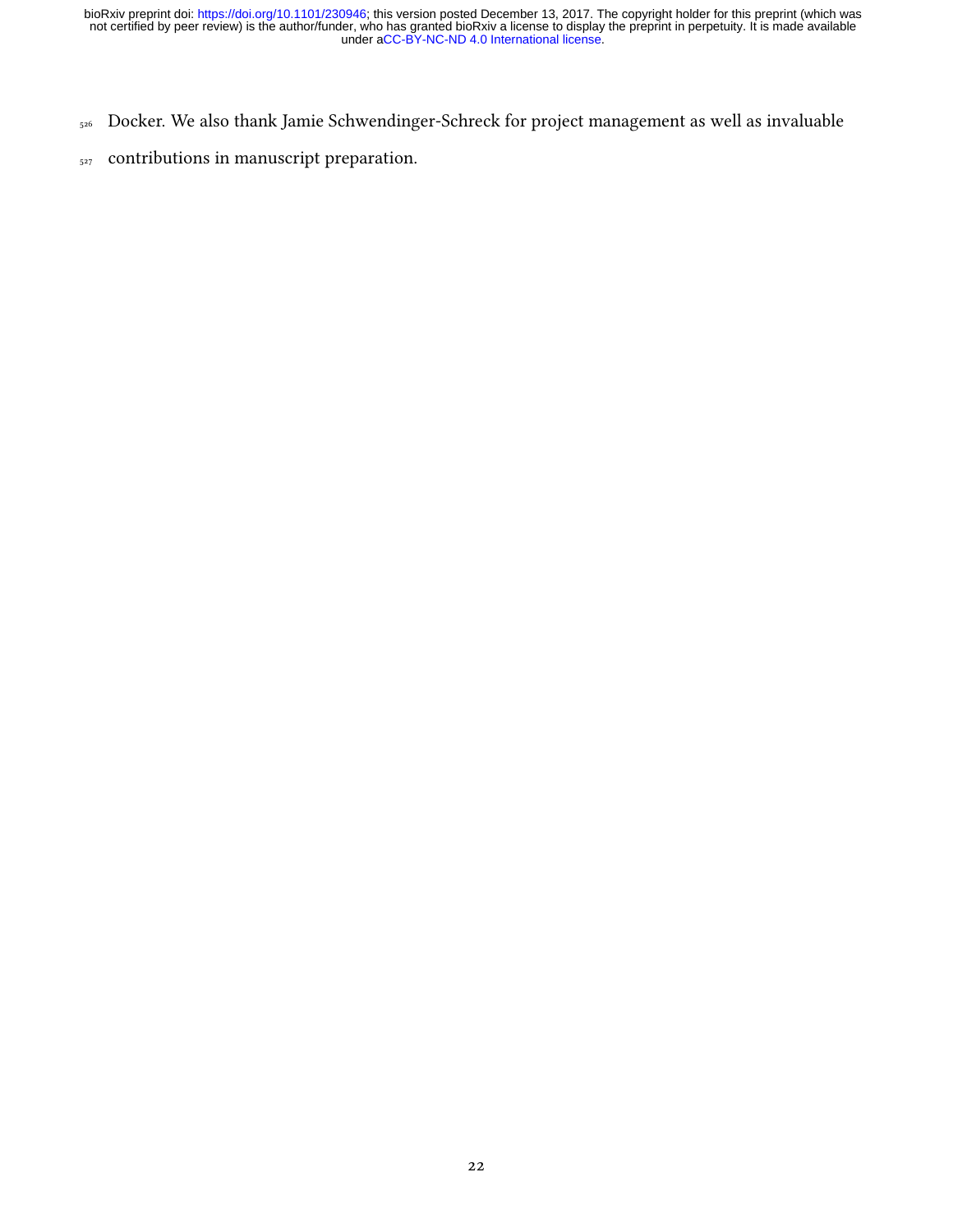

Figure 1: Coverage Evenness.

- <sub>528</sub> Distribution of read coverage for the entire human genome (GRCh37). Comparisons between 10x
- 529 Genomics Chromium Genome (CrG), 10x Genomics GemCode (GemCode), and Illumina TruSeq
- 530 PCR free standard short-read NGS library preparations (Standard Short Read (PCR Free)).
- $_{531}$  Sequencing was performed in an effort to match coverage (see methods). Note the shift of the CrG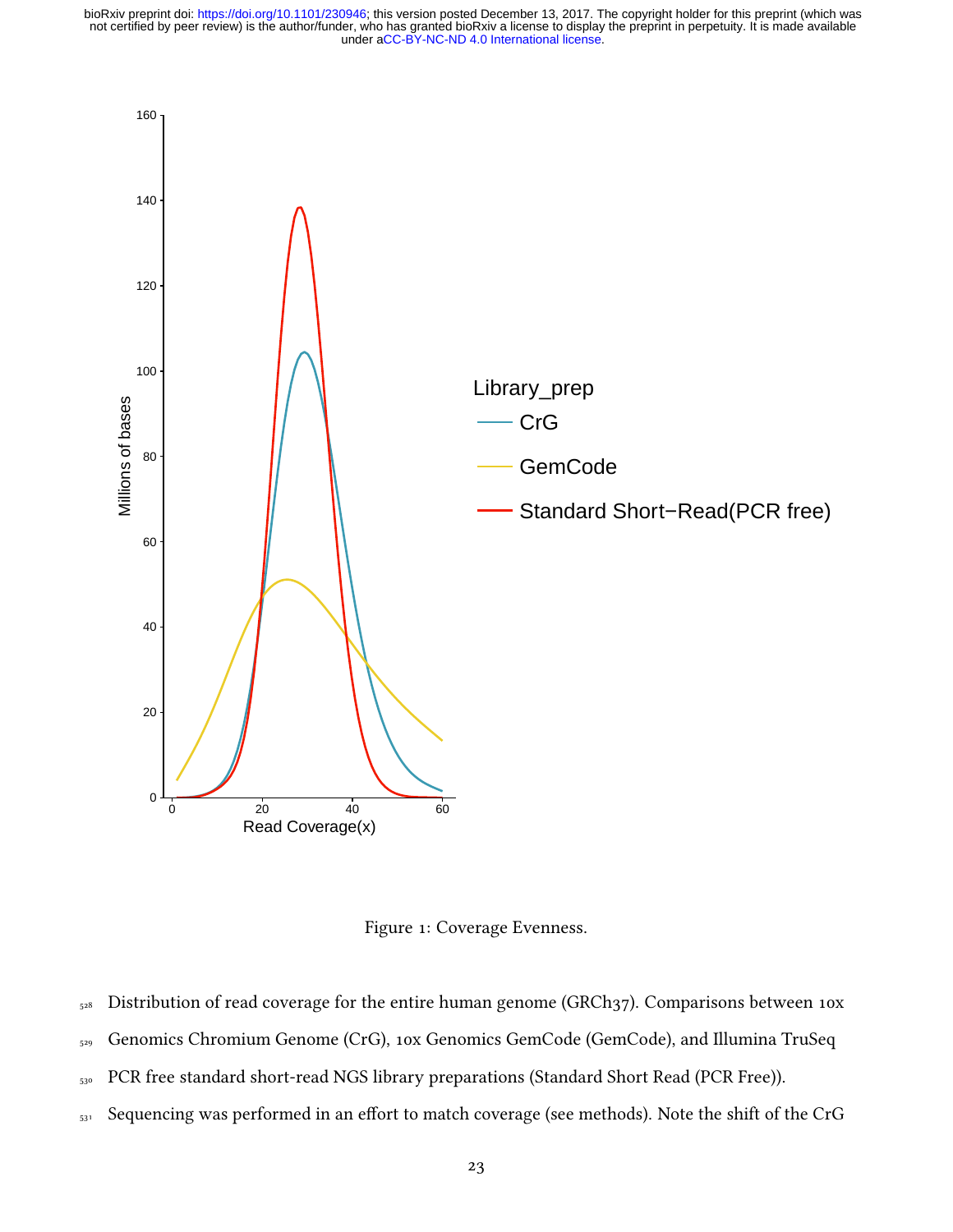- 532 curve to the left, showing the improved coverage of Chromium vs. GemCode. X-axis represents
- <sub>533</sub> the fold read coverage across the genome. Y-axis represents the total number of bases covered at
- <sup>534</sup> any given read depth.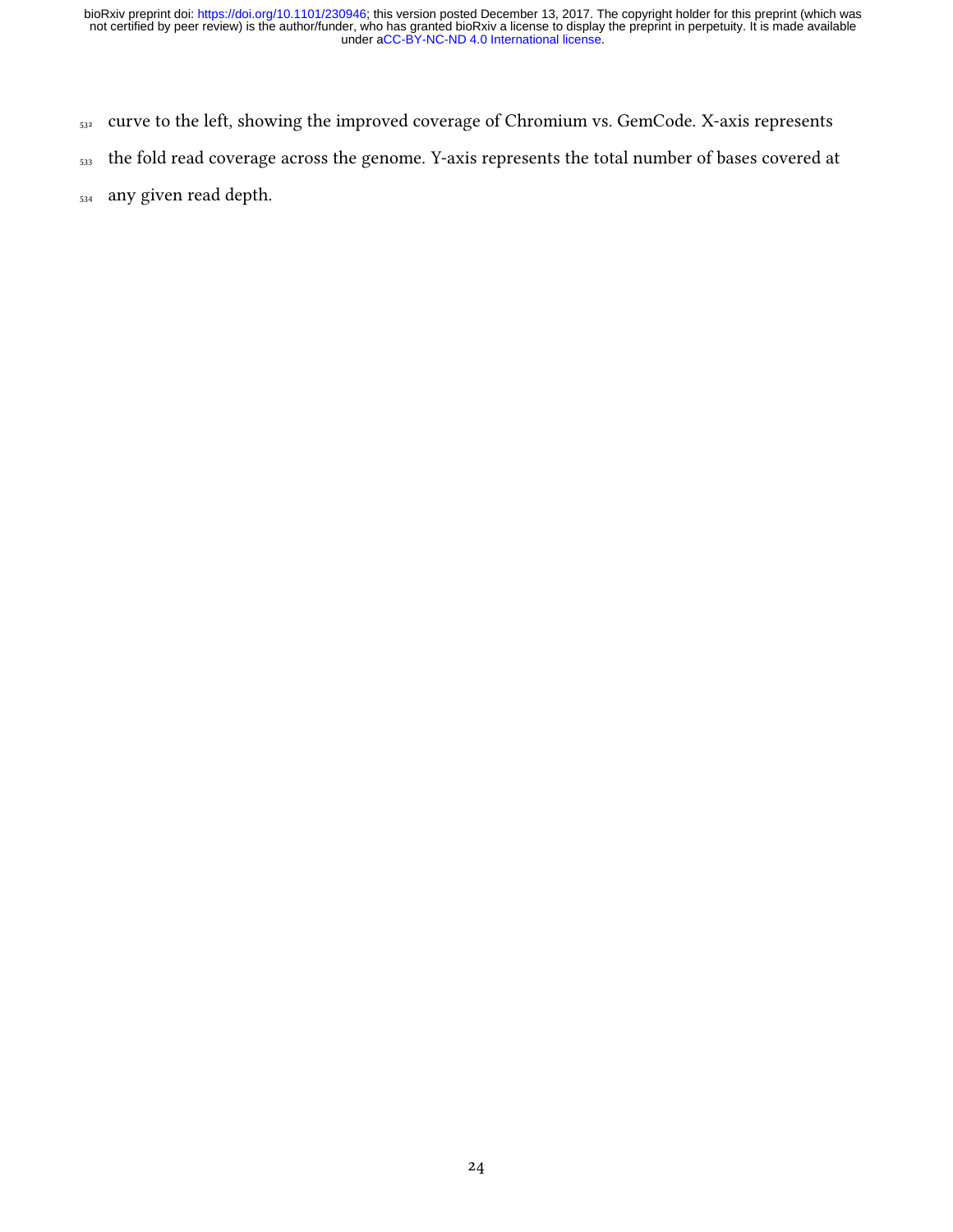

Figure 2: Comparison of unique genome coverage by assay.

 $_{535}$  The x-axis shows the number of sites with a coverage of  $\ge$ =5 reads at MAPQ  $\ge$ =30. Column one <sub>536</sub> shows amount of the genome covered by 10x Chromium where PCR free TruSeq does not meet  $_{537}$  that metric. Column 2 shows the amount of the genome covered by PCR free TruSeq where 10x  $_{538}$  Chromium does not meet the metric. Column 3 shows the net gain of genome sequence with high <sub>539</sub> quality alignments when using 10x Chromium versus PCR free TruSeq. The comparison was 540 performed on samples with matched sequence coverage (see methods).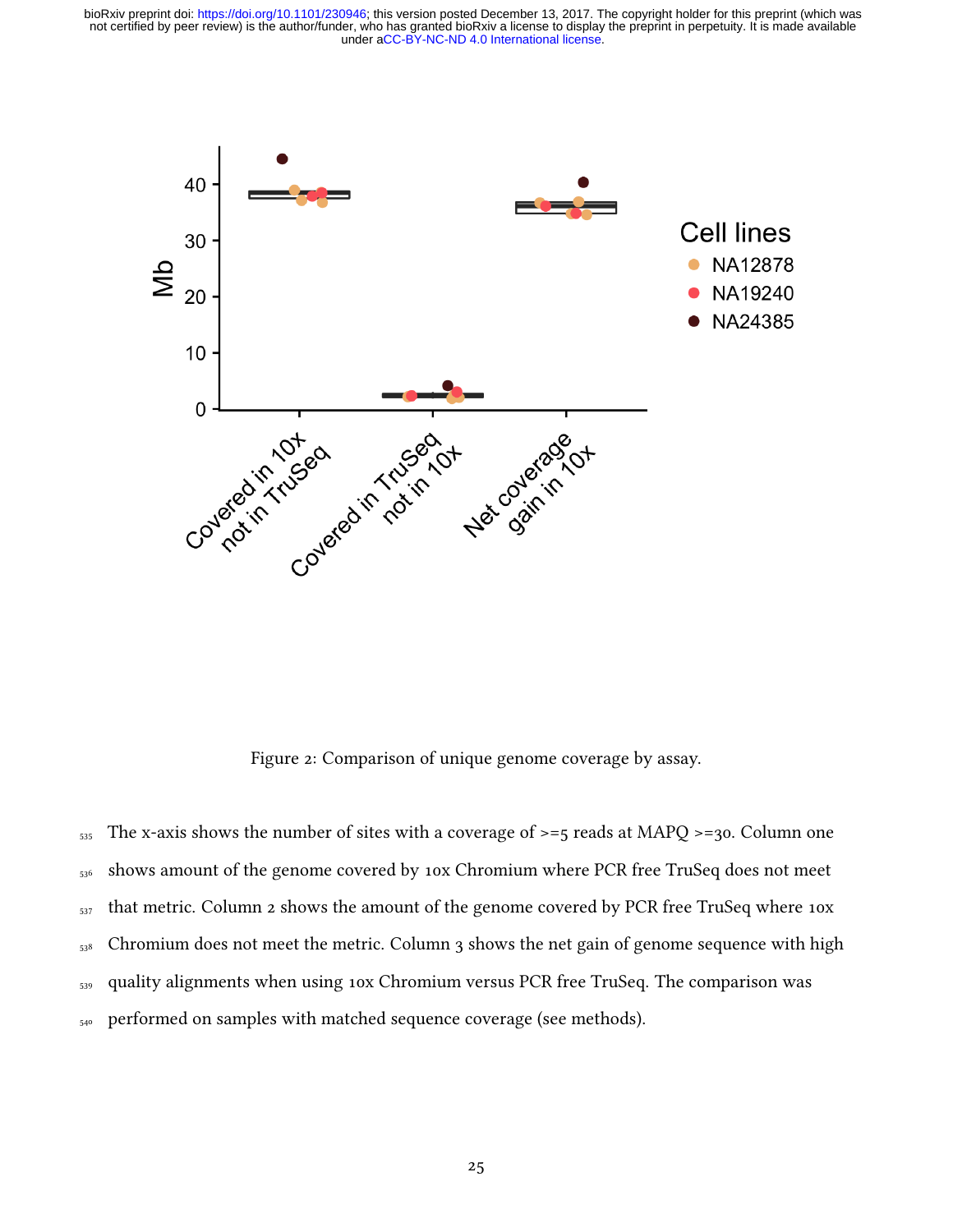

Figure 3: Gene finishing metrics.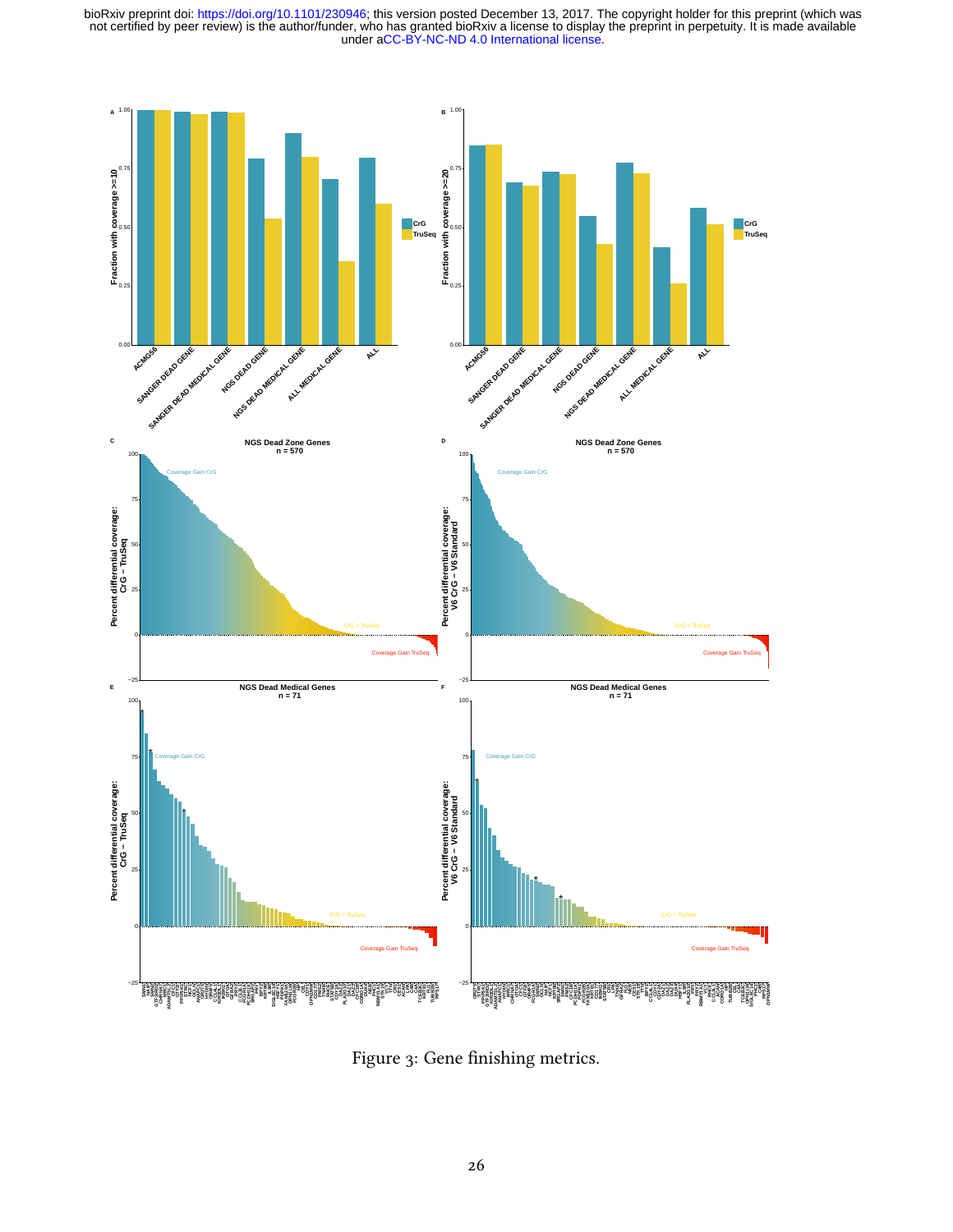$_{541}$  Gene finishing metrics for whole genome and whole exome sequencing across selected gene sets.  $_{542}$  Genome is shown on left, exome on right. Gene finishing is metric for expressing gene coverage <sub>543</sub> and completeness. Finishing is defined as the percentage of exonic bases with 10x coverage for  $_{544}$  genome (Panel A) and 20x for exome (Panel B)(Mapping quality score >=MapQ30). CrG is  $_{545}$  Chromium Linked-Reads and TruSeq is PCR free TruSeq. Top row: Gene finishing statistics for 12 <sup>546</sup> disease relevant gene panels. Shown is the average value across all genes in each panel. While  $_{547}$  Chromium provides a coverage edge in all panel sets, the impact is particularly profound for 'NGS <sub>548</sub> Dead Zone' genes, as well as genes implicated in Mendelian disorders. Panels C-F show the net 549 coverage differences for individual genes when comparing Chromium to PCR free TruSeq. Each  $_{550}$  bar shows the difference between the coverage in PCR free Truseq from the coverage in 10x  $_{551}$  Chromium. Panel C and D show the 570 NGS 'dead zone' genes for genome (panel C) and exome <sup>552</sup> (panel D). Panels E and F limit the graphs to the list of NGS dead zone genes implicated in <sup>553</sup> Mendelian disease. In panels C-F, the blue coloring highlights genes that are inaccessible to short <sub>554</sub> read approaches, but because accessible using CrG, the yellow coloring indicates genes where CrG <sup>555</sup> provides an improvement. The red coloring shows genes with a slight coverage increase in TruSeq, <sup>556</sup> though these genes are typically still accessible to CrG. Highlighted with an asterisk are the genes  $557$  SMN<sub>1</sub>, SMN<sub>2</sub> and STRC. The comparison was performed on samples with matched coverage (see <sub>558</sub> methods).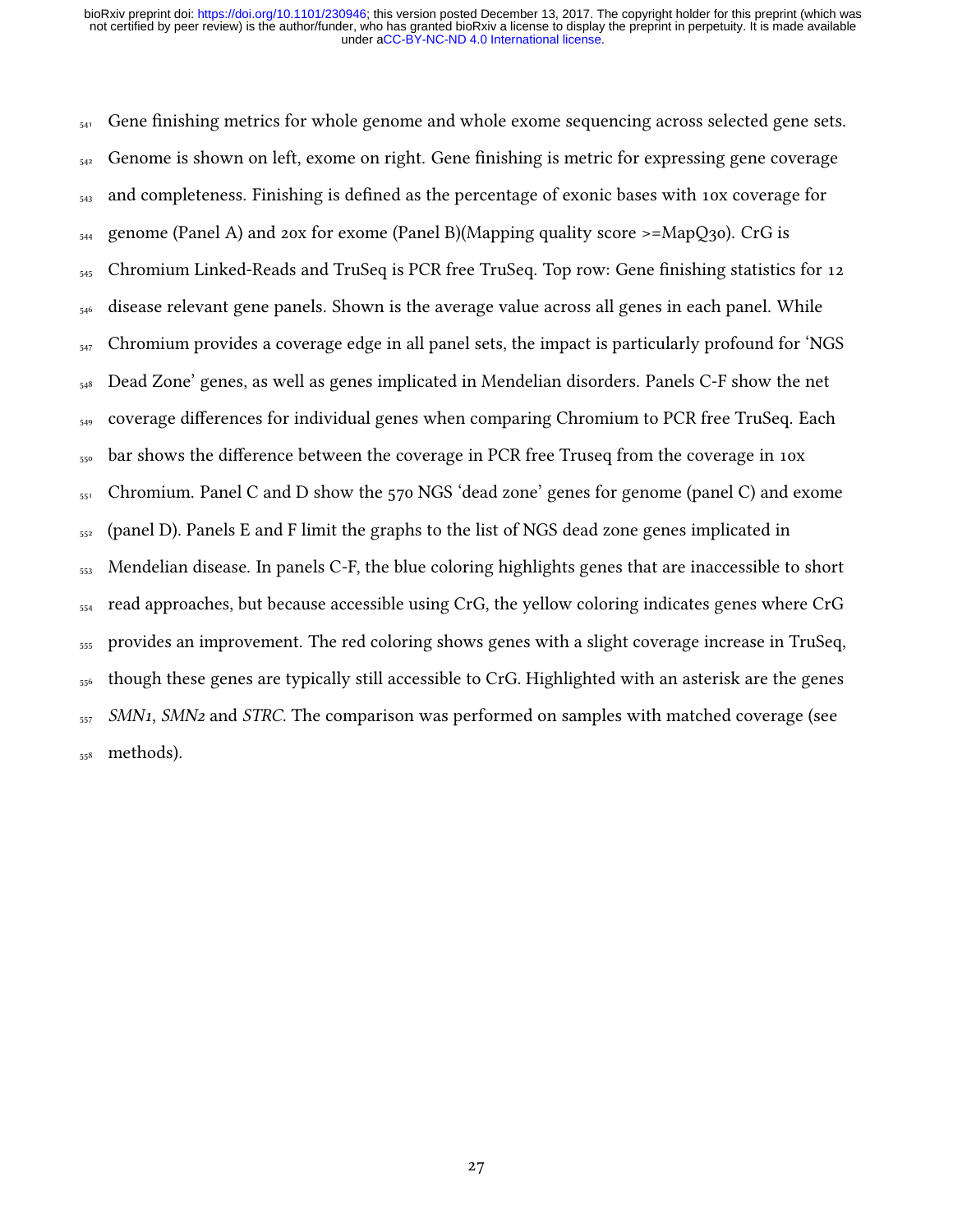

Figure 4: Haplotype reconstruction and phasing.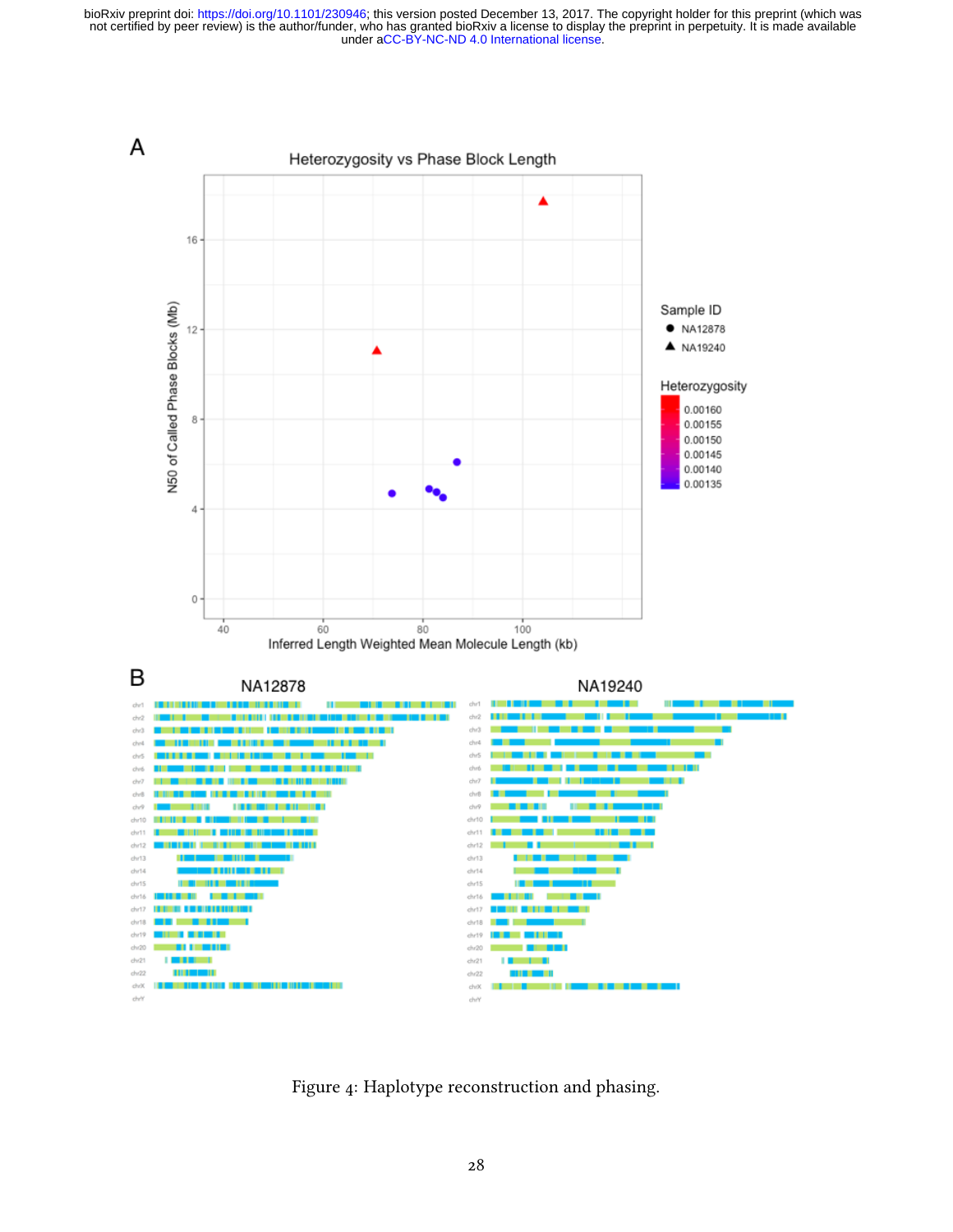<sub>559</sub> A. Inferred Length weighted mean molecule length plotted against N<sub>50</sub> of called Phase blocks

- 560 (both metrics reported by Long Ranger) and differentiated by sample ID and heterozygosity.
- 561 Heterozygosity was calculated by dividing the total number of heterzygous positions called by
- <sub>562</sub> Long Ranger by the total number of non-N bases in the reference genome (GRCh37). Two
- <sub>563</sub> replicates of NA19240 and 5 replicates of NA12878 were used. Samples with higher heterozygosity
- <sub>564</sub> produce longer phase blocks than samples with less diversity when controlling for input molecule
- <sub>565</sub> length. B. Phase block distributions across the genome for input length matched Chromium
- <sup>566</sup> Genome samples NA12878 and NA19240. Phase blocks are shown as displayed in Loupe Genome
- 567 Browser<sup>TM</sup>. Solid colors indicate phase blocks.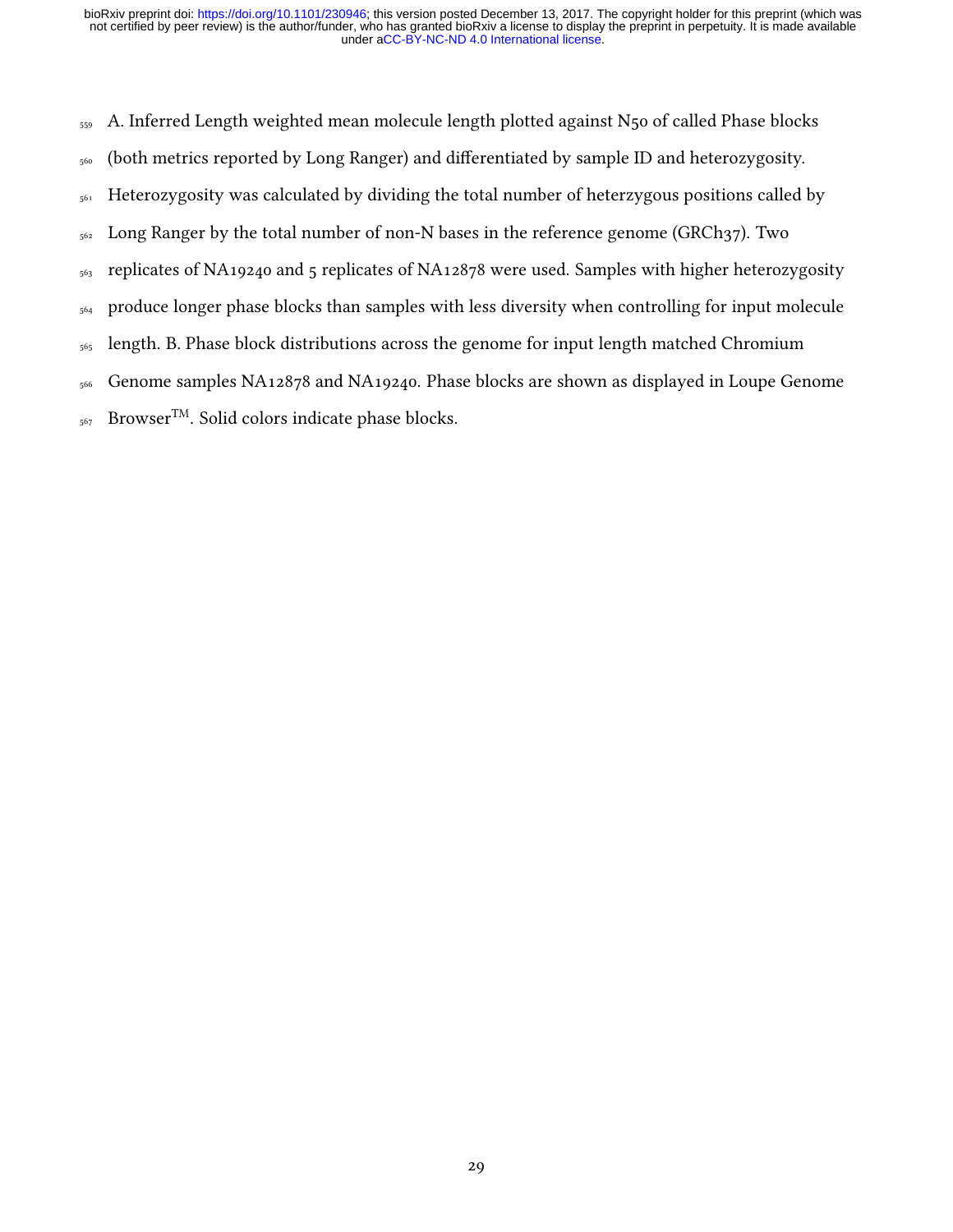

Figure 5: Validated examples of impact of molecule length on phasing (7.25Gb).

<sub>568</sub> Blue dots represent samples for which the variants of interest are not phased, and green dots <sub>569</sub> represent samples for which there is phasing of the variants of interest. At longer molecule lengths  $_{570}$  (>50kb), the molecule length was always longer than the maximum distance between heterozygous 571 SNPs in a gene, and phasing between the causative SNPs was always observed. As molecule length  $<sub>572</sub>$  shortens, it becomes more likely that the maximum distance between SNPs exceeds the molecule</sub> <sub>573</sub> length (reflected as a negative difference value) and phasing between the causative SNPs was never  $574$  observed in these cases. When maximum distance is similar to the molecule length causative SNPs  $_{575}$  may or may not be phased. This is likely impacted by the molecule length distribution within the <sub>576</sub> sample.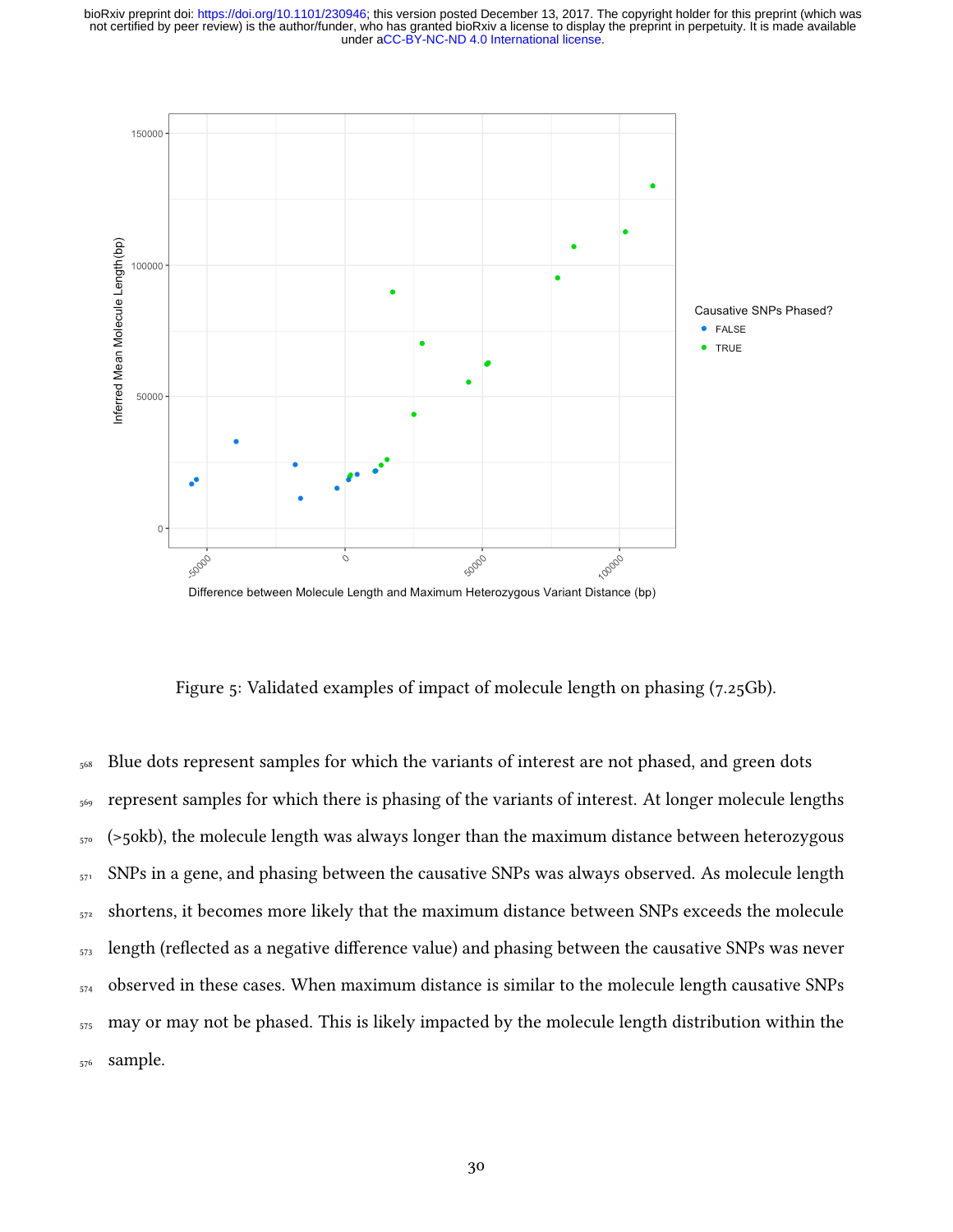## <sub>577</sub> Tables

|                                | NA12878 10X LR | NA12878 PCR- | NA24385 10X LR | NA24385 PCR- |
|--------------------------------|----------------|--------------|----------------|--------------|
| Total called variants          | 4,549,657      | 4,725,295    | 4,452,529      | 4,625,565    |
| <b>Total SNVs</b>              | 3,797,297      | 3,815,792    | 3,720,041      | 3,738,969    |
| Sensitivity (SNVs)             | 0.9963481      | 0.9980531    | 0.9966186      | 0.9980583    |
| Specificity (SNVs)             | 0.9976409      | 0.9981325    | 0.9984370      | 0.9985823    |
| SNVs in confident regions      | 3,150,405      | 3,154,434    | 3,042,842      | 3,047,175    |
| SNVs in Truth variants set     | 3,142,755      | 3,148,133    | 3,037,531      | 3,041,919    |
| Sensitivity++ (SNVs)           | 0.9943040      | 0.9914930    | 0.9965406      | 0.9919112    |
| Specificity++ (SNVs)           | 0.9857564      | 0.9863063    | 0.9860670      | 0.9853615    |
| SNVs in confident regions++    | 3,260,907      | 3,250,098    | 3,146,338      | 3,134,343    |
| SNVs in Truth variants set++   | 3,214,222      | 3,205,135    | 3,101,948      | 3,087,538    |
| Total indels                   | 752,360        | 909,503      | 732,488        | 886,596      |
| Sensitivity (indels)           | 0.9264632      | 0.9748848    | 0.8908629      | 0.9785483    |
| Specificity (indels)           | 0.9531529      | 0.9822795    | 0.9483815      | 0.9857084    |
| Indels in confident regions    | 356,756        | 368,782      | 445,615        | 477,832      |
| Indels in Truth variants set   | 331,886        | 349,232      | 414,041        | 454,794      |
| Sensitivity++ (indels)         | 0.9084890      | 0.9589195    | 0.8848831      | 0.9669737    |
| Specificity++ (indels)         | 0.9446263      | 0.9726808    | 0.9450604      | 0.9762717    |
| Indels in confident regions++  | 373,535        | 387,603      | 460,378        | 494,051      |
| Indels in Truth variants set++ | 344,549        | 363,675      | 426,442        | 466,003      |

#### Table 1: Summary of variant call numbers with respect to GIAB

 Table 1: The table shows the counts of variants (SNV and indel) from variant calls generated in four experiments: NA12878 10x data run through LongRanger (NA12878 10xLR), NA12878 Truseq PCR-free data run through GATK-Best Practices pipeline (NA12878 PCR-), NA24385 10x data run through LongRanger (NA24385 10xLR), NA24385 Truseq PCR-free data run through GATK-Best <sup>582</sup> Practices pipeline (NA24385 PCR-). These variants were compared to the GIAB VCF truth set and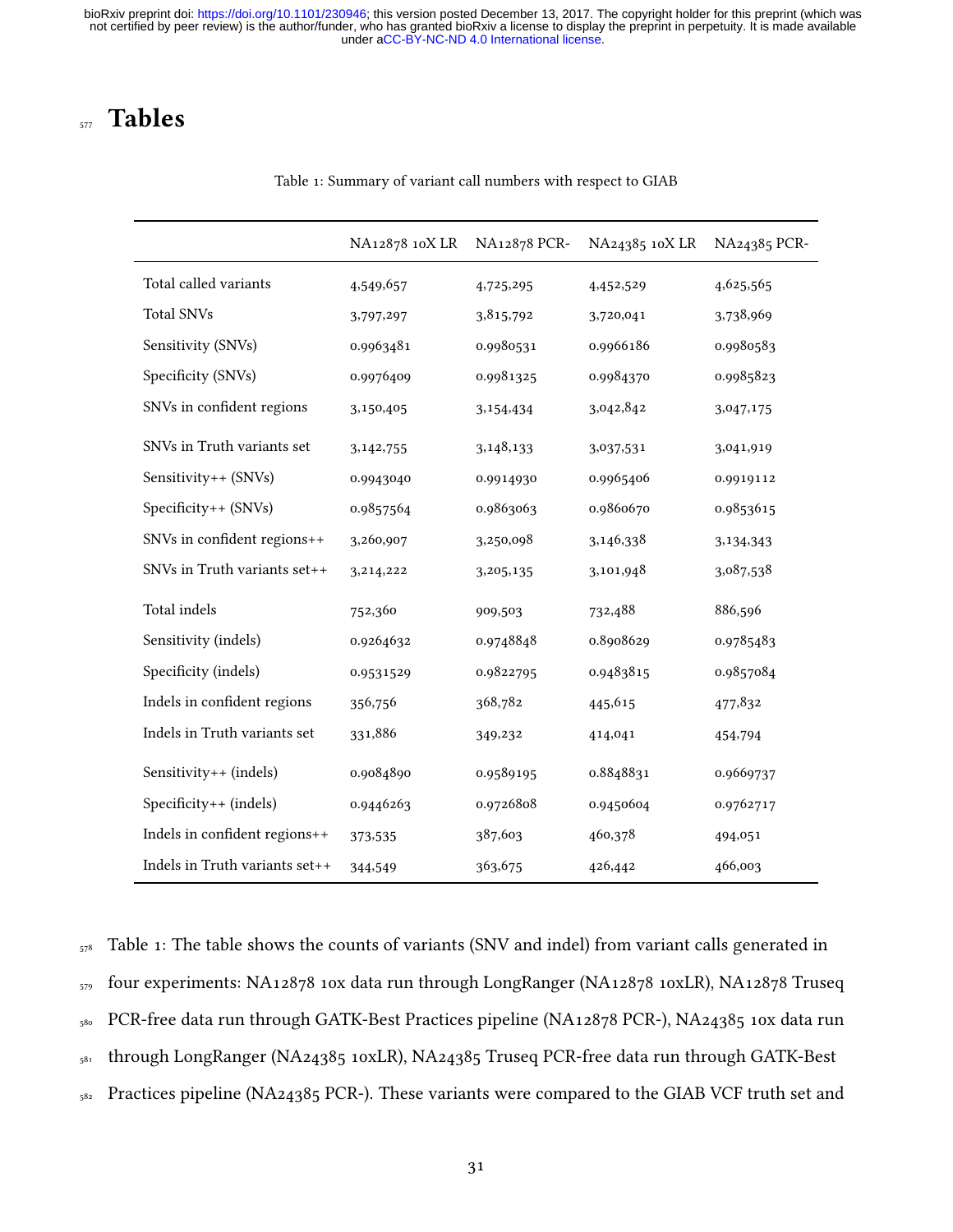- <sub>583</sub> GIAB BED confident regions using hap.py and data is shown per variant type for count of variants
- $584$  in the truth set and in the confident regions (along with sensitivity and specificity). Data is also
- <sub>585</sub> shown for the same quantities when the variant calls were compared to the extended truth set
- $_{586}$  (GIAB++ VCF) and the augmented confident region (GIAB++ BED).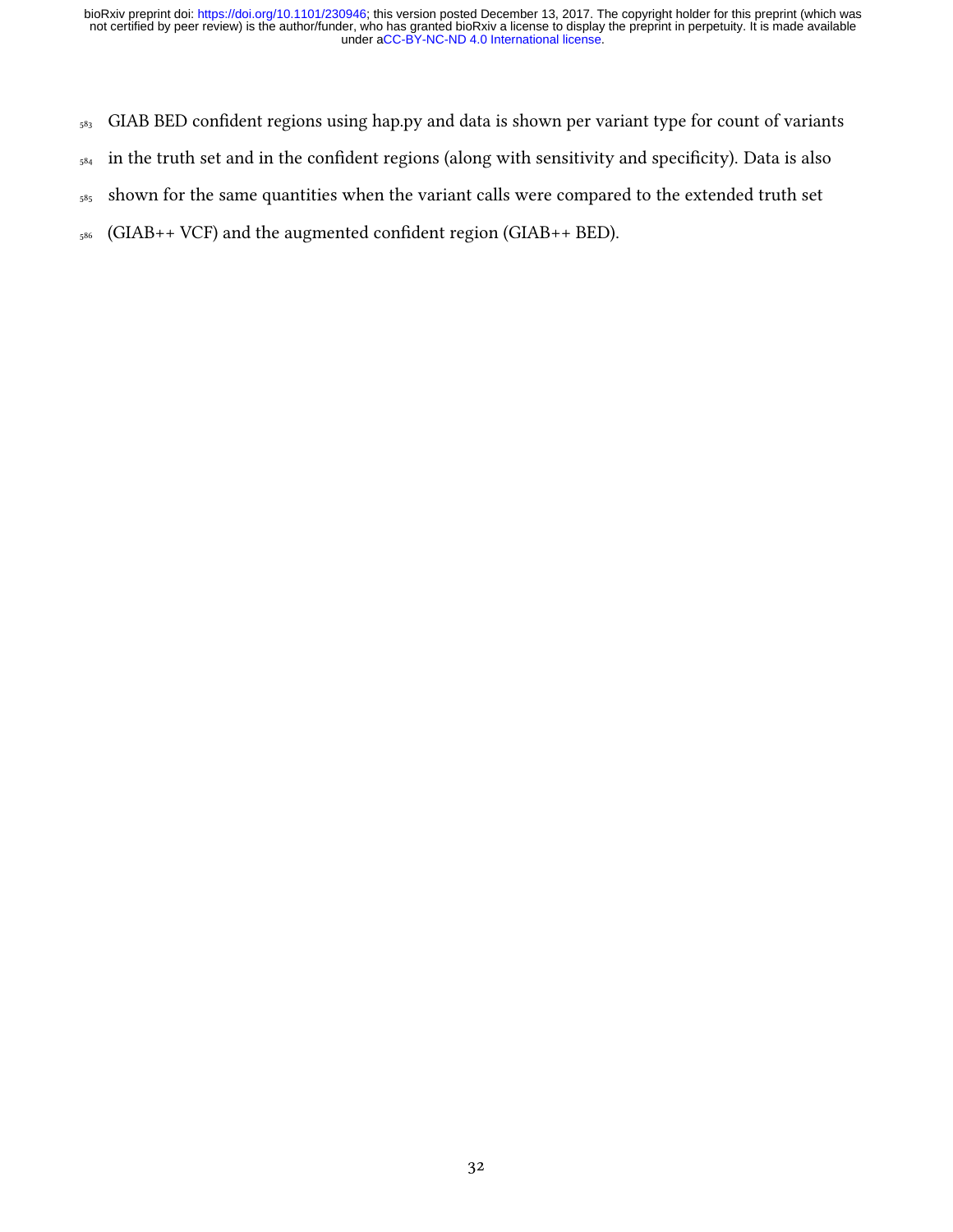genes

| Sample               | Gene              | Var1                | Var <sub>2</sub>                    | Var       | <b>RVIS</b> | RVIS % | Molecule    | Var            |
|----------------------|-------------------|---------------------|-------------------------------------|-----------|-------------|--------|-------------|----------------|
|                      |                   |                     |                                     | distance  | score       |        | length      | phased?        |
| B12-38               | <b>DYSF</b>       | chr2:71,778,243dupT | chr2:71,817,342_71,817,343delinsAA  | 39,097 bp | $-1.31$     | 4.65%  | $18,461$ bp | Yes            |
| B <sub>12-3</sub> 8  | <b>DYSF</b>       | chr2:71,778,243dupT | chr2:71,817,342_71,817,343delinsAA  | 39,097 bp | $-1.31$     | 4.65%  | $16,911$ bp | No             |
| $B_{12-38}$          | <b>DYSF</b>       | chr2:71,778,243dupT | chr2:71,817,342_71,817,343delinsAA  | 39,097 bp | $-1.31$     | 4.65%  | $13,553$ bp | N <sub>0</sub> |
| B12-38               | <b>DYSF</b>       | chr2:71,778,243dupT | chr2:71,817,342_71,817,343delinsAA  | 39,097 bp | $-1.31$     | 4.65%  | 21,226 bp   | Yes            |
| B12-38               | <b>DYSF</b>       | chr2:71,778,243dupT | chr2:71,817,342 71,817,343 delinsAA | 39,097 bp | $-1.31$     | 4.65%  | 19,309 bp   | Yes            |
| $B_{12-38}$          | <b>DYSF</b>       | chr2:71,778,243dupT | chr2:71,817,342_71,817,343delinsAA  | 39,097 bp | $-1.31$     | 4.65%  | $18,439$ bp | N <sub>o</sub> |
| B12-38               | <b>DYSF</b>       | chr2:71,778,243dupT | chr2:71,817,342_71,817,343delinsAA  | 39,097 bp | $-1.31$     | 4.65%  | 42,939 bp   | Yes            |
| $B_{12-38}$          | <b>DYSF</b>       | chr2:71,778,243dupT | chr2:71,817,342_71,817,343delinsAA  | 39,097 bp | $-1.31$     | 4.65%  | 34,800 bp   | Yes            |
| B12-38               | <b>DYSF</b>       | chr2:71,778,243dupT | chr2:71,817,342_71,817,343delinsAA  | 39,097 bp | $-1.31$     | 4.65%  | 130,101 bp  | Yes            |
| B12-38               | <b>DYSF</b>       | chr2:71,778,243dupT | chr2:71,817,342_71,817,343delinsAA  | 39,097 bp | $-1.31$     | 4.65%  | 119,747 bp  | Yes            |
| B12-38               | <b>DYSF</b>       | chr2:71,778,243dupT | chr2:71,817,342_71,817,343delinsAA  | 39,097 bp | $-1.31$     | 4.65%  | 88,410 bp   | Yes            |
| B12-38               | <b>DYSF</b>       | chr2:71,778,243dupT | chr2:71,817,342_71,817,343delinsAA  | 39,097 bp | $-1.31$     | 4.65%  | 85,077 bp   | Yes            |
| B12-112              | POMT <sub>2</sub> | chr14:77,745,107A>G | chr14:77,778,305C>T                 | 33,198 bp | $-0.93$     | 9.68%  | 21,106 bp   | No             |
| B12-112              | POMT <sub>2</sub> | chr14:77,745,107A>G | chr14:77,778,305C>T                 | 33,198 bp | $-0.93$     | 9.68%  | $15,536$ bp | No             |
| B <sub>12</sub> -112 | POMT <sub>2</sub> | chr14:77,745,107A>G | chr14:77,778,305C>T                 | 33,198 bp | $-0.93$     | 9.68%  | 16,546 bp   | N <sub>0</sub> |
| B12-112              | POMT <sub>2</sub> | chr14:77,745,107A>G | chr14:77,778,305C>T                 | 33,198 bp | $-0.93$     | 9.68%  | 12,277 bp   | No             |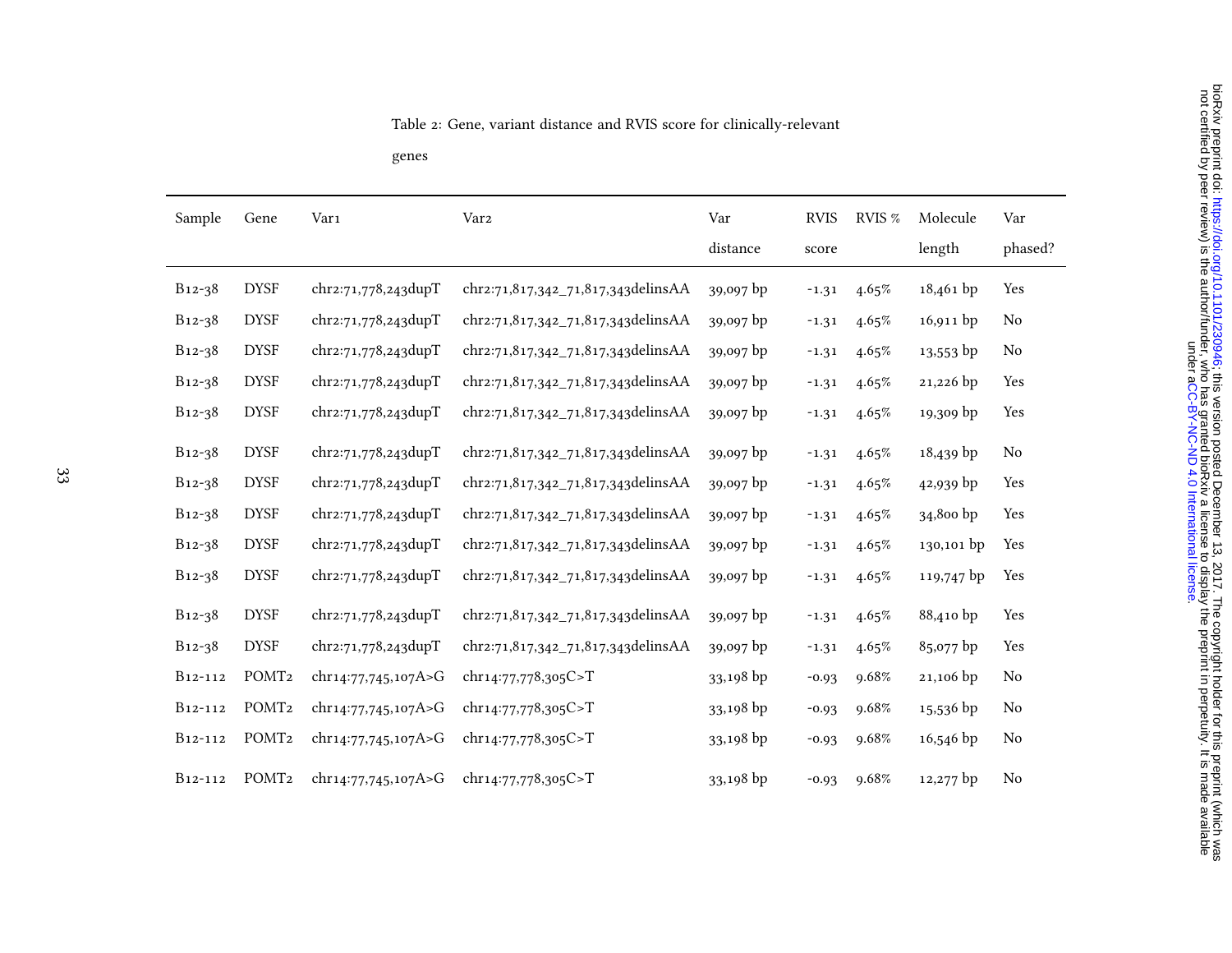#### Table 2: Gene, variant distance and RVIS score for clinically-relevant

genes (continued)

| Sample               | Gene              | Var1                | Var <sub>2</sub>    | Var       | <b>RVIS</b> | RVIS % | Molecule    | Var     |
|----------------------|-------------------|---------------------|---------------------|-----------|-------------|--------|-------------|---------|
|                      |                   |                     |                     | distance  | score       |        | length      | phased? |
| B <sub>12</sub> -112 | POMT <sub>2</sub> | chr14:77,745,107A>G | chr14:77,778,305C>T | 33,198 bp | $-0.93$     | 9.68%  | 10,609 bp   | No      |
| B <sub>12</sub> -112 | POMT <sub>2</sub> | chr14:77,745,107A>G | chr14:77,778,305C>T | 33,198 bp | $-0.93$     | 9.68%  | 20,782 bp   | No      |
| B <sub>12</sub> -112 | POMT <sub>2</sub> | chr14:77,745,107A>G | chr14:77,778,305C>T | 33,198 bp | $-0.93$     | 9.68%  | 21,858 bp   | No      |
| B <sub>12</sub> -112 | POMT <sub>2</sub> | chr14:77,745,107A>G | chr14:77,778,305C>T | 33,198 bp | $-0.93$     | 9.68%  | 55,546 bp   | Yes     |
| B <sub>12</sub> -112 | POMT <sub>2</sub> | chr14:77,745,107A>G | chr14:77,778,305C>T | 33,198 bp | $-0.93$     | 9.68%  | 54,569 bp   | Yes     |
| B <sub>12</sub> -112 | POMT <sub>2</sub> | chr14:77,745,107A>G | chr14:77,778,305C>T | 33,198 bp | $-0.93$     | 9.68%  | 112,692 bp  | Yes     |
| B <sub>12</sub> -112 | POMT <sub>2</sub> | chr14:77,745,107A>G | chr14:77,778,305C>T | 33,198 bp | $-0.93$     | 9.68%  | 107,082 bp  | Yes     |
| B12-21               | <b>TTN</b>        | chr2:179,585,773C>A | chr2:179,531,966C>A | 53,807 bp | 2.17        | 98.04% | 20,756 bp   | Yes     |
| $B12-21$             | <b>TTN</b>        | chr2:179,585,773C>A | chr2:179,531,966C>A | 53,807 bp | 2.17        | 98.04% | 17,432 bp   | Yes     |
| $B_{12-21}$          | <b>TTN</b>        | chr2:179,585,773C>A | chr2:179,531,966C>A | 53,807 bp | 2.17        | 98.04% | 18,128 bp   | Yes     |
| $B_{12-21}$          | <b>TTN</b>        | chr2:179,585,773C>A | chr2:179,531,966C>A | 53,807 bp | 2.17        | 98.04% | $18,158$ bp | Yes     |
| $B_{12-21}$          | <b>TTN</b>        | chr2:179,585,773C>A | chr2:179,531,966C>A | 53,807 bp | 2.17        | 98.04% | 29,796 bp   | Yes     |
| $B_{12-21}$          | <b>TTN</b>        | chr2:179,585,773C>A | chr2:179,531,966C>A | 53,807 bp | 2.17        | 98.04% | $28,799$ bp | Yes     |
| $B_{12-21}$          | <b>TTN</b>        | chr2:179,585,773C>A | chr2:179,531,966C>A | 53,807 bp | 2.17        | 98.04% | 63,218 bp   | Yes     |
| B12-21               | <b>TTN</b>        | chr2:179,585,773C>A | chr2:179,531,966C>A | 53,807 bp | 2.17        | 98.04% | $47,443$ bp | Yes     |
| $B12-21$             | <b>TTN</b>        | chr2:179,585,773C>A | chr2:179,531,966C>A | 53,807 bp | 2.17        | 98.04% | 64,199 bp   | Yes     |
| $B_{12-21}$          | <b>TTN</b>        | chr2:179,585,773C>A | chr2:179,531,966C>A | 53,807 bp | 2.17        | 98.04% | 67,034 bp   | Yes     |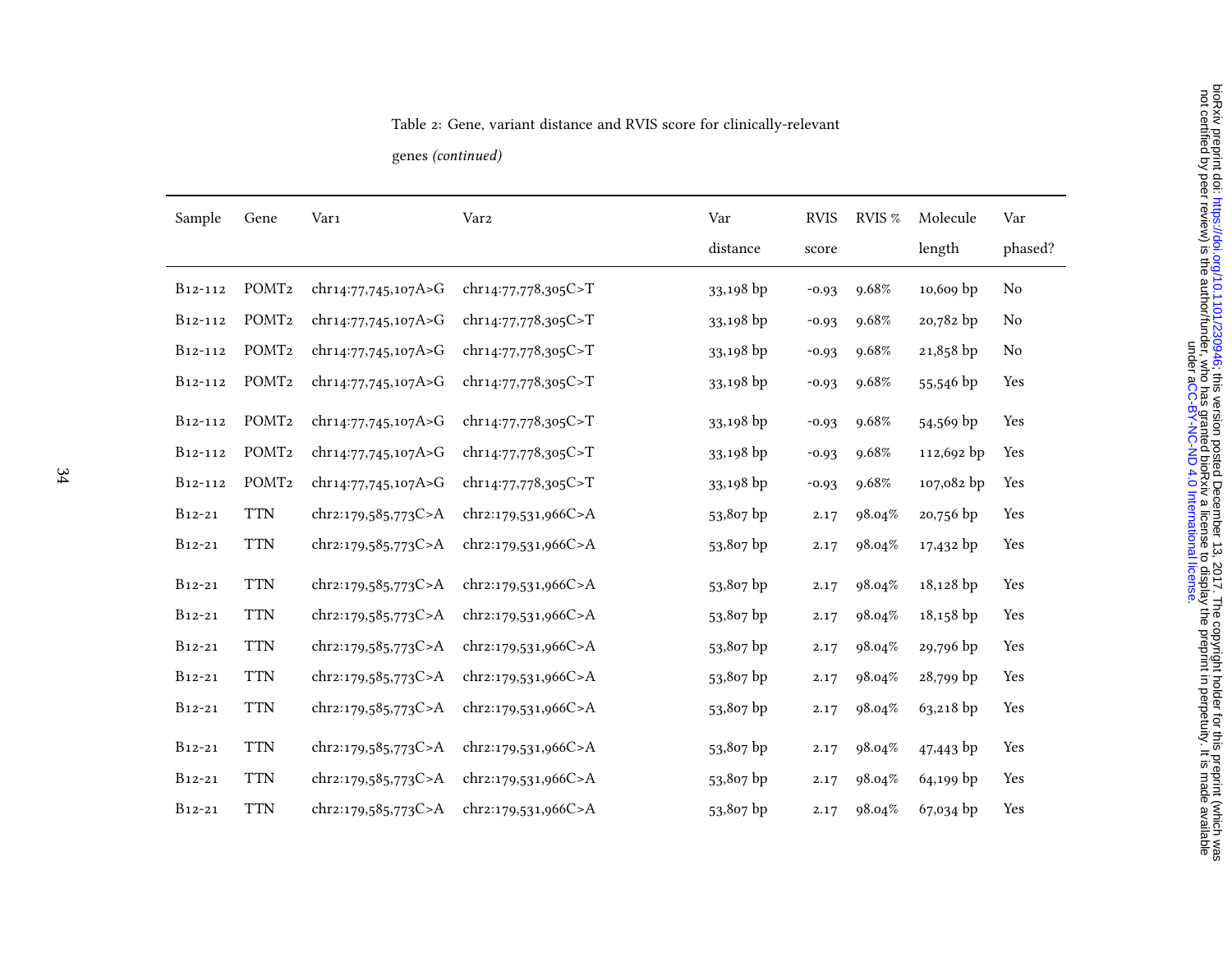genes (continued)

| Sample      | Gene       | Var1                | Var <sub>2</sub>    | Var        | <b>RVIS</b> | RVIS % | Molecule    | Var            |
|-------------|------------|---------------------|---------------------|------------|-------------|--------|-------------|----------------|
|             |            |                     |                     | distance   | score       |        | length      | phased?        |
| $B_{12-21}$ | <b>TTN</b> | chr2:179,585,773C>A | chr2:179,531,966C>A | 53,807 bp  | 2.17        | 98.04% | 90,767 bp   | Yes            |
| B12-21      | <b>TTN</b> | chr2:179,585,773C>A | chr2:179,531,966C>A | 53,807 bp  | 2.17        | 98.04% | 93,253 bp   | Yes            |
| $UC-394$    | <b>TTN</b> | chr2:179,584,098C>T | chr2:179,395,221T>A | 188,877 bp | 2.17        | 98.04% | 28,033 bp   | No             |
| $UC-394$    | <b>TTN</b> | chr2:179,584,098C>T | chr2:179,395,221T>A | 188,877 bp | 2.17        | 98.04% | 18,841 bp   | No             |
| $UC-394$    | <b>TTN</b> | chr2:179,584,098C>T | chr2:179,395,221T>A | 188,877 bp | 2.17        | 98.04% | $16,791$ bp | N <sub>0</sub> |
| $UC-394$    | <b>TTN</b> | chr2:179,584,098C>T | chr2:179,395,221T>A | 188,877 bp | 2.17        | 98.04% | 13,118 bp   | Yes            |
| $UC-394$    | <b>TTN</b> | chr2:179,584,098C>T | chr2:179,395,221T>A | 188,877 bp | 2.17        | 98.04% | 18,192 bp   | No             |
| $UC-394$    | <b>TTN</b> | chr2:179,584,098C>T | chr2:179,395,221T>A | 188,877 bp | 2.17        | 98.04% | 32,530 bp   | No             |
| $UC-394$    | <b>TTN</b> | chr2:179,584,098C>T | chr2:179,395,221T>A | 188,877 bp | 2.17        | 98.04% | 30,653 bp   | N <sub>0</sub> |
| UC-394      | <b>TTN</b> | chr2:179,584,098C>T | chr2:179,395,221T>A | 188,877 bp | 2.17        | 98.04% | $88,605$ bp | Yes            |
| $UC-394$    | <b>TTN</b> | chr2:179,584,098C>T | chr2:179,395,221T>A | 188,877 bp | 2.17        | 98.04% | 87,045 bp   | Yes            |
| $UC-394$    | <b>TTN</b> | chr2:179,584,098C>T | chr2:179,395,221T>A | 188,877 bp | 2.17        | 98.04% | 69,939 bp   | Yes            |
| $UC-394$    | <b>TTN</b> | chr2:179,584,098C>T | chr2:179,395,221T>A | 188,877 bp | 2.17        | 98.04% | 89,863 bp   | Yes            |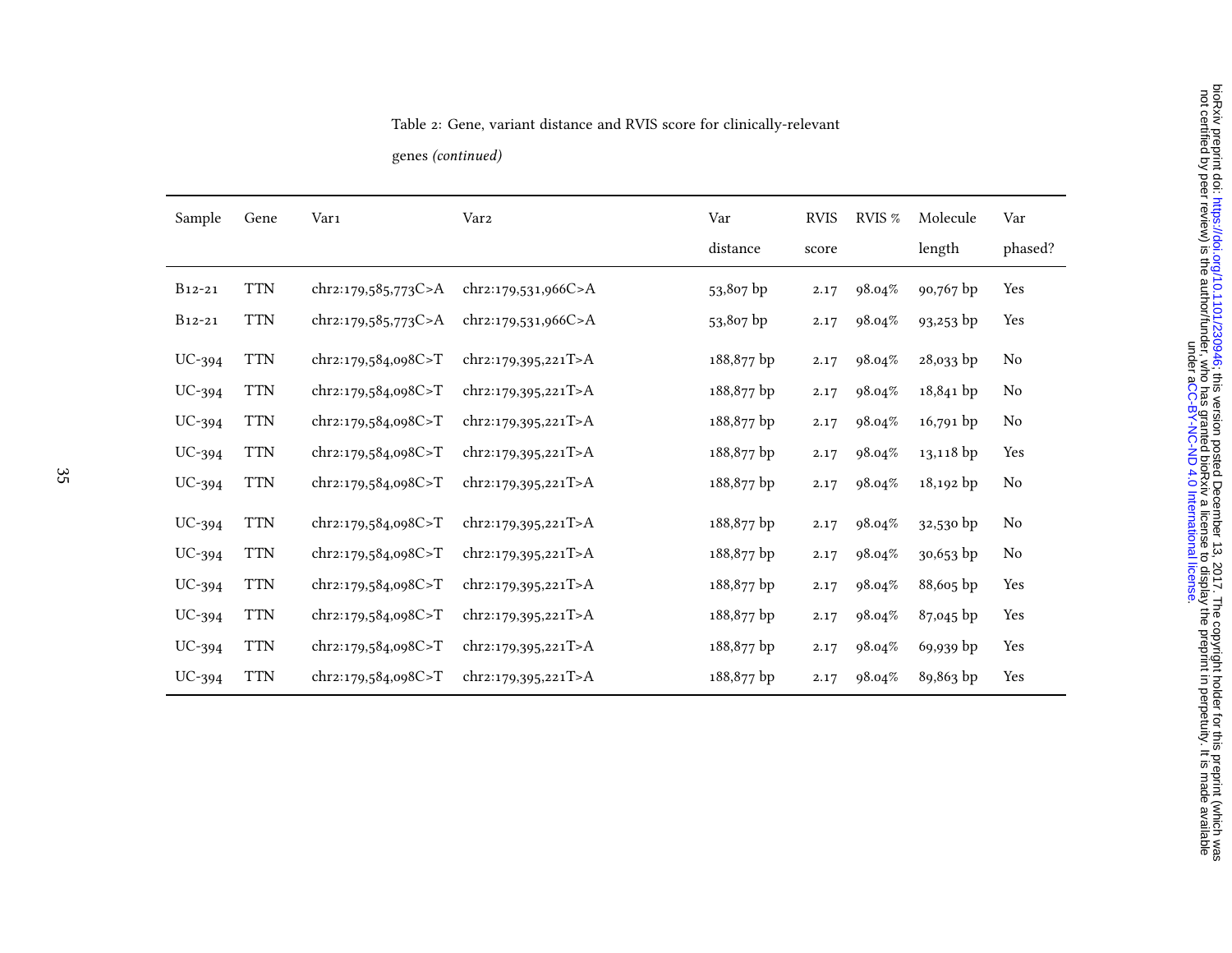|   | Long Ranger calls LR-overlaps |      | svclassify | svclassify-overlaps |
|---|-------------------------------|------|------------|---------------------|
|   |                               |      | calls      |                     |
| А | 23                            | 9    | 11         | 8                   |
| В | 6839                          | 2428 | 2665       | 2428                |

Table 3: Deletion reciprocal comparison to svclassify ground truth dataset

587 Different intersections of Long-Ranger SV calls with a ground truth dataset published (Parikh et al.

588 2016). Comparison class identified in the most left column. A. Large deletions (>=30kb) intersected

<sup>589</sup> against all deletions >=30kb in the ground truth set. B. Smaller deletions (<30kb), marked as PASS

<sub>590</sub> by our algorithm, intersected against the full deletion ground truth deletion set.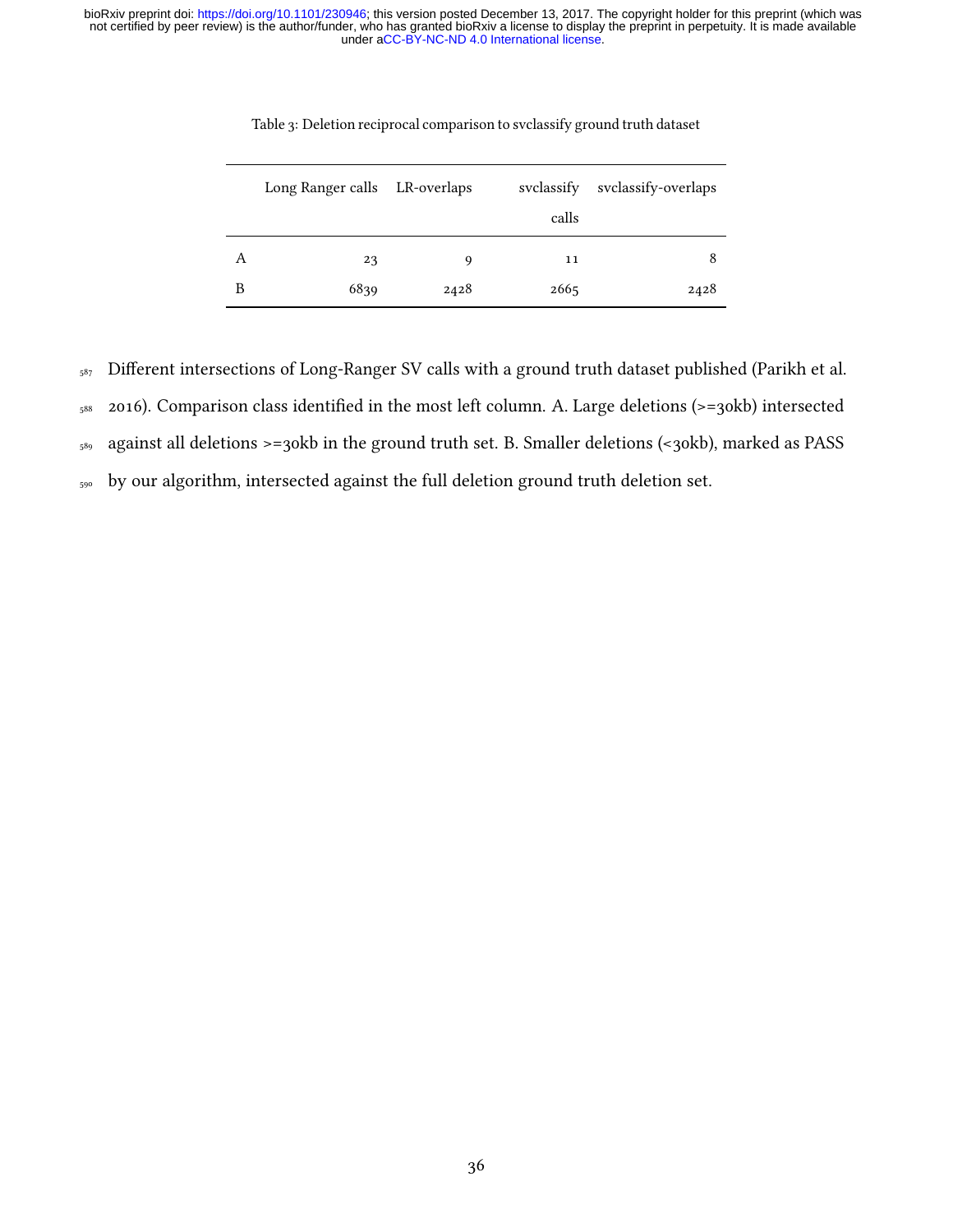| Sample           | Gene              | Variant type            | Source       | Assay                         | Calc mean | Region   | Called by $>=1$ |
|------------------|-------------------|-------------------------|--------------|-------------------------------|-----------|----------|-----------------|
|                  |                   |                         |              |                               | length    | phased?  | method?         |
| $\boldsymbol{A}$ | MSH <sub>2</sub>  | Single Exon Duplication | Archival DNA | SureSelectV6, 7.25Gb (6ox)    | 64kb      | No       | No              |
| A                | MSH <sub>2</sub>  | Single Exon Duplication | Archival DNA | SureSelectV6, 12Gb (100x)     | 53kb      | No       | No              |
| B                | PMS <sub>2</sub>  | Single Exon Duplication | Archival DNA | SureSelectV6, $7.25$ Gb (60x) | 65kb      | Yes      | Yes             |
| $\, {\bf B}$     | PMS <sub>2</sub>  | Single Exon Duplication | Archival DNA | SureSelectV6, 12Gb (100x)     | 59kb      | Yes      | Yes             |
| $\mathbf C$      | BRCA <sub>1</sub> | Single Exon Duplication | Cell line    | SureSelectV6, $7.25$ Gb (60x) | 96kb      | No       | No              |
| $\mathbf C$      | BRCA <sub>1</sub> | Single Exon Duplication | Cell line    | SureSelectV6, 12Gb (100x)     | 78kb      | No       | No              |
| $\mathbf C$      | BRCA <sub>1</sub> | Single Exon Duplication | Cell line    | Whole Genome, 128Gb (30x)     | 88kb      | $\rm No$ | No              |
| $\mathbf C$      | BRCA <sub>1</sub> | Single Exon Duplication | Archival DNA | SureSelectV6, $7.25$ Gb (60x) | 28kb      | $\rm No$ | No              |
| $\mathsf{C}$     | BRCA <sub>1</sub> | Single Exon Duplication | Archival DNA | SureSelectV6, 12Gb (100x)     | 27kb      | No       | No              |
| ${\rm D}$        | BRCA2             | Single Exon Duplication | Archival DNA | SureSelectV6, 7.25Gb (6ox)    | 24kb      | No       | No?             |
| $\mathbf D$      | BRCA <sub>2</sub> | Single Exon Duplication | Archival DNA | SureSelectV6, 12Gb (100x)     | 19kb      | Yes      | Yes             |
| ${\bf E}$        | BRCA <sub>1</sub> | Two exon deletion       | Cell line    | SureSelectV6, 7.25Gb (6ox)    | 106kb     | $\rm No$ | No              |
| E                | BRCA <sub>1</sub> | Two exon deletion       | Cell line    | SureSelectV6, 12Gb (100x)     | 98kb      | No       | No              |
| E                | BRCA <sub>1</sub> | Two exon deletion       | Archival DNA | SureSelectV6, $7.25$ Gb (60x) | 71kb      | No       | No              |
| E                | BRCA <sub>1</sub> | Two exon deletion       | Archival DNA | SureSelectV6, 12Gb (100x)     | 80kb      | $\rm No$ | No              |
| F                | BRCA <sub>1</sub> | Two exon deletion       | Cell line    | SureSelectV6, 7.25Gb (6ox)    | 97kb      | Yes      | Yes             |
| F                | BRCA <sub>1</sub> | Two exon deletion       | Cell line    | SureSelectV6, 12Gb (100x)     | 107kb     | Yes      | Yes             |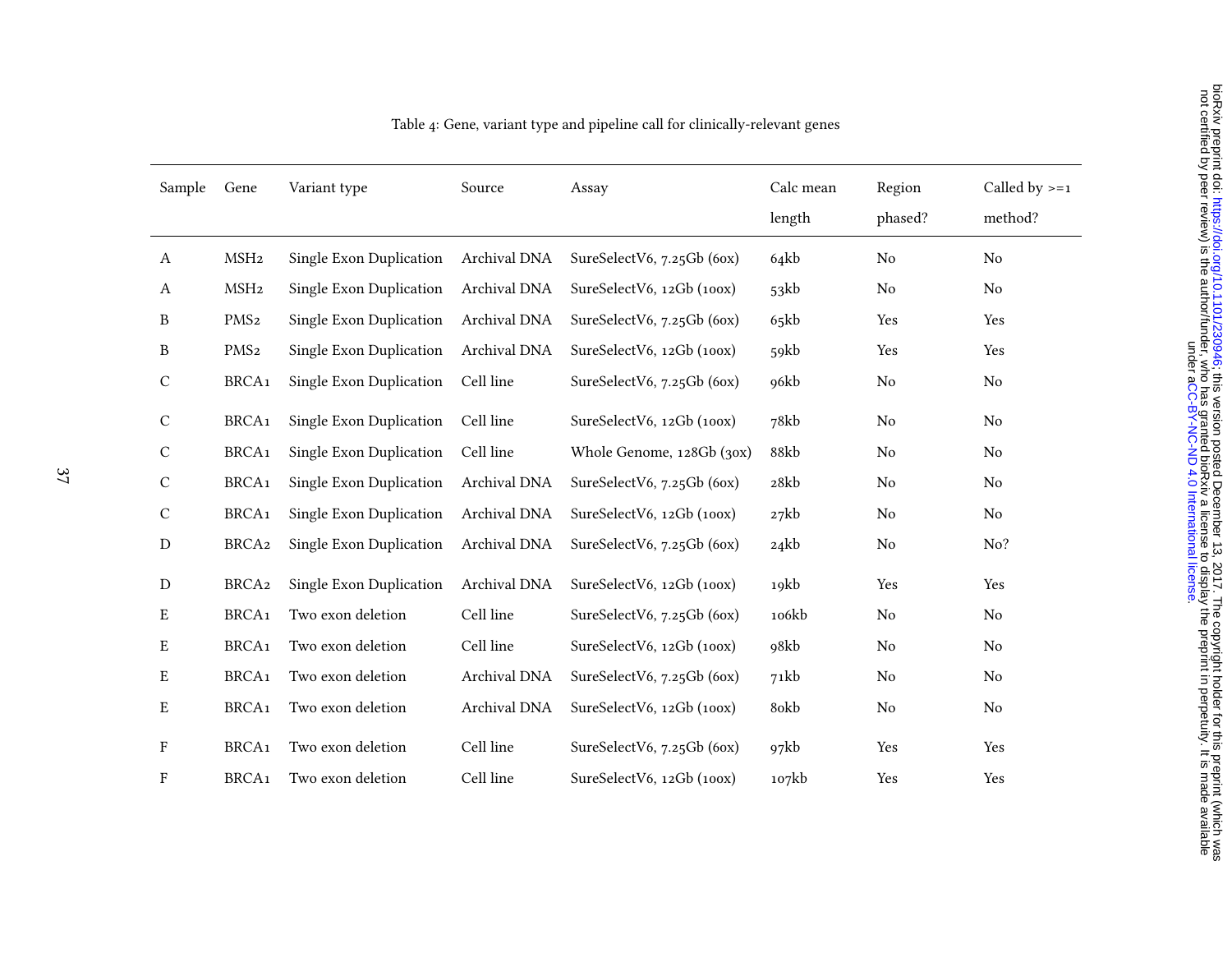# Table 4: Gene, variant type and pipeline call for clinically-relevant genes

(continued)

| Sample                    | Gene              | Variant type             | Source       | Assay                           | Calc mean | Region  | Called by $>=1$ |
|---------------------------|-------------------|--------------------------|--------------|---------------------------------|-----------|---------|-----------------|
|                           |                   |                          |              |                                 | length    | phased? | method?         |
| $\mathbf F$               | BRCA <sub>1</sub> | Two exon deletion        | Archival DNA | SureSelectV6, $7.25$ Gb (60x)   | 15kb      | No      | No              |
| $\boldsymbol{\mathrm{F}}$ | BRCA <sub>1</sub> | Two exon deletion        | Archival DNA | SureSelectV6, 12Gb (100x)       | 12kb      | Yes     | Yes             |
| G                         | PMS <sub>2</sub>  | Two exon deletion        | Archival DNA | SureSelectV6, $7.25$ Gb (60x)   | 57kb      | Yes     | Yes             |
| ${\bf G}$                 | PMS <sub>2</sub>  | Two exon deletion        | Archival DNA | SureSelectV6, 12Gb (100x)       | 48kb      | Yes     | Yes             |
| $\boldsymbol{\mathrm{H}}$ | PMS <sub>2</sub>  | 2-3 exon deletion        | Archival DNA | SureSelectV6, 7.25Gb (6ox)      | 54kb      | Yes     | Yes             |
| $\boldsymbol{\mathrm{H}}$ | PMS <sub>2</sub>  | 2-3 exon deletion        | Archival DNA | SureSelectV6, 12Gb (100x)       | 42kb      | Yes     | Yes             |
| I                         | PMS <sub>2</sub>  | Large structural variant | Archival DNA | SureSelectV6, 7.25Gb (6ox)      | 43kb      | Yes     | No              |
| I                         | PMS <sub>2</sub>  | Large structural variant | Archival DNA | SureSelectV6, 12Gb (100x)       | 35kb      | Yes     | No              |
| I                         | PMS <sub>2</sub>  | Large structural variant | Archival DNA | Whole genome, 128Gb (30x)       | 28kb      | Yes     | No              |
| I                         | MSH <sub>2</sub>  | Two exon deletion        | Archival DNA | SureSelectV6, 7.25Gb (6ox)      | 43kb      | No      | No              |
| I                         | MSH <sub>2</sub>  | Two exon deletion        | Archival DNA | SureSelectV6, 12Gb (100x)       | 35kb      | No      | No              |
| I                         | MSH <sub>2</sub>  | Two exon deletion        | Archival DNA | Whole genome, $128Gb$ ( $30x$ ) | 28kb      | Yes     | Yes             |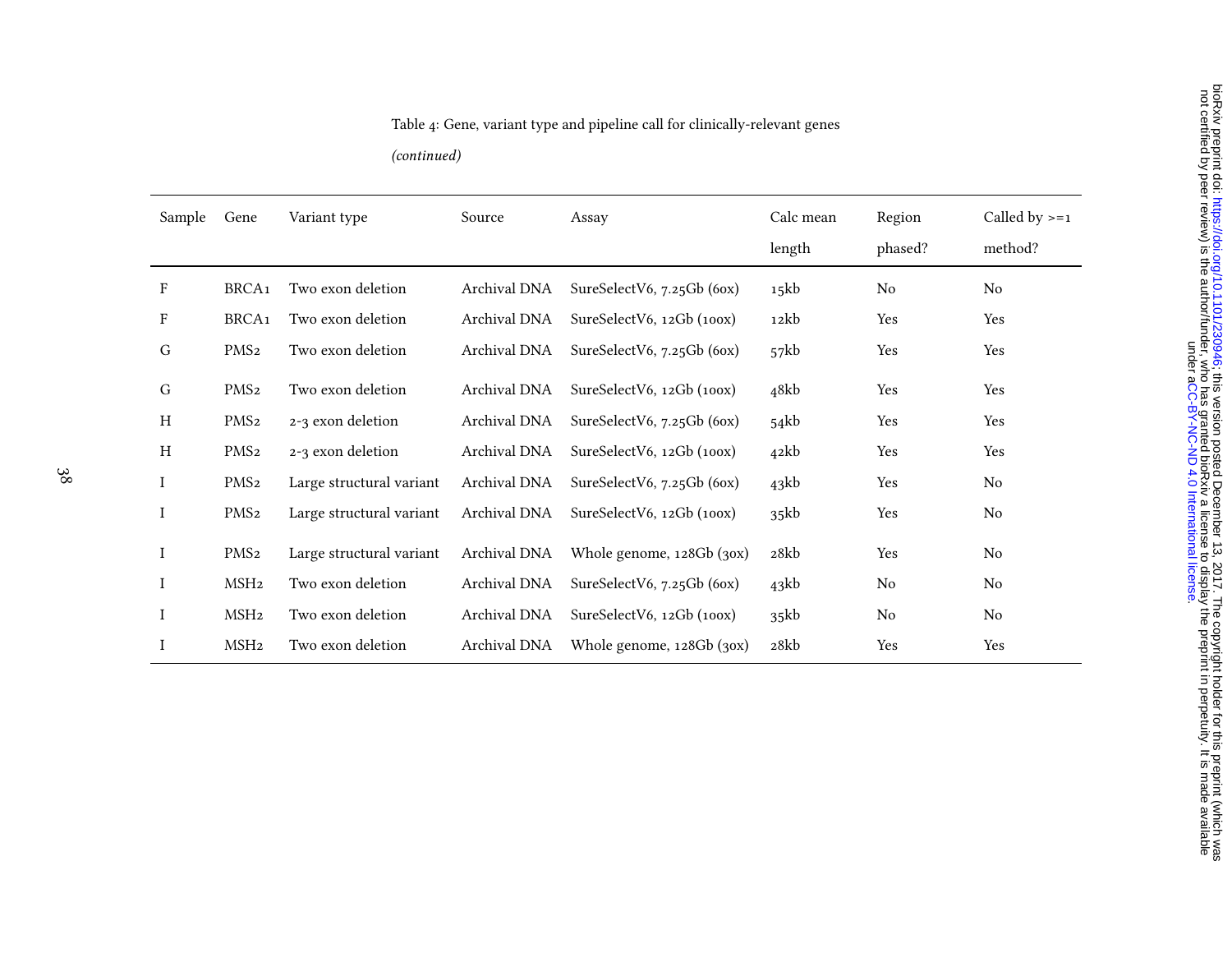# **References**

- <span id="page-38-8"></span><sub>592</sub> Aleman F. 2017. The necessity of diploid genome sequencing to unravel the genetic component of  $_{593}$  complex phenotypes. Front Genet 8: 148.
- <span id="page-38-7"></span> $_{594}$  Alkan C, Coe BP, Eichler EE. 2011. Genome structural variation discovery and genotyping. Nat Rev

<span id="page-38-2"></span><sup>595</sup> Genet 12: 363–376.

- <sup>596</sup> Amberger JS, Bocchini CA, Schiettecatte F, Scott AF, Hamosh A. 2015. OMIM.org: Online
- $_{597}$  mendelian inheritance in man (OMIM), an online catalog of human genes and genetic disorders.

<span id="page-38-4"></span><sup>598</sup> Nucleic Acids Res 43: D789–D798.

- 599 Askree SH, Chin ELH, Bean LH, Coffee B, Tanner A, Hegde M. 2013. Detection limit of intragenic
- <span id="page-38-0"></span>600 deletions with targeted array comparative genomic hybridization. BMC Genet 14: 116.
- <sup>601</sup> Auton A, Abecasis GR, Altshuler DM, Durbin RM, Bentley DR, Chakravarti A, Clark AG, Donnelly
- $\frac{602}{2}$  P, Eichler EE, Flicek P, et al. 2015. A global reference for human genetic variation. Nature 526: <sup>603</sup> 68–74.
- <span id="page-38-6"></span><sup>604</sup> Bishara A, Liu Y, Weng Z, Kashef-Haghighi D, Newburger DE, West R, Sidow A, Batzoglou S. 2015.
- $\epsilon_{05}$  Read clouds uncover variation in complex regions of the human genome. Genome Res 25: <sup>606</sup> 1570–1580.
- <span id="page-38-5"></span>607 Carneiro MO, Russ C, Ross MG, Gabriel SB, Nusbaum C, DePristo MA. 2012. Pacific biosciences  $\frac{608}{100}$  sequencing technology for genotyping and variation discovery in human data. BMC Genomics 13: <sup>609</sup> 375.
- <span id="page-38-1"></span><sup>610</sup> Chaisson MJP, Huddleston J, Dennis MY, Sudmant PH, Malig M, Hormozdiari F, Antonacci F, Surti  $611$  U, Sandstrom R, Boitano M, et al. 2014. Resolving the complexity of the human genome using 612 single-molecule sequencing. Nature.
- <span id="page-38-3"></span><sup>613</sup> Chaisson MJP, Sanders AD, Zhao X, Malhotra A, Porubsky D, Rausch T, Gardner EJ, Rodriguez O,  $614$  Guo L, Collins RL, et al. 2017. Multi-platform discovery of haplotype-resolved structural variation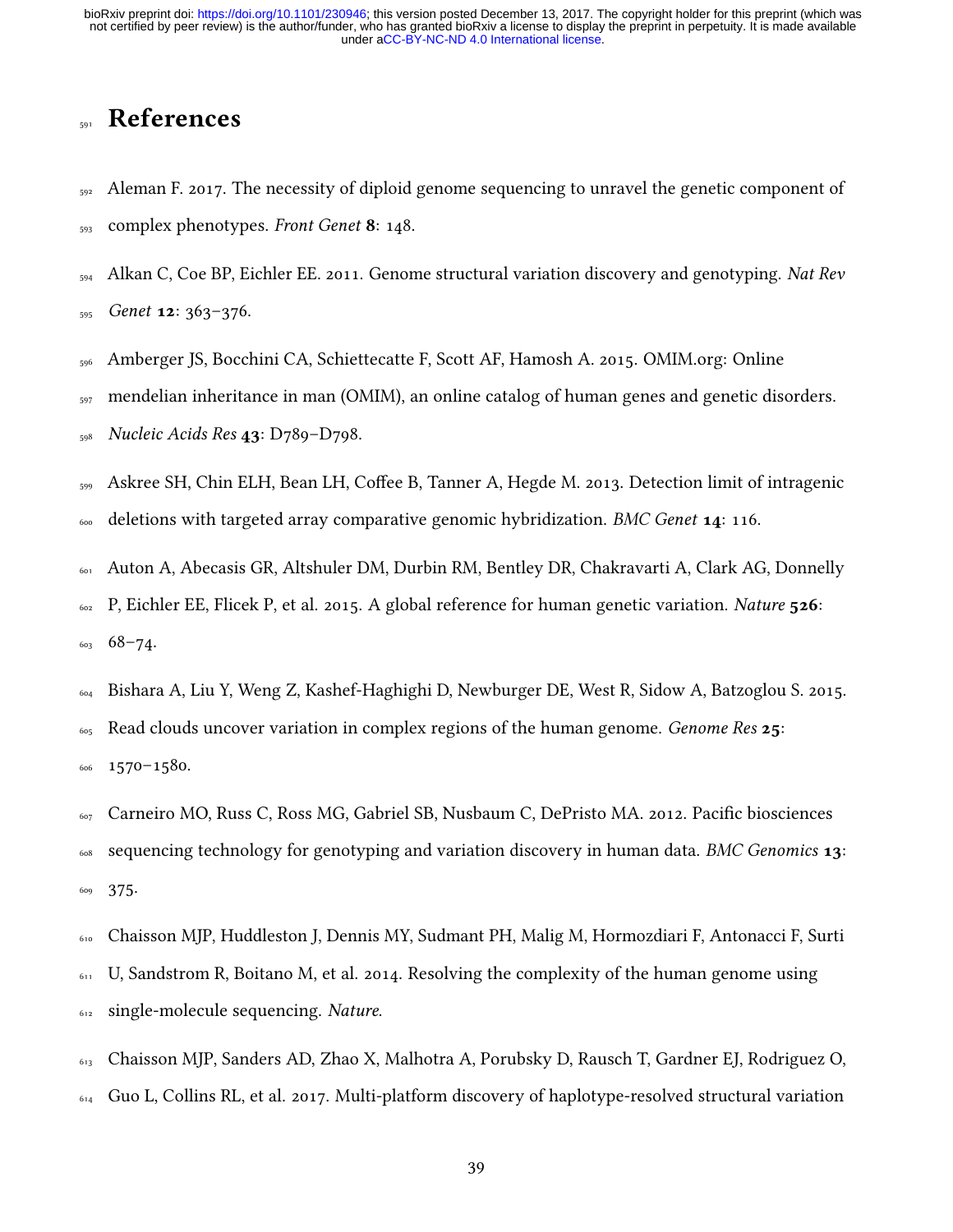<span id="page-39-5"></span> $615$  in human genomes. *bioRxiv*.

- <sup>616</sup> Chiang C, Scott AJ, Davis JR, Tsang EK, Li X, Kim Y, Hadzic T, Damani FN, Ganel L, GTEx
- <span id="page-39-0"></span>617 Consortium, et al. 2017. The impact of structural variation on human gene expression. Nat Genet.
- <sup>618</sup> Church DM, Schneider VA, Graves T, Auger K, Cunningham F, Bouk N, Chen H-C, Agarwala R,
- $619$  McLaren WM, Ritchie GRS, et al. 2011. Modernizing reference genome assemblies. PLoS Biol  $\boldsymbol{q}$ : <sup>620</sup> e1001091.
- <span id="page-39-4"></span><sup>621</sup> Church DM, Schneider VA, Steinberg KM, Schatz MC, Quinlan AR, Chin C-S, Kitts PA, Aken B,
- <span id="page-39-1"></span>622 Marth GT, Hoffman MM, et al. 2015. Extending reference assembly models. Genome Biol 16: 13.
- <span id="page-39-3"></span> $\frac{623}{623}$  Collins FS. 1998. New goals for the U.S. human genome project: 1998-2003. Science **282**: 682–689.
- <sup>624</sup> Collins RL, Brand H, Redin CE, Hanscom C, Antolik C, Stone MR, Glessner JT, Mason T, Pregno G,
- $\frac{625}{625}$  Dorrani N, et al. 2017. Defining the diverse spectrum of inversions, complex structural variation,
- <span id="page-39-2"></span> $626$  and chromothripsis in the morbid human genome. Genome Biol 18: 36.
- $627$  Consortium IHGS. 2004. Finishing the euchromatic sequence of the human genome. Nature 431: <sup>628</sup> 931–945.
- <span id="page-39-10"></span><sup>629</sup> Derrien T, Estellé J, Marco Sola S, Knowles DG, Raineri E, Guigó R, Ribeca P. 2012. Fast
- <span id="page-39-7"></span> $\epsilon_{30}$  computation and applications of genome mappability. PLoS One 7: e30377.
- <sup>631</sup> Elyanow R, Wu H-T, Raphael BJ. 2017. Identifying structural variants using linked-read sequencing  $_{632}$  data. *bioRxiv* 190454.
- <span id="page-39-8"></span>633 Garcia S, Williams S, Xu AW, Herschleb J, Marks P, Stafford D, Church DM. 2017. Linked-Read  $_{634}$  sequencing resolves complex structural variants. *bioRxiv* 231662.
- <span id="page-39-9"></span><span id="page-39-6"></span> $\epsilon_{35}$  Genomics B. 2017. Bionano human structural variations white paper.
- <sup>636</sup> Greer SU, Nadauld LD, Lau BT, Chen J, Wood-Bouwens C, Ford JM, Kuo CJ, Ji HP. 2017. Linked
- $637$  read sequencing resolves complex genomic rearrangements in gastric cancer metastases. Genome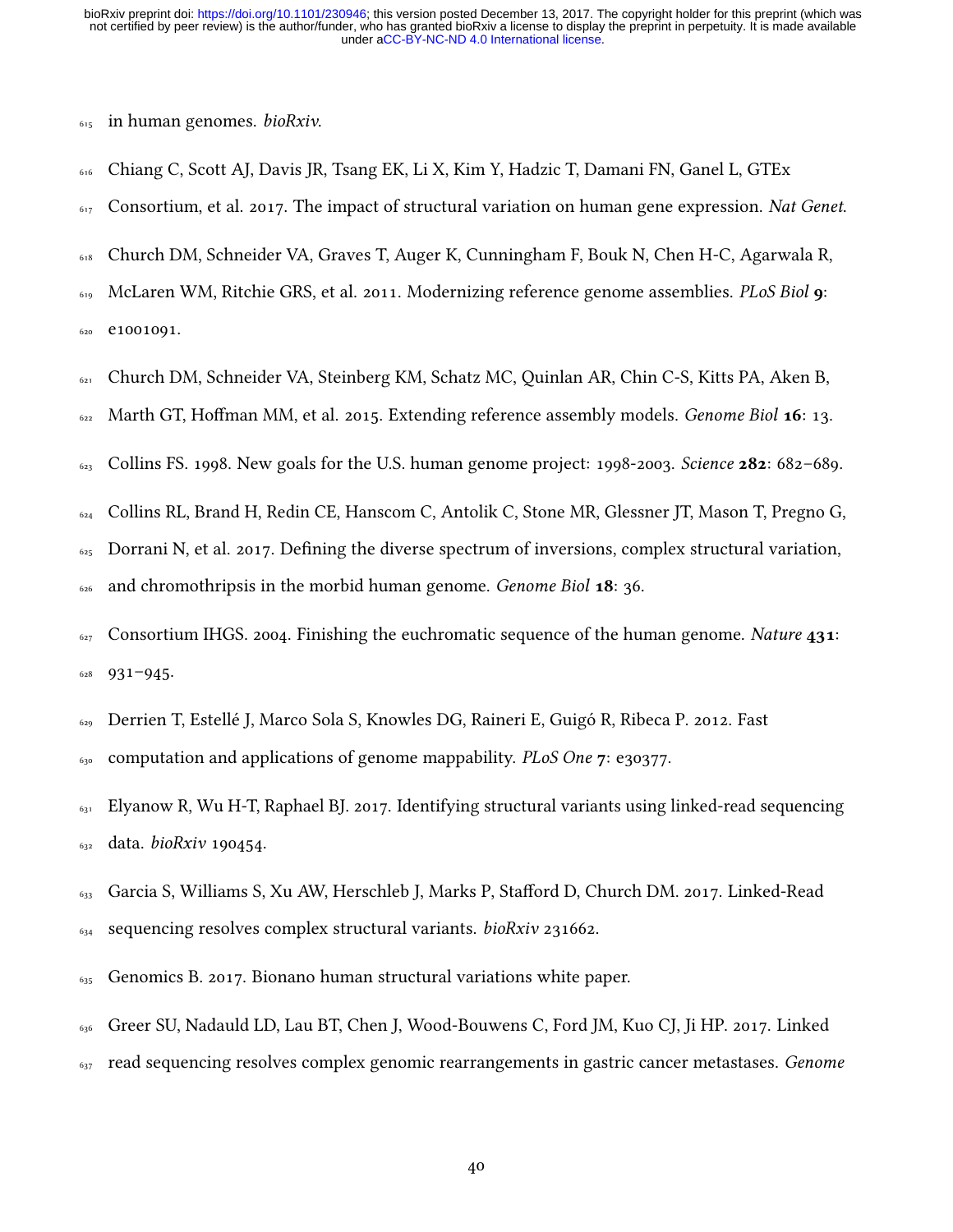<span id="page-40-7"></span>638 Med **9:** 57.

- <sup>639</sup> Huddleston J, Chaisson MJ, Meltz Steinberg K, Warren W, Hoekzema K, Gordon DS,
- <sup>640</sup> Graves-Lindsay TA, Munson KM, Kronenberg ZN, Vives L, et al. 2016. Discovery and genotyping
- <span id="page-40-1"></span> $641$  of structural variation from long-read haploid genome sequence data. *Genome Res.*
- $642$  Huddleston J, Eichler EE. 2016. An incomplete understanding of human genetic variation. Genetics

<span id="page-40-2"></span> $643$  **202:** 1251-1254.

- $_{644}$  Igbal Z, Caccamo M, Turner I, Flicek P, McVean G. 2012. De novo assembly and genotyping of  $645$  variants using colored de bruijn graphs. Nat Genet  $44: 226-232$ .
- <span id="page-40-8"></span><sup>646</sup> Kidd JM, Cooper GM, Donahue WF, Hayden HS, Sampas N, Graves T, Hansen N, Teague B, Alkan

 $\epsilon_{47}$  C, Antonacci F, et al. 2008. Mapping and sequencing of structural variation from eight human

- <sup>648</sup> genomes. Nature 453: 56–64.
- <span id="page-40-0"></span><sup>649</sup> Krusche P. Hap.py.

<sup>650</sup> Lek M, Karczewski KJ, Minikel EV, Samocha KE, Banks E, Fennell T, O'Donnell-Luria AH, Ware JS,

 $_{651}$  Hill AJ, Cummings BB, et al. 2016. Analysis of protein-coding genetic variation in 60,706 humans.  $_{652}$  Nature 536: 285-291.

- <span id="page-40-5"></span> $653$  Li H. 2013. Aligning sequence reads, clone sequences and assembly contigs with BWA-MEM.  $654$  ArXiv **00**: 1-2.
- <span id="page-40-6"></span><sup>655</sup> Li H, Bloom JM, Farjoun Y, Fleharty M, Gauthier LD, Neale B, MacArthur D. 2017. New
- <span id="page-40-4"></span>656 synthetic-diploid benchmark for accurate variant calling evaluation.  $bioRxiv$  223297.
- <sup>657</sup> Mandelker D, Amr SS, Pugh T, Gowrisankar S, Shakhbatyan R, Duffy E, Bowser M, Harrison B,
- <sup>658</sup> Lafferty K, Mahanta L, et al. 2014. Comprehensive diagnostic testing for stereocilin: An approach
- <span id="page-40-3"></span> $\epsilon_{59}$  for analyzing medically important genes with high homology. *J Mol Diagn* 16: 639–647.
- 660 Mandelker D, Schmidt RJ, Ankala A, McDonald Gibson K, Bowser M, Sharma H, Duffy E, Hegde M,
- <sup>661</sup> Santani A, Lebo M, et al. 2016. Navigating highly homologous genes in a molecular diagnostic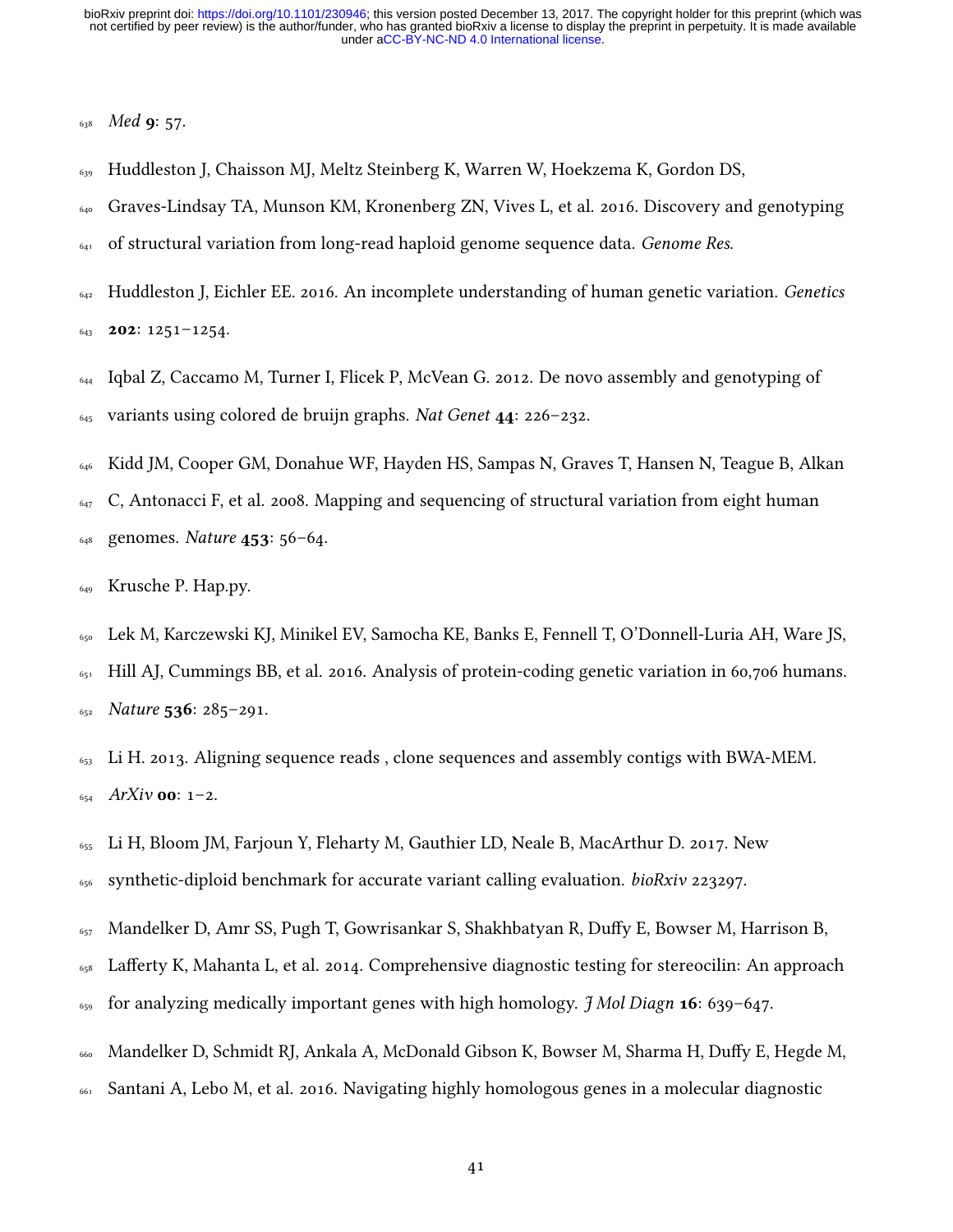- <span id="page-41-4"></span><sup>662</sup> setting: A resource for clinical next-generation sequencing. *Genet Med* 18: 1282-1289.
- Nakano K, Shiroma A, Shimoji M, Tamotsu H, Ashimine N, Ohki S, Shinzato M, Minami M,
- Nakanishi T, Teruya K, et al. 2017. Advantages of genome sequencing by long-read sequencer
- <span id="page-41-2"></span>using SMRT technology in medical area. Hum Cell 30: 149–161.
- Novak AM, Hickey G, Garrison E, Blum S, Connelly A, Dilthey A, Eizenga J, Saleh Elmohamed MA,
- <span id="page-41-6"></span>Guthrie S, Kahles A, et al. 2017. Genome graphs. *bioRxiv* 101378.
- Parikh H, Mohiyuddin M, Lam HYK, Iyer H, Chen D, Pratt M, Bartha G, Spies N, Losert W, Zook
- 669 JM, et al. 2016. Svclassify: A method to establish benchmark structural variant calls. BMC
- <span id="page-41-5"></span>Genomics 1–16.
- $_{671}$  Petrovski S, Wang O, Heinzen EL, Allen AS, Goldstein DB. 2013. Genic intolerance to functional 672 variation and the interpretation of personal genomes. PLoS Genet 9: e1003709.
- <span id="page-41-8"></span> Quinlan AR, Hall IM. 2010. BEDTools: A flexible suite of utilities for comparing genomic features.  $_{674}$  Bioinformatics **26**: 841-842.
- <span id="page-41-3"></span>Ramaker RC, Savic D, Hardigan AA, Newberry K, Cooper GM, Myers RM, Cooper SJ. 2017. A
- <span id="page-41-1"></span>676 genome-wide interactome of DNA-associated proteins in the human liver. *bioRxiv* 111385.
- Schneider VA, Graves-Lindsay T, Howe K, Bouk N, Chen H-C, Kitts PA, Murphy TD, Pruitt KD,
- Thibaud-Nissen F, Albracht D, et al. 2017. Evaluation of grch38 and de novo haploid genome
- <span id="page-41-7"></span>assemblies demonstrates the enduring quality of the reference assembly. Genome Res  $27: 849-864$ .
- Spies N, Weng Z, Bishara A, McDaniel J, Catoe D, Zook JM, Salit M, West RB, Batzoglou S, Sidow A.
- 681 2016. Genome-wide reconstruction of complex structural variants using read clouds. bioRxiv
- <span id="page-41-0"></span>074518.
- Sudmant PH, Rausch T, Gardner EJ, Handsaker RE, Abyzov A, Huddleston J, Zhang Y, Ye K, Jun G,
- Hsi-Yang Fritz M, et al. 2015. An integrated map of structural variation in 2,504 human genomes.